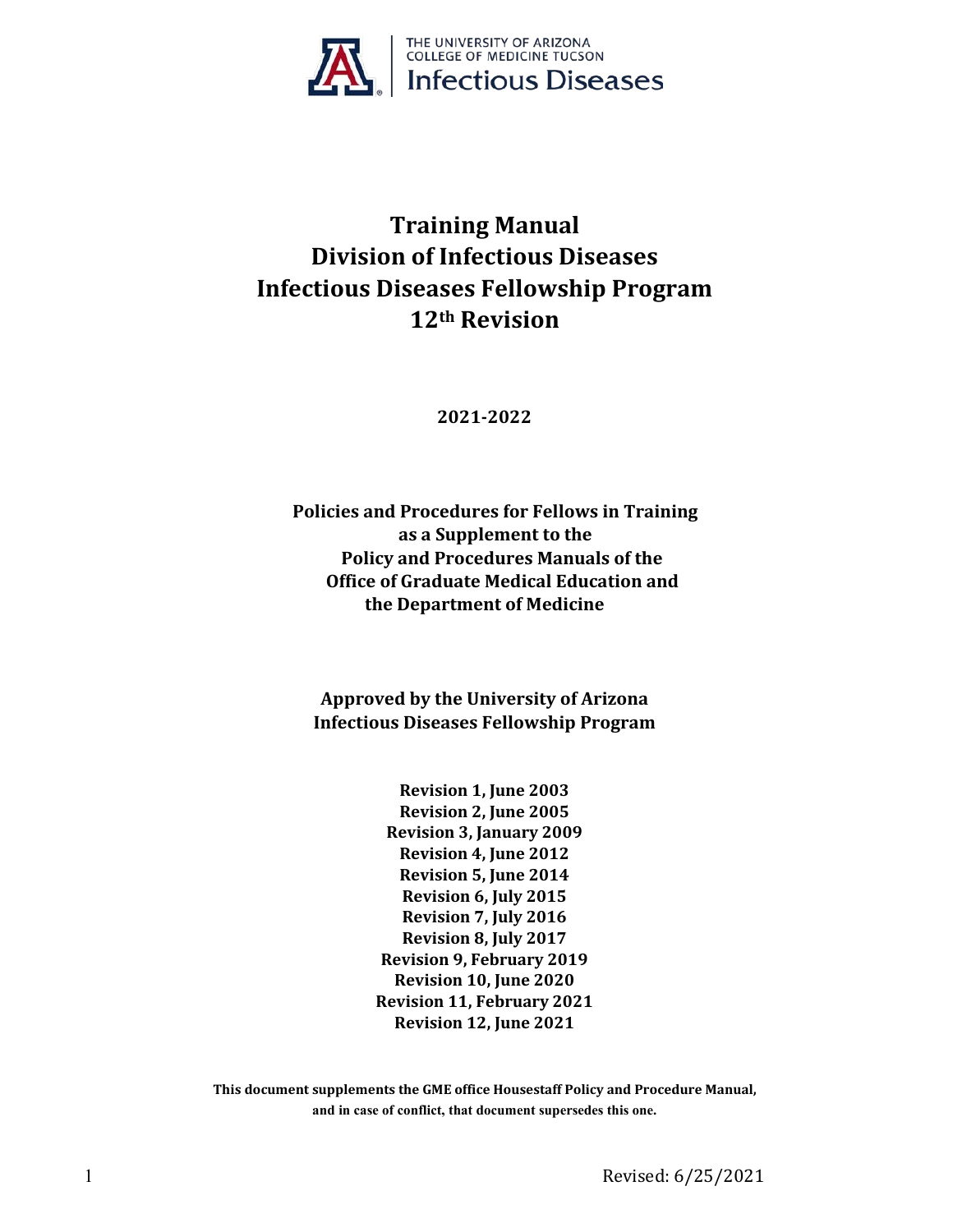

# **Table of Contents**

|     |                                                                                   | Page      |
|-----|-----------------------------------------------------------------------------------|-----------|
| 1.  | <b>Program Director and Division Chief's Welcome</b>                              | 3         |
| 2.  | <b>Goals of the Program</b>                                                       | 4         |
| 3.  | <b>Overview</b>                                                                   | $5-9$     |
|     | Description of the program                                                        |           |
|     | <b>Facilities and Resources</b>                                                   |           |
|     | <b>Program Components</b><br>$\blacksquare$                                       |           |
|     | <b>Conferences</b><br>$\overline{\phantom{a}}$                                    |           |
|     | <b>Research and Scholarly Activities</b><br>$\blacksquare$                        |           |
|     | <b>Training in Medical Education</b><br>$\blacksquare$                            |           |
|     | <b>Evaluation of Fellows</b><br>$\overline{\phantom{a}}$                          |           |
|     | <b>Evaluation of Faculty and Program</b><br>$\blacksquare$                        |           |
|     | <b>Access to Counseling and Therapy</b><br>$\blacksquare$                         |           |
| 4.  | <b>Specific Program Content</b>                                                   | $10 - 11$ |
| 5.  | <b>Technical Knowledge and Skills</b>                                             | 11        |
| 6.  | <b>Faculty Personnel and Contact Information</b>                                  | $12 - 13$ |
| 7.  | <b>Job Description for Infectious Diseases Fellows</b>                            | $14 - 15$ |
| 8.  | Descriptions and Competency-Based Learning Objectives for Each<br><b>Activity</b> | 16-33     |
| 9.  | <b>References and Resources for Fellows</b>                                       | 34-35     |
| 10. | <b>Moonlighting Policy</b>                                                        | 36        |
| 11. | <b>Duty Hours Policy</b>                                                          | $37 - 38$ |
| 12. | <b>Supervision Policy</b>                                                         | 39        |
| 13. | <b>Vacation Policy</b>                                                            | 40        |
| 14. | <b>Sick Policy</b>                                                                | 40        |
| 15. | <b>Mentors</b>                                                                    | 40        |
| 16. | <b>Additional Instructions for Professionalism and Effectiveness</b>              | 41        |
| 17. | <b>Methods for Fellows to Address Concerns</b>                                    | 41        |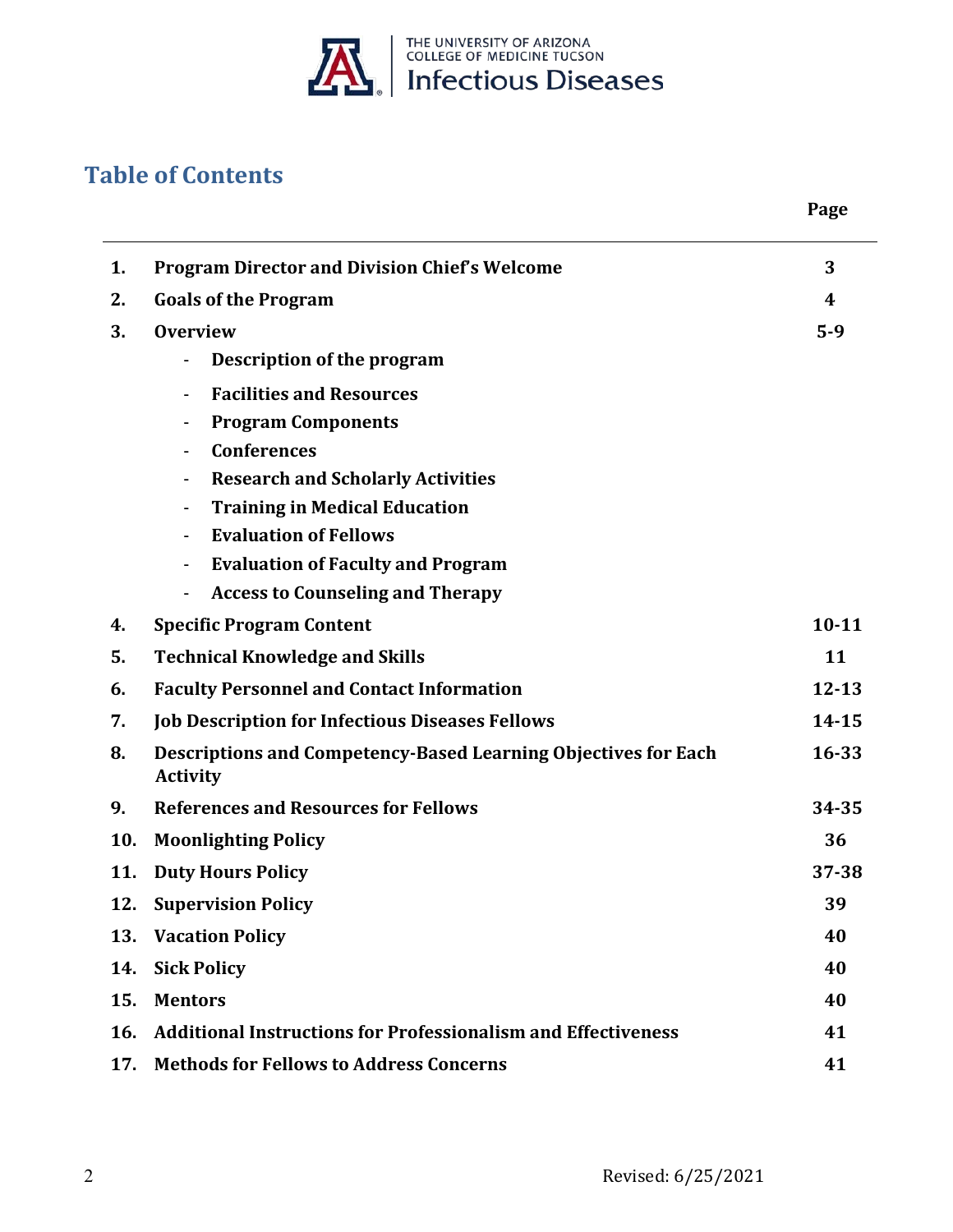

# **1. Program Director and Division Chief's Welcome**

Welcome to the Division of Infectious Diseases at the University of Arizona! Our faculty have broad expertise in infectious diseases as well as specific in-depth experience in HIV, coccidioidomycosis, trypanosomiasis, transplant infections, antimicrobial stewardship, infection prevention, public health, and tuberculosis. Some of our faculty perform clinical research and others basic science research. We are located at Banner – University Medical Center Tucson (BUMC-T) Main Campus, South Campus (BUMC-S), and the Southern Arizona VA Healthcare System (SAVAHCS). Our faculty are committed to providing you with the best possible education.

The clinical experience provided by our program is outstanding. Our division has a distinguished history of excellence in the provision of medical care to people living with HIV infection. It is important that you become skilled in this area, as the HIV seropositive population is growing not only in Arizona but throughout the world. It is imperative as well that all infectious disease physicians in Arizona become adept at diagnosing and treating coccidioidomycosis, a disease that is endemic in the state. Our program will provide specific training in this area from faculty who are leaders in the field. You will be exposed as well to a broad array of infectious diseases in both the inpatient and outpatient setting. You will receive training in the microbiology laboratory as well as in the diagnosis and treatment of sexually transmitted diseases and tuberculosis. At the conclusion of your fellowship, you should be a highly skilled infectious disease physician.

Within the field of infectious diseases there are different career paths including private practice, public health, general infectious disease, transplant infectious disease, HIV care, antimicrobial stewardship, infection prevention, and clinical as well as basic research. During your fellowship, we will make elective activities available to you to help you identify and develop your career path. All fellows are expected to engage in scholarly activities. Our faculty will work with you to develop and implement clinical or laboratory-based research projects, depending upon your interests. Fellows' training plans will be individualized to ensure that you acquire the skills that you need. Our goal is to support you in achieving the career that you seek.

We are honored to work with you to train the next generation of infectious disease specialists. We are passionate about our work and our educational mission and hope that we will ignite that same passion in you.



### **Elizabeth Connick, M.D.**  Professor of Medicine Infectious Diseases Fellowship Program Director Chief, Division of Infectious Diseases University of Arizona Health Sciences College of Medicine - Tucson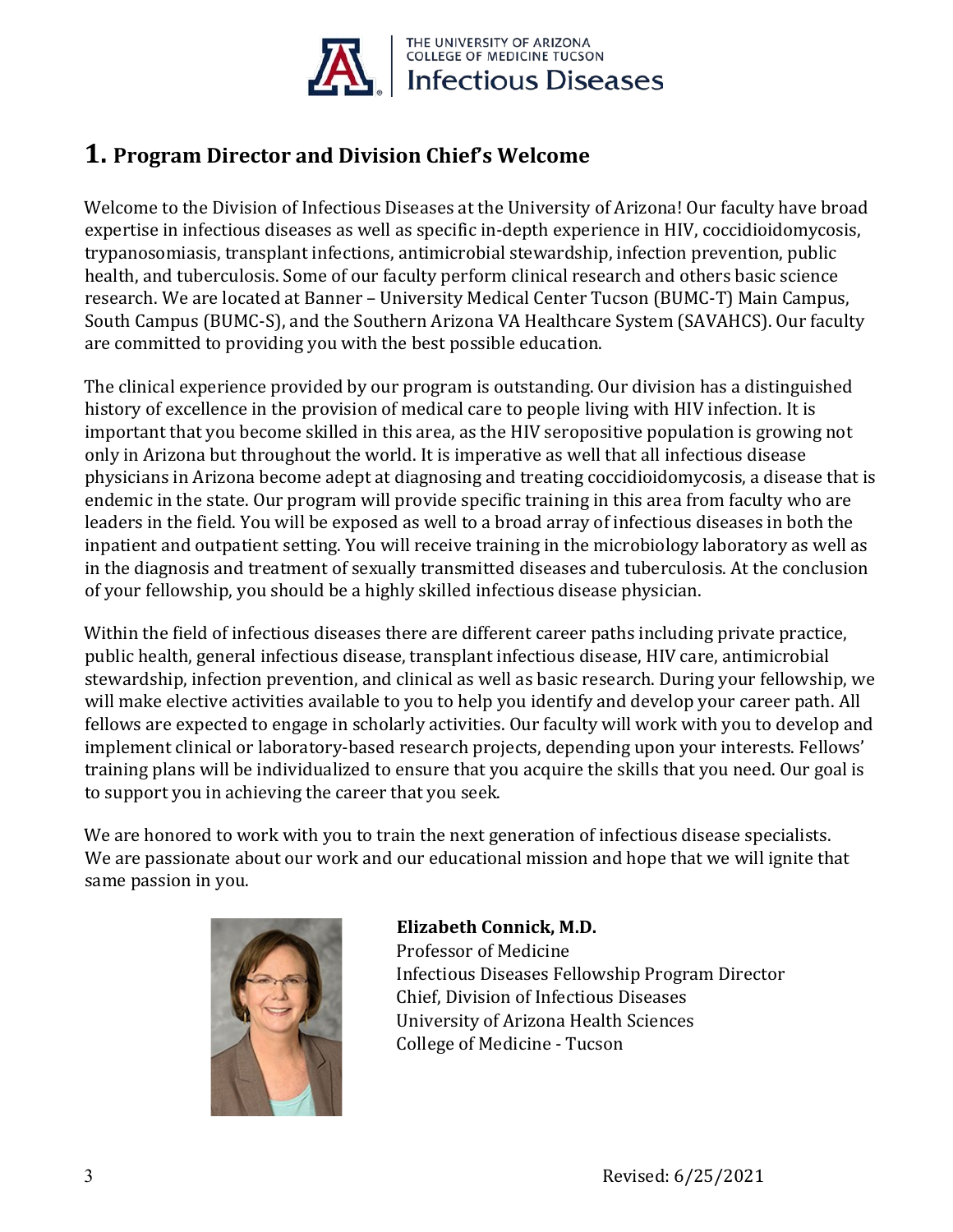

# **2. Goals of the Program**

The overall goal is to prepare the trainee to function as a competent Infectious Diseases physician in a variety of settings, and to meet the requirements for the American Board of Internal Medicine (ABIM) certification in Infectious Diseases. The Infectious Diseases program is accredited by the Accreditation Council for Graduate Medical Education (ACGME). It is designed to teach the six general competencies over two years of training. These include Patient Care, Medical Knowledge, Practice-Based Learning and Improvement, Interpersonal and Communication Skills, Professionalism and Systems-Based Practice. Each trainee is expected to achieve milestones in each competency, which are the essential habits needed for life-long learning.

Fellows are expected to:

- o Acquire a good working knowledge of the specific program content in clinical Infectious Diseases as outlined by the ACGME and ABIM.
- $\circ$  Achieve proficiency in the key technical skills in Infectious Diseases as outlined by ACGME and ABIM.
- o Participate in scholarly activities and a research experience that prepares the trainee for lifelong learning and scholarship.

The written curriculum outlines the clinical and other educational experiences that prepare the trainee to meet these objectives. The specific objectives, methods, expectations and evaluation for each experience are delineated. Descriptions of facilities, resources, support services, and schedules are also included.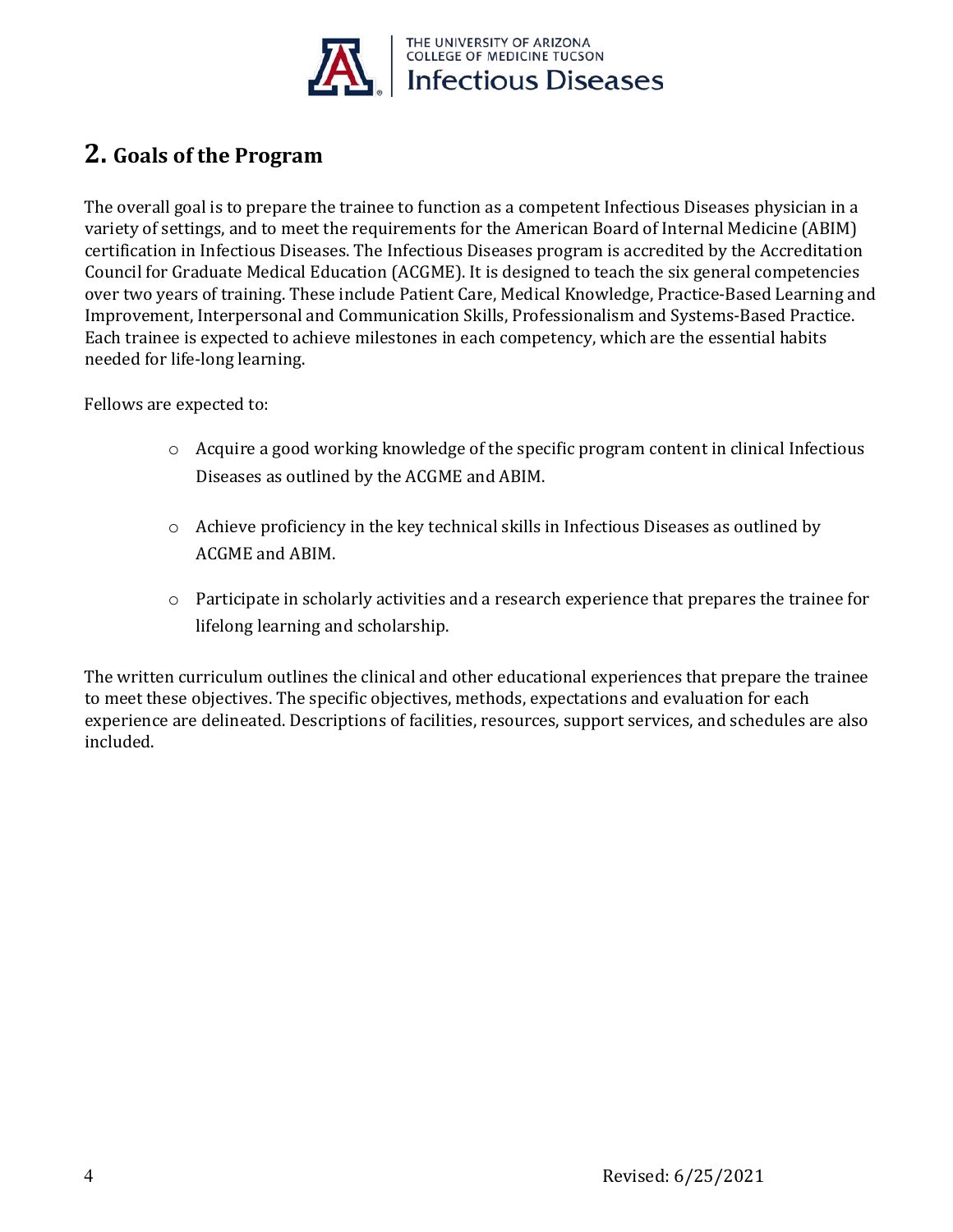

# **3. Overview Fellowship Training – Infectious Diseases Division**

### **Description of the Program:**

The Fellowship Training Program is based in the Division of Infectious Diseases in the Department of Medicine at BUMC-T Campus. The Program is designed to provide training and supervised experience for the fellow to acquire the competency of a specialist in the field of Infectious Diseases and meet the requirements for ABIM certification in Infectious Diseases. The Program is a minimum of two years duration with an emphasis on training in clinical Infectious Diseases. An optional third year may be offered to individuals with a strong interest in a research career. Candidates for training must be board eligible or board certified in Internal Medicine.

The overall objective of the program is to produce well-trained, competent, compassionate physicians who are certified by the ABIM in Infectious Diseases and who will be committed to life-long learning.

### **Facilities and Resources:**

The major training sites are: BUMC Tucson (or Main) and South campuses and the Southern Arizona VA Healthcare System (SAVAHCS). The BUMC-T Main Campus and the SAVAHCS have access to a laboratory for clinical microbiology, including diagnostic bacteriology, immunology, mycology, parasitology, and virology. Facilities for the isolation of patients with infectious diseases are available at all of these institutions. The ID training program is conducted in a setting in which training programs in surgery, obstetrics, gynecology, pediatrics, and other medical and surgical specialties and sub-specialties are available.

### **Program Components:**

### **Clinical Experience**

The clinical experiences afforded to ID fellows include opportunities to observe and manage adult patients with infectious diseases on both an inpatient and ambulatory basis. The program requires 24 months of supervised clinical rotations and research.

**Inpatient rotations**. Inpatient consultations are performed at BUMC-T and SAVAHCS. At the completion of the required clinical time, the fellow will also have provided consultative services for an average of 500 inpatients.

**Ambulatory care**. Fellows have outpatient infectious disease clinics at BUMC-T, BUMC-South and at the SAVAHCS. Outpatient clinics provide care for patients with HIV, general infectious diseases, and coccidioidomycosis. Each fellow is required to follow at least 20 HIV patients for a minimum of 12 months.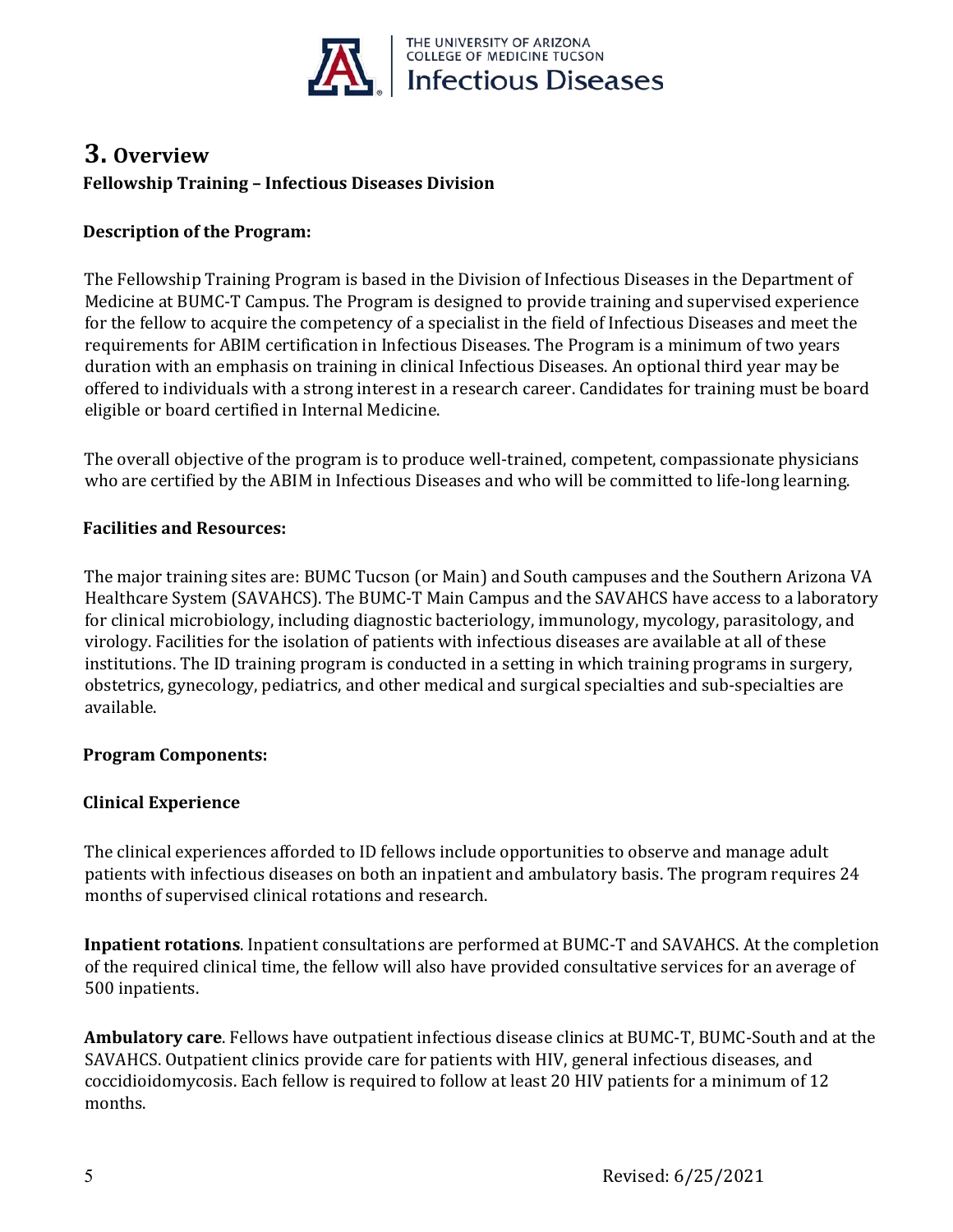

**Elective rotations**. Fellows have the option of rotating through other clinical experiences including Pediatric Infectious Diseases, an elective in coccidioidomycosis, and the Pima County Tuberculosis Clinic. Fellows are also encouraged to identify elective rotations outside of Arizona that they might benefit from, such as a mycobacterial elective at National Jewish Hospital in Denver.

### **Conferences**

The training program provides a variety of conferences and educational experiences. Fellows are expected to participate in all of the following:

*1. Case Conference (BUMC-T Fridays, 11:00 am).* Fellows and faculty present ID cases from their own experiences in either the inpatient or outpatient setting. Differential diagnosis, diagnostic techniques, and patient management are emphasized. Fellows develop and master the skills of clear and concise case presentations with focused learning objectives. Once every quarter, a Morbidity and Mortality (also known as Root Cause Analysis) conference will be held instead of the usual case conference.

*2. ID Plate Rounds (BUMC-T every Friday, 12:00 pm; SAVAHCS on 3rd Tuesday 9:00 am monthly).* Microbiology rounds are held every Friday after case conference and at the SAVAHCS on the third Tuesday of the month following the VA lecture. Traditional microbiologic methods as well as molecular ID diagnostic techniques are covered.

*3. Journal Club(1st Tuesday monthly at 8:00 am) and Board Review.* One fellow reviews a journal article. Emphasis is placed on critical appraisal of the literature, understanding study design, study populations, measurement of outcomes, and the study's applicability to our practice. The investigations can be centered on basic sciences, translational medicine, quality improvement initiatives, and studies that impact the Infectious Diseases subspecialty as a profession. It is strongly encouraged to choose articles from high-impact peer-reviewed journals. Thirty minutes of this conference is dedicated to ABIM ID Specialty board review.

*4. Didactic ID curriculum (BUMC-T Thursdays, 8:00 am)*. ID fellows, faculty and guest speakers present core topics selected to cover the range of knowledge expected of an Infectious Diseases Specialist as one prepares for the ABIM Board Certification Subspecialty Examination.

*5. Cocci Case presentations (BUMC-T, 2nd Tuesday monthly 8:00 am).* ID fellows and faculty informally discuss management of cases of coccidioidomycosis with Dr. Galgiani and Dr. Donovan.

*6. VA Seminar (SAVAHCS, 3rd Tuesday monthly 8:00 am*) ID fellows learn from expert faculty on specific topics that span the knowledge expected of an Infectious Diseases Specialist in preparation for the ABIM Board Certification Subspecialty Examination.

*7. ID Grand Rounds (BUMC-T, 4th Tuesday monthly 8:00 am).* ID faculty and guest speakers present research in infectious diseases designed to expose fellows to contemporary research and research methods.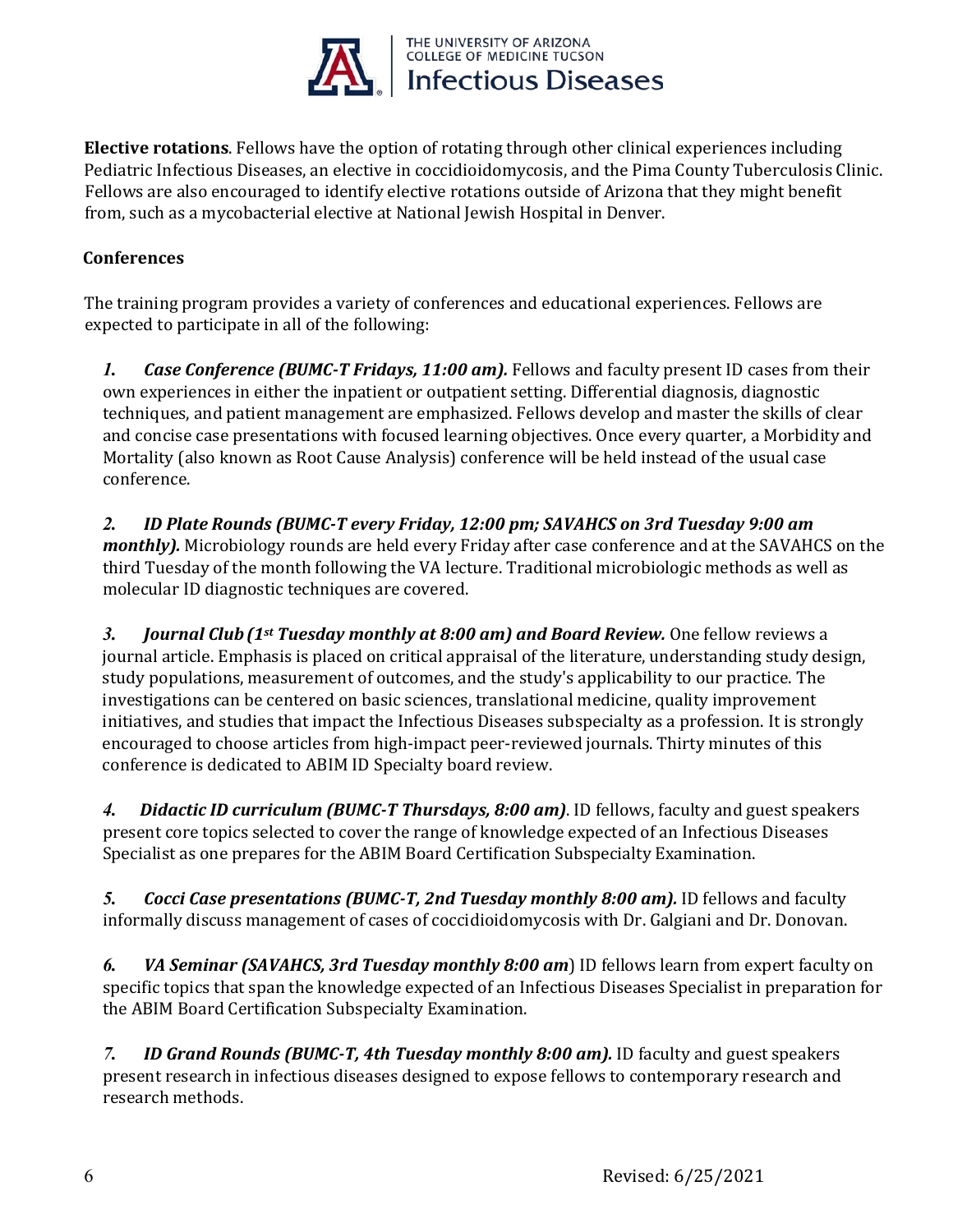

Additional meetings and conferences are available to fellows, but attendance is not required including:

*8. Medicine Grand Rounds (BUMC-T Wednesdays 12:00 pm).* A wide range of clinical and research topics relevant to internal medicine and its subspecialties are presented. A Morbidity and Mortality (also known as Root Cause Analysis) conference is presented quarterly.

*9. Antimicrobial Stewardship Committee Meeting (BUMC-T Wednesdays 12:00 pm).* The antimicrobial stewardship committee meets weekly to review antibiotic usage and assess current interventions to promote stewardship.

*10. ID Transplant Morning Report (BUMC-T every other Wednesday at 8:00 am).* The ID Transplant team presents and discusses current ID Transplant cases.

*11. Abdominal transplant multidisciplinary patient meeting (BUMCT daily 12 pm)*  Fellows on ID transplant are recommended to attend this meeting, except on clinic days in order to discuss the care of their patients with all members of the transplant team.

### **Research and Scholarly Activities**

The Division of Infectious Diseases is dedicated to maintaining an environment of inquiry and engagement in research and scholarly activity is an integral part of the ID training program. Fellows are required to be involved in their own investigations under the supervision of a qualified mentor, who may be but is not necessarily a member of the ID division. Research design and study implementation are addressed as part of this activity. Each fellow is expected to select a research mentor (or mentors) who will support them over the 2-year program, to generate meaningful scholarly activity such as:

- a. Peer-reviewed funding of original research.
- b. Publication in peer-reviewed journals.
- c. Publication of review articles or chapters in textbooks.
- d. Publication or presentation at local, regional, or national professional and scientific society meetings of original research, case reports or clinical series.

The division will provide technical support for all fellows for their research in terms of research design and statistical analysis. In addition, each fellow will be provided support to attend one meeting annually if they have an abstract accepted for presentation at the meeting.

### **Training in Medical Education**

The fellow will have considerable experience in medical education. The fellow has ample opportunity to observe teaching by ID and other faculty at the University including presentation and use of visual aids. Further, the fellow is expected to provide a significant portion of the educational experience of medical students and Internal Medicine residents who rotate through the Infectious Diseases inpatient consultation service. Fellows have the opportunity to give presentations in departmental conferences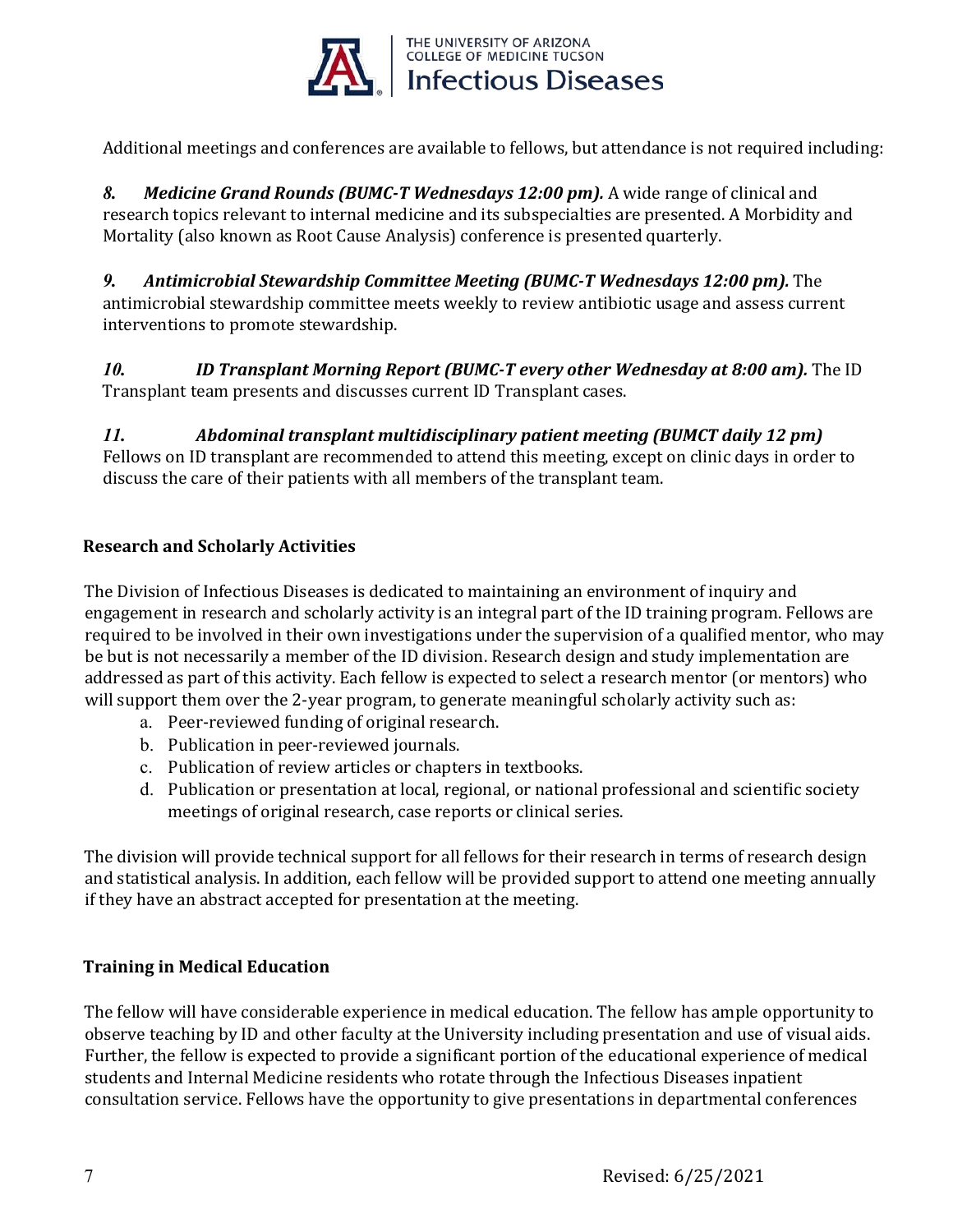

attended by Internal Medicine trainees and faculty, in outreach activities for the Arizona AIDS Education and Training Center, and in conferences presented by other departments.

### **Evaluation of Fellows**

Infectious Disease fellows are evaluated using multiple tools and techniques including:

- 1. Milestones evaluations: Completed by faculty after a clinical rotation to assess clinical performance in accordance with the ACGME parameters.
- 2. Semiannual written evaluations, reviewed by the Clinical Competency Committee, and discussed with the fellow at a face-to-face meeting.
- 3. Annual IDSA Fellows' In-Training Examination (FITE) and review of FITE performance with the Program Director and Division Chief.
- 4. Conference attendance.
- 5. Faculty observation while on inpatient and outpatient rotations; and
- 6. Other reviewers including patients, peers, and non-physician medical staff.

Evaluations are collected in the fellows' online portfolios in *New Innovations* where they can be reviewed at any time.

Each Infectious Diseases Fellow must demonstrate success in achieving the milestones expected, to achieve clinical competency in the specialty, and to become a certified trainee of the program. Should the fellow fail to achieve these milestones that demonstrate the ability to practice independently, the Infectious Diseases faculty must meet to discuss whether this trainee can continue with the Infectious Diseases Fellowship Program. Such a meeting will be done with the advice of the GME office and appropriate committees of the Department of Medicine. In such case, the Infectious Diseases Fellow has the right to appeal any finding or recommendation of the committee as published in the IM guidelines.

### **Evaluation of Faculty and Program**

Fellows evaluate the faculty by written, anonymous evaluations after each rotation. The evaluations are batched by the Program Coordinator and the dates removed. These measures are intended to preserve the confidentiality of each fellow's evaluations. The Program Director reviews the evaluations semiannually and distributes individual summaries approximately every seven months to each member of the teaching faculty. Any problems that are identified are reviewed with the Division Chief and the faculty member as appropriate.

Fellows and faculty evaluate the program annually with a written evaluation. Fellows and faculty are asked to submit written suggestions to the Program Director about the strengths and weaknesses of the program.

The Program Evaluation Committee, which includes at least one Infectious Disease Fellow, meets annually to review the program. The committee actively participates in: planning, developing, implementing, and evaluating educational activities of the program; reviewing and making recommendations for revision of competency-based curriculum goals and objectives; addressing areas of non-compliance with ACGME standards; and reviewing the program annually using evaluations of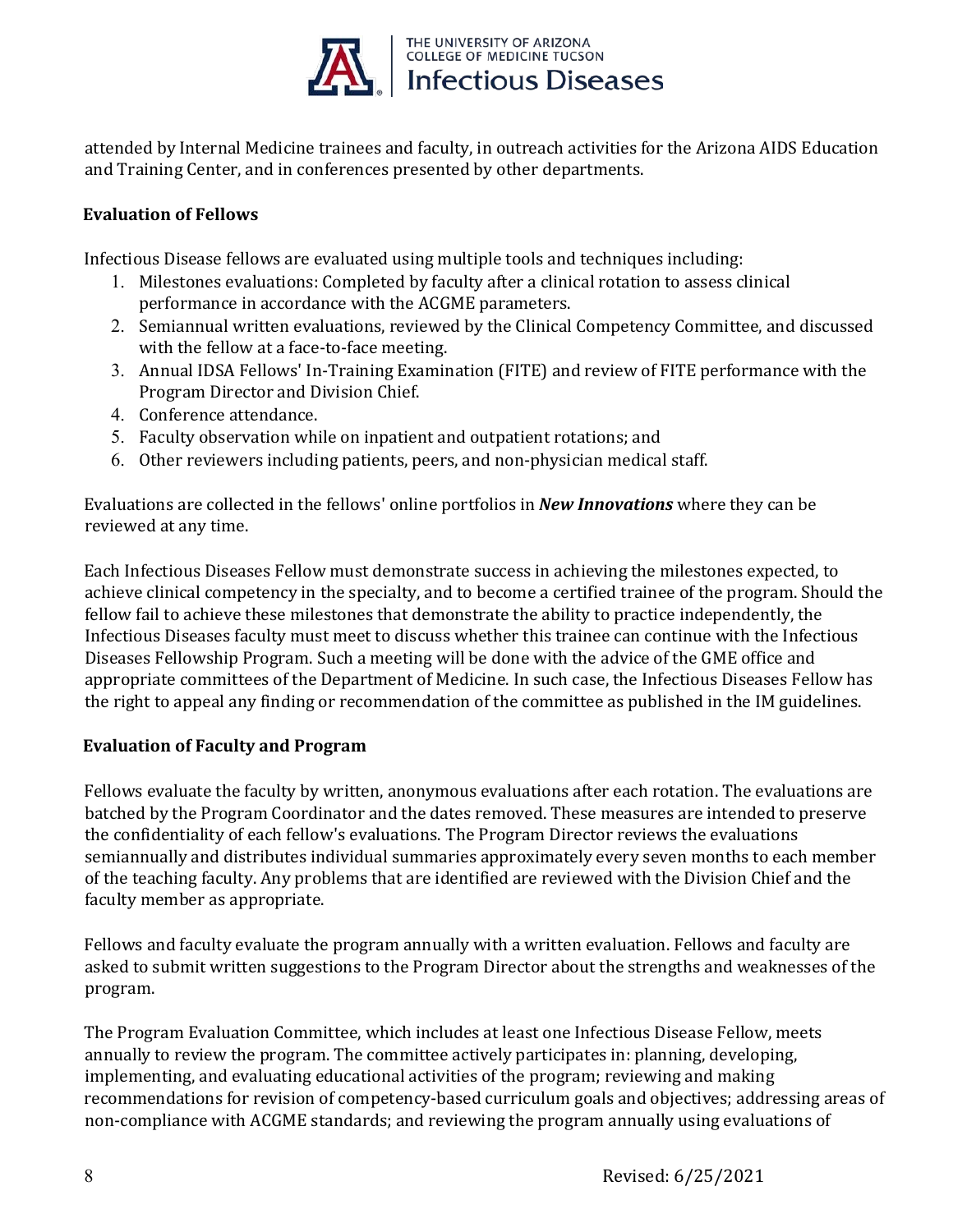

faculty, fellows, and others. The PEC must prepare a written plan of action to document initiatives to improve performance. The Program Director prepares an annual report including evaluation of the curriculum, fellow performance, duty hours, supervision, faculty development, graduate performance, fellow and faculty evaluations of the program, and plans for improvement. The report is reviewed at the end of each academic year by the PEC, revised, and submitted to the College of Medicine Graduate Medical Education Office.

### **Access to counseling or therapy**

Physician burn-out is recognized as an unhealthy outcome in any training program that both our Program and ACGME takes seriously and can potentially lead to the program losing its accreditation. Physician burn-out, which is not uncommon in medicine, is the result of factors that include, but are not limited to, stress, family tragedy, homesickness, mental illness, work-overload, feelings of needs not being addressed, and unrealistic expectations. Ultimately, this can negatively affect the fellow and their ability to complete the program successfully due to poor performance- as examples: depersonalization, depression, and unprofessional conduct with patients and peers (these examples are not exhaustive).

Throughout training, it is expected that trainees attend scheduled meetings with the program director. These meetings are designed to improve communications, to assess whether there are stressors that can be removed or addressed, and to prevent the conditions that could lead to burn-out. If the fellow feels like they are burning out, or if faculty observe signs of burn-out, it must be brought up to the Program Director. It is both the trainee and faculty's responsibility to cooperate and work on as many mechanisms as needed, (including, but not limited to, providing service coverage, GME office facilitated counselling, strategies on dealing with stress, providing additional time for study), to halt burn-out. Fellows are assured that they may solicit such help anonymously, or may solicit the assistance of the Program Director, Division Chief, or any member of the Infectious Diseases faculty.

Grossly inappropriate behavior including the use of substances (legal or illegal) may result in inability to perform duties optimally, and lead to patient harm. Should there be evidence of unprofessional conduct or activity unbecoming of a physician by the Infectious Diseases Fellow, faculty will report this directly to the Program Director. In conjunction with the Division Chief, the GME office and the Department of Medicine administration will intervene as necessary, to ensure maintenance of the safety and rights of both the patient and fellow.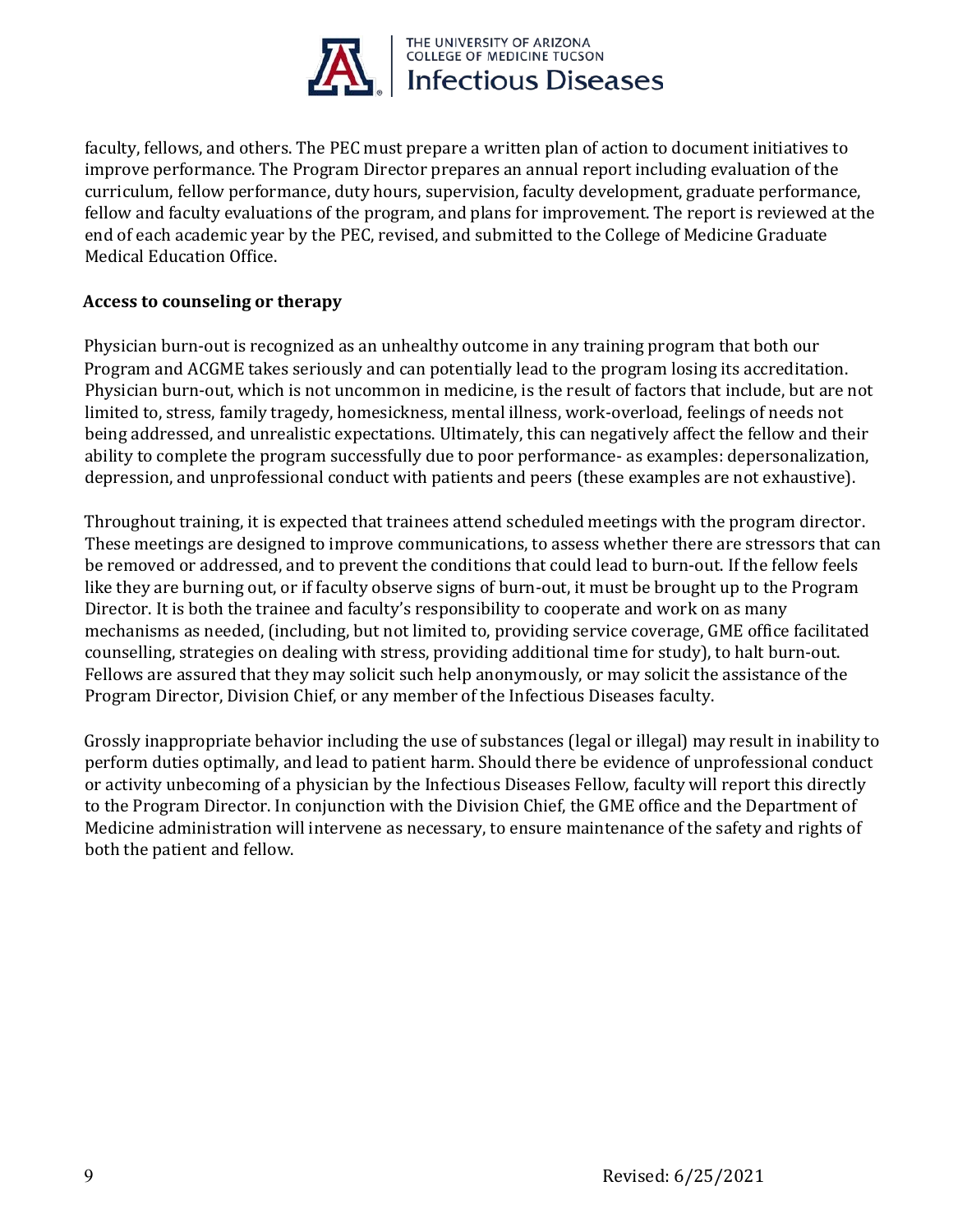

# **4. Specific Program Content**

### **Medical Knowledge**

It is expected that by the end of the training period, the fellow will have had clinical experience and/or formal instruction in the prevention, evaluation, and management of the following:

- 1. Fever, including fever of unknown origin and systemic illness with fever and rash
- 2. Pleuropulmonary infections
- 3. Cardiovascular infections
- 4. Central nervous system infections
- 5. Gastrointestinal and intra-abdominal infections
- 6. Urinary tract infections
- 7. Sepsis syndromes
- 8. Skin and soft tissue infections
- 9. Infections of prosthetic devices
- 10. Bone and joint infections
- 11. Infections related to trauma, including animal and human bites
- 12. Nosocomial infections
- 13. Infections in patients who are neutropenic
- 14. Infections in patients with leukemia, lymphoma, or other malignancies
- 15. HIV infection and AIDS
- 16. Infections in patients immunocompromised due to medical therapies
- 17. Infections of the reproductive organs
- 18. Sexually transmitted infections
- 19. Infections in solid organ transplant recipients
- 20. Infections in stem cell transplant recipients
- 21. Viral hepatitis
- 22. Infections in travelers
- 23. Infections in geriatric patients
- 24. Infections in parenteral drug abusers
- In addition, fellows must demonstrate knowledge of the following:
	- 25. Microbial virulence factors and host defense mechanisms.
	- 26. Basic concepts of immunology
	- 27. The epidemiology, clinical course, manifestations, diagnosis, treatment, and prevention of major infectious agents including viruses, chlamydia, mycoplasma and urea plasma, rickettsioses, bacteria including spirochetes, mycobacteria, mycoses, protozoa and helminths.
	- 28. Critical assessment of the medical literature, medical informatics, clinical epidemiology, and biostatistics and research methodology.
	- 29. Quality assurance and cost containment in the clinical practice of Infectious Diseases
	- 30. Knowledge of the scientific method of problem solving and evidence-based decision making
	- 31. Indications, contraindications, limitations, complications, techniques, and interpretation of results of diagnostic and therapeutic procedures integral to the discipline including the appropriate indications for and use of screening tests/procedures.
	- 32. Mechanisms of action and adverse reactions of antimicrobial agents, antimicrobial and antiviral resistance, drug-drug interactions between antimicrobial agents and other compounds.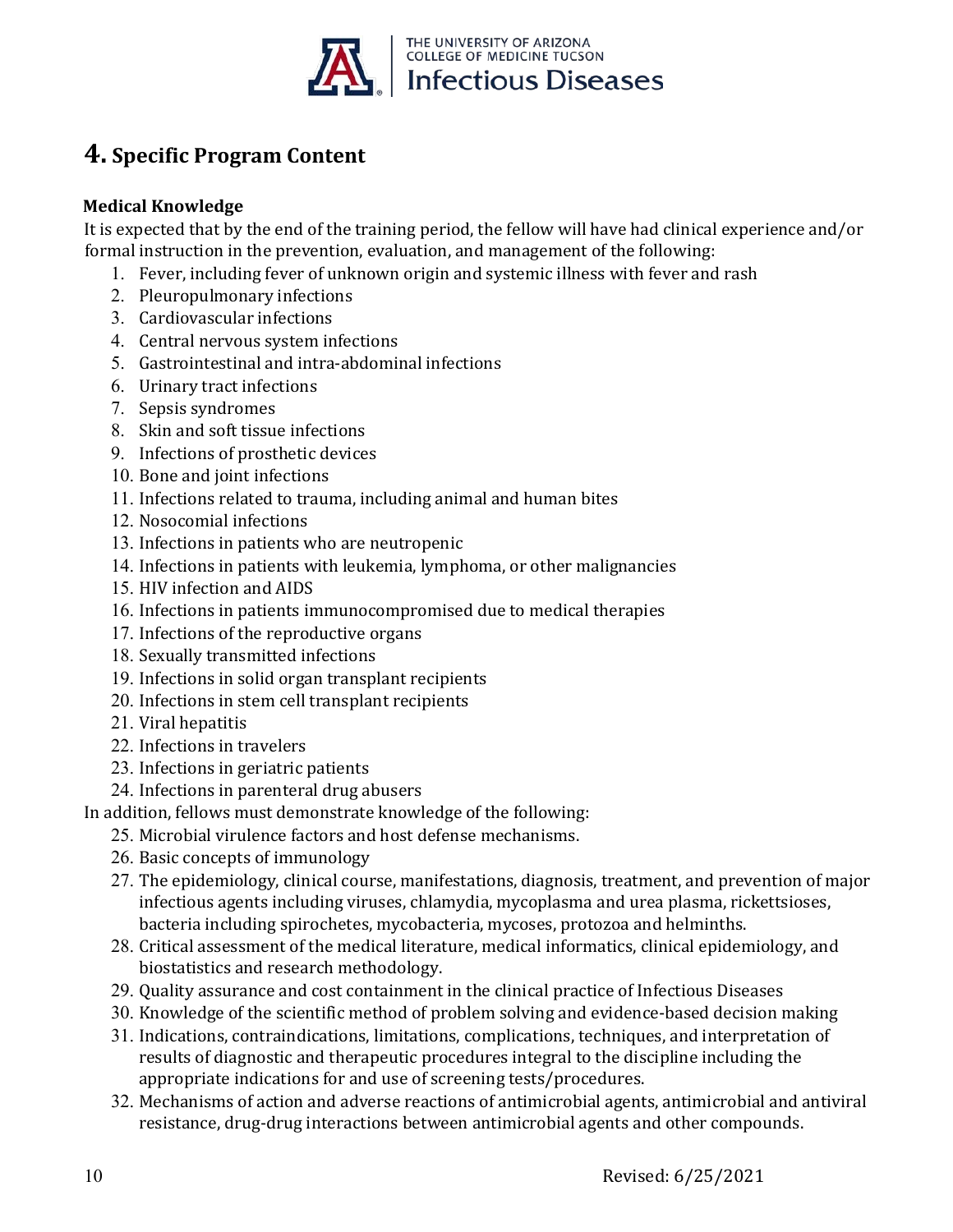

- 33. The appropriate use and management of antimicrobial agents in a variety of clinical settings, including the hospital, ambulatory practice, non-acute-care units, and the home.
- 34. Appropriate procedures for specimen collection relevant to infectious disease, including but not limited to bronchoscopy, thoracentesis, arthrocentesis, lumbar puncture and aspiration of abscess cavities.
- 35. Principles of prophylaxis and immunoprophylaxis to enhance resistance to infection.
- 36. Characteristics, use, and complications of antiretroviral agents, mechanisms and clinical significance of viral resistance to antiretroviral agents, and recognition and management of opportunistic infections in patients with HIV/AIDS.
- 37. Antimicrobial stewardship principles and practices.
- 38. Infection control and hospital epidemiology.

## **5. Technical Knowledge and Skills**

By the end of the training period, the fellow will have had practical experience in the cognitive aspects of the following:

- 1. Mechanisms of action and adverse reactions to antimicrobial agents: The conduct of pharmacologic studies to determine absorption and excretion of antimicrobial agents, methods of determining antimicrobial activity of drugs, techniques to determine concentration of antimicrobial agents in blood and other body fluids, the appropriate use and management of antimicrobial agents in a variety of clinical settings, including the hospital, outpatient, and in the home.
- 2. The utility of procedures for specimen collection relevant to ID:
	- a. The most appropriate procedures for specimen collection, and the most appropriate tests to be done on each specimen, to diagnose a particular infection.
	- b. Culture and non-culture methods for identification in tissues and fluids of bacteria, mycobacteria, fungi, viruses, rickettsia, chlamydia, and parasites.
	- c. The sensitivity, specificity, efficacy, benefits, and risks of emerging technologies such as those for rapid Microbiological diagnosis, e.g., PCR and gene probes, and
	- d. The use and limitations of imaging techniques in the diagnosis and follow-up of infectious processes.
- 3. Principles and practice of hospital infection control/prevention and healthcare epidemiology.
- 4. Principles of chemoprophylaxis and immunoprophylaxis.
- 5. Mechanisms of actions of biological products including monoclonal antibodies, cytokines, interferons, interleukins, and colony, stimulating factors and their applications in the treatment of infectious diseases or their role in enhancing the immune response.
- 6. The interpretation of Gram stains, other special stains, blood culture methodology, susceptibility testing, and basic principles of molecular biology as it relates to services offered by the microbiology laboratory.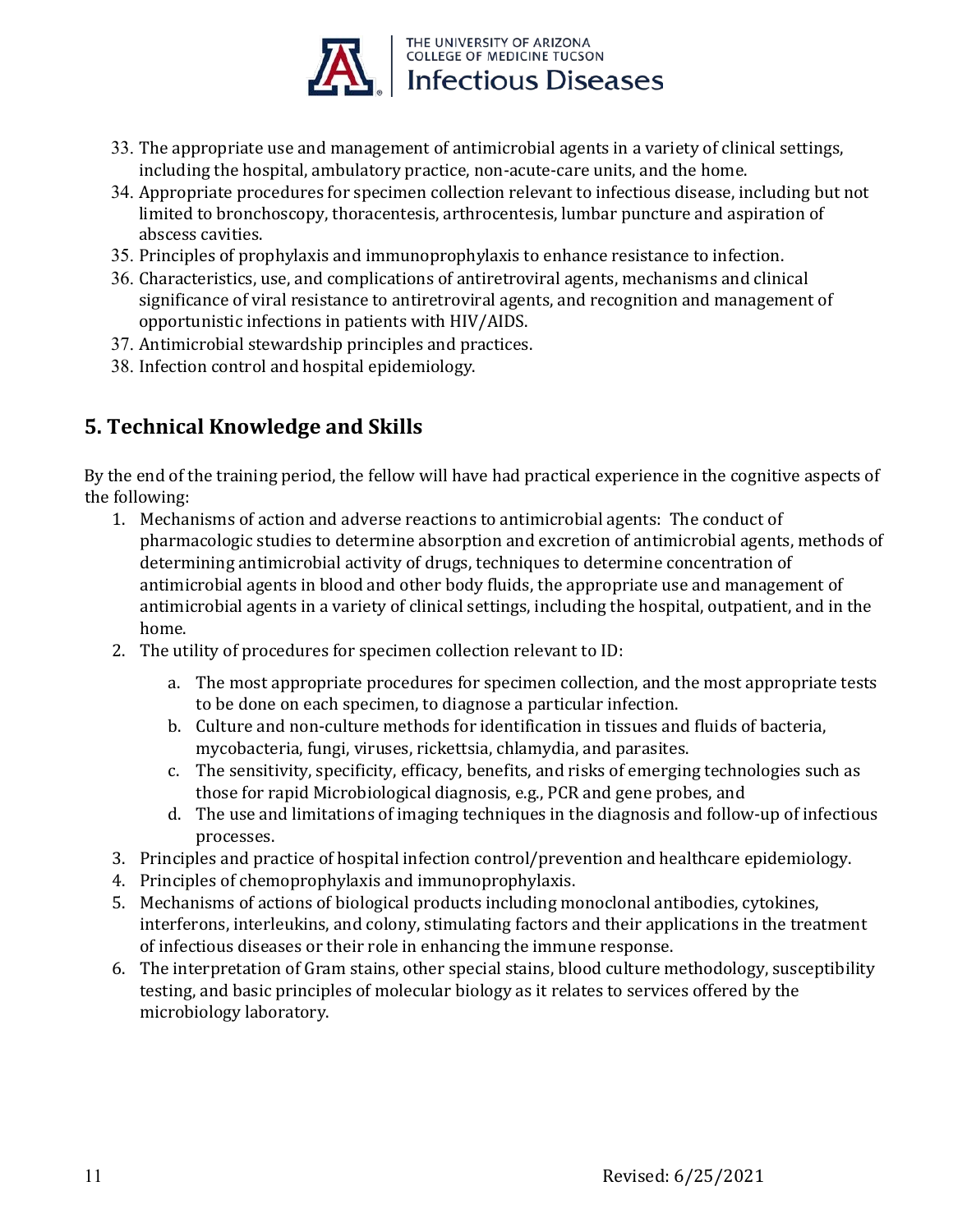

## **6. Faculty and Personnel Contact Information**

Mailing address:

The University of Arizona College of Medicine Division of Infectious Diseases, Department of Medicine 1501 N Campbell Ave., PO Box 245039 Tucson, AZ 85724 Phone (520) 626-6887 Fax (520) 626-5183

The ID office is in Room 6410 of the College of Medicine, University of Arizona Health Science Center:

| <b>KEY CLINICAL FACULTY</b>                                               |                      |                                    |
|---------------------------------------------------------------------------|----------------------|------------------------------------|
| Name                                                                      | Phone                | <b>Email Address</b>               |
| Elizabeth Connick, MD<br>Division Chief<br>ID Fellowship Program Director | 626-6887             | connicke@arizona.edu               |
| Lori Fantry, MD, MPH<br>Associate Clinical Division Chief                 | 626-6887             | lfantry@arizona.edu                |
| Stephen A. Klotz, MD                                                      | 626-6887             | sklotz@arizona.edu                 |
| John Galgiani, MD                                                         | 626-4968             | spherule@arizona.edu               |
| Tirdad Zangeneh, DO                                                       | 626-6887             | tzangeneh@arizona.edu              |
| Fariba Donovan, MD, PhD                                                   | 626-0725             | faribadonovan@arizona.edu          |
| Justin Hayes, MD                                                          | 626-2532             | justinhayes@arizona.edu            |
| Mohanad Al Obaidi, MD                                                     | 626-5268             | mohanad.al-obaidi@bannerhealth.com |
| Matthew Adams, DO                                                         | 626-9501             | mdadams4@arizona.edu               |
| Danielle Avila, MD                                                        | 626-1618             | danielledavila@arizona.edu         |
| D. Alex Perry, MD, MPH                                                    | 626-7856             | daperry@arizona.edu                |
| Desiree Golden, MSN, RN, FNP-C, AAHIVS                                    | 626-4895             | genevieve.golden@bannerhealth.com  |
| Southern Arizona VA Healthcare System                                     |                      |                                    |
| Chinh Nguyen, MD                                                          | 792-1450<br>ext 6186 | chinh.nguyen@va.gov                |
| Brentin Roller, DO                                                        | 792-1450<br>ext 4325 | blroller@gmail.com                 |
| <b>Division Staff</b>                                                     |                      |                                    |
| Carolyn Bothwell,                                                         | 626-6405             | cbothwell@arizona.edu              |
| ID Fellowship Program Coordinator                                         |                      |                                    |
| Monique Murillo, Banner,                                                  | 626-5836             | malissa.murillo@bannerhealth.com   |
| Clinical Division Sr. Manager                                             |                      |                                    |
| Stephanie Abalos                                                          | 626-6887             | stephanie.abalos@bannerhealth.com  |
| Rachel Lyman                                                              | 621-0190             | rlyman@arizona.edu                 |
| <b>HIV Program</b>                                                        |                      |                                    |
| Stephen A. Klotz, MD, Medical Director                                    | 626-6887             | sklotz@deptofmed.arizona.edu       |
| Alyssa Guido, MPH, Program Director                                       | 626-0723             | alyssa1@deptofmed.arizona.edu      |
| Andrea Verdin, MSW, Program Manager                                       | 626-5114             | awverdin@deptofmed.arizona.edu     |
| Cesar Egurrola, Program Manager                                           | 626-2446             | cegurrola@deptofmed.arizona.edu    |
| Jai Smith, Lead Medical Case Manager                                      | 626-4196             | jais@deptofmed.arizona.edu         |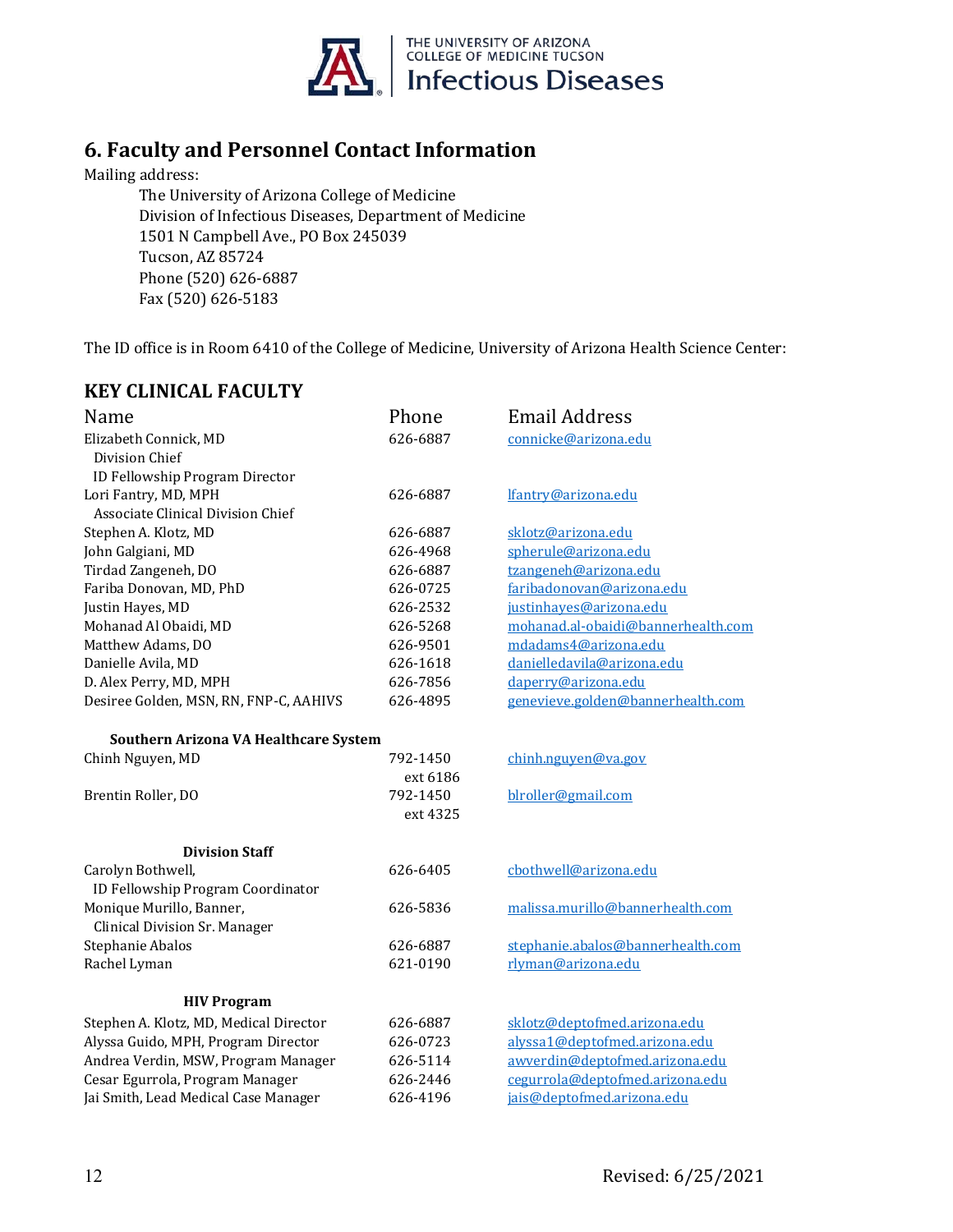

#### **PAETC Arizona**

| Lori Fantry, MD, MPH, Medical Director     | 626-6887 | lfantry@deptofmed.arizona.edu     |
|--------------------------------------------|----------|-----------------------------------|
| Alyssa Guido, MPH. Program Director        | 626-0723 | alyssa1@deptofmed.arizona.edu     |
| Brittany Nigon, MPH, Program Manager       | 626-7635 | bmnigon@deptofmed.arizona.edu     |
|                                            |          |                                   |
| <b>Valley Fever Center for Excellence</b>  |          |                                   |
| John Galgiani, MD                          | 626-4968 | spherule@arizona.edu              |
| Fariba Donovan, MD, PhD                    | 626-0725 | faribadonovan@arizona.edu         |
|                                            |          |                                   |
| <b>Division of Pediatric ID</b>            |          |                                   |
| Ziad Shehab, MD, Division Chief            | 626-6507 | zshehab@email.arizona.edu         |
| Kareem Shehab, MD                          | 626-6507 | kshehab@peds.arizona.edu          |
| Nathan Price, MD                           | 626-6507 | pricen@email.arizona.edu          |
|                                            |          |                                   |
| <b>Pharmacy (Faculty and Clinical)</b>     |          |                                   |
| Kathryn Matthias, PharmD                   | 626-4352 | matthias@pharmacy.arizona.edu     |
| David Nix, PharmD                          | 626-4814 | nix@pharmacy.arizona.edu          |
| Juan Villanueva, PharmD                    | 626-5764 | villanueva@pharmacy.arizona.edu   |
| Connie Chan, Pharm D, Dir. Clin. Oper.     | 626-2575 | connie87@deptofmed.arizona.edu    |
| Kristen Ellis, PharmD, Clinical Pharmacist | 626-2882 | keeaz220@deptofmed.arizona.edu    |
| Larry York, PharmD, Clinical Pharmacist    | 626-7450 | lyork@deptofmed.arizona.edu       |
| <b>Director of Microbiology Laboratory</b> |          |                                   |
| William Lainhart, PhD                      | 694-7867 | wlainhart@email.arizona.edu       |
|                                            |          |                                   |
| <b>Joint Appointments</b>                  |          |                                   |
| Kathryn Ellingson, PhD                     | 626-3118 | kellingson@arizona.edu            |
| Purnima Madhivanan, MBBS, PhD, MPH         | 621-5730 | pmadhivanan@arizona.edu           |
|                                            |          |                                   |
| <b>Refugee Clinic</b>                      |          |                                   |
| Lori Fantry, MD, MPH, Director             | 626-6887 | lfantry@arizona.edu               |
|                                            |          |                                   |
| <b>Emeritus and Adjunct Faculty</b>        |          |                                   |
| Carlos Perez-Velez, MD, Clin Fac TB Expert |          |                                   |
| Anita Koshy, MD, Neurology                 |          | akoshy@bio5.org                   |
| James McAuley, MD, Clin Dir Wht. Mtn. Hosp |          | James.McAuley@ihs.gov             |
| Neil Ampel, MD                             |          |                                   |
| Robert Kalinske, MD                        |          |                                   |
| William Martone, MD                        |          |                                   |
| Gordon Trenholme, MD                       |          |                                   |
| <b>Pima County Health Department</b>       |          |                                   |
| Main                                       | 243-7797 |                                   |
| TB Clinic                                  | 243-8450 |                                   |
| STD Clinic (Phillip Merkel)                | 694-8271 |                                   |
|                                            |          |                                   |
| <b>Hospital Infection Prevention</b>       |          |                                   |
| Brandie Beuthin, RN, BSN, MPH, CIC         | 694-2623 | brandie.anderson@bannerhealth.com |
| Nathan Price, MD                           | 626-6507 | pricen@email.arizona.edu          |
|                                            |          |                                   |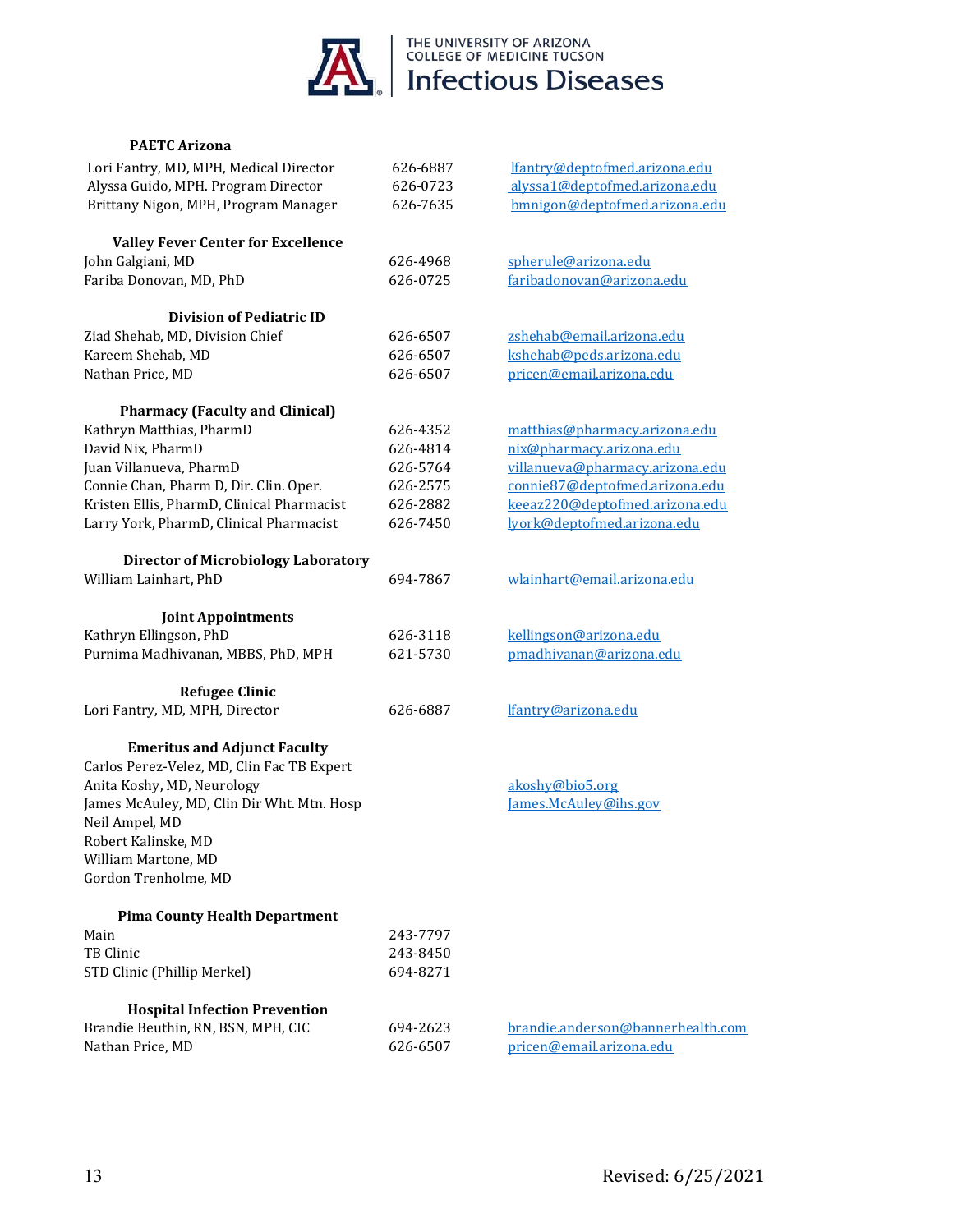

# **7. Job Description for Infectious Diseases Fellows**

The schedule for the first year of ID fellowship will consist of:

- 36 weeks of in-patient consultations at BUMC-T, and SAVAHCS
- 12 weeks of research or elective time
- 4 weeks of vacation

The second year of ID fellowship will be designed according to the fellow's career interest. The schedule for fellows who wish to pursue a purely clinical career will be like that of a first-year fellow. The schedule for ID fellows interested in a research career will include up to 24 weeks of research time.

### **Job description for 1st and 2nd year fellows:**

Inpatient consultations for patients with known or suspected infections are expected to be performed in a timely fashion, generally within 24 hours of the request. An attending physician is usually present on site while these consultations are occurring, and always available by telephone. Fellows take call from home with a faculty member as a back-up also on call. Fellows and faculty are expected to respond to pages within 15 minutes unless exceptional circumstances prevail.

All fellows are expected to see patients in an outpatient continuity clinic at least one half-day per week on average, providing care for patients with HIV, patients being managed through the outpatient parenteral antibiotic treatment program, and patients with other confirmed or suspected infectious diseases. Fellows are assigned new patients and expected to follow these patients during the entire training period if appropriate. The maximum number of patients that can be seen in ½ day is 8 follow-up patients or 4 new patients.

Attendance and participation at the weekly conferences including didactic lectures, ID Grand Rounds, journal club, and case conferences is mandatory. Attendance at the biweekly Transplant ID case conference, weekly Medical Grand Rounds and weekly meetings of the Antimicrobial Stewardship Committee is encouraged.

All fellows are expected to participate in research or scholarly activity with preparation of at least one manuscript suitable for publication, at least one abstract for submission to a regional, national, or international meeting, and at least one Grand Rounds quality lecture concerning their research prior to completion of the two-year training period.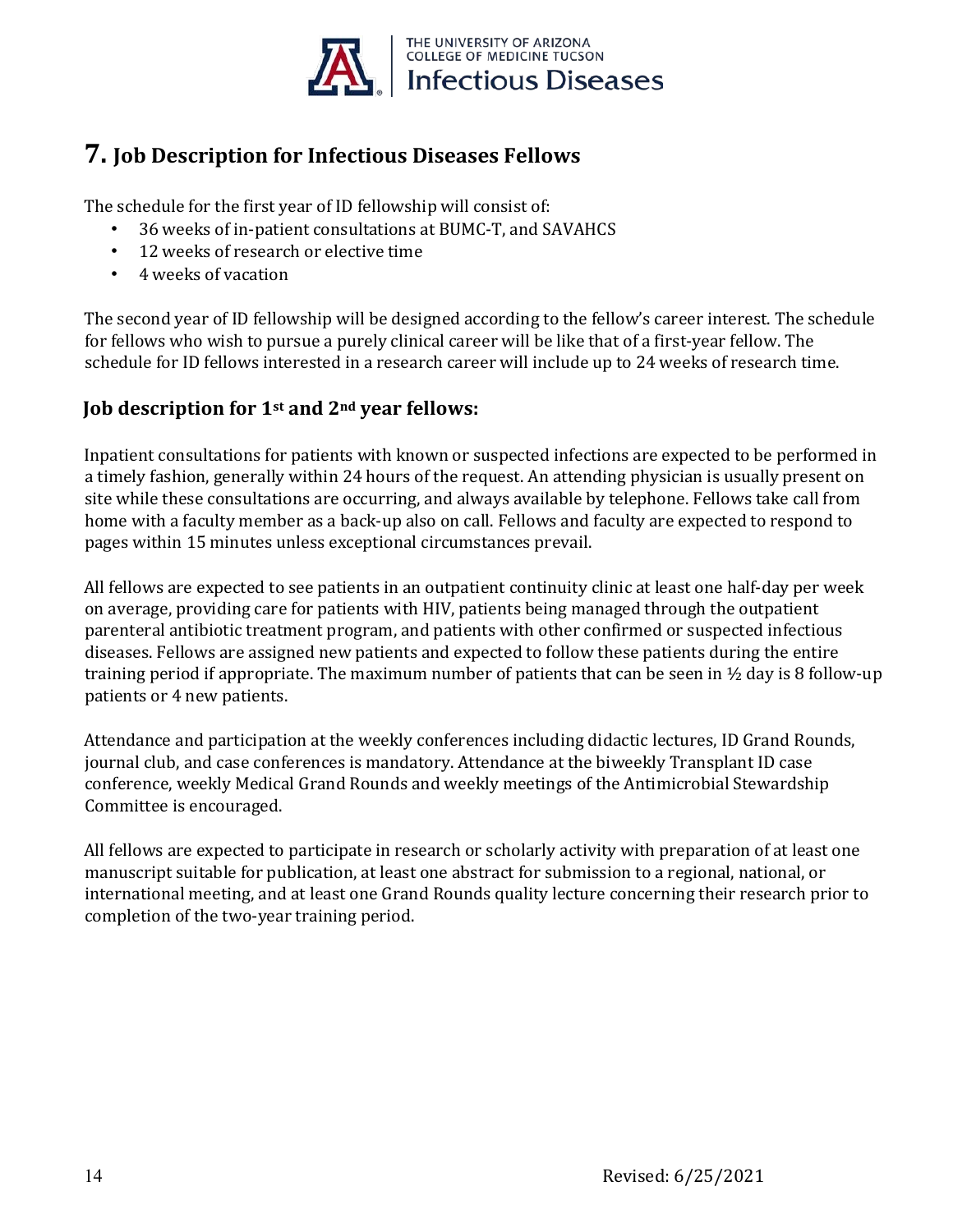

### **Job Descriptions and Goals Specific to Level:**

1st year fellow:

- Acquire knowledge of the diagnosis and management of common infections. Examples include septicemia, infective endocarditis, HIV infection, coccidioidomycosis, and meningitis.
- Learn to develop diagnostic, therapeutic and management plans for patients with known or suspected infection.
- Supervise evaluation by residents and medical students.
- Review the student presentations before rounds.
- Learn to find and discuss pertinent literature relating to the cases being seen.
- Become comfortable presenting cases at weekly case conference.
- Prepare at least one Core Curriculum presentation.
- Present at least two articles at Journal Club.

2nd year fellow:

- Develop more specialized, detailed knowledge of infectious diseases, including less commonly encountered pathogens or cases requiring individualized management. Examples include emerging infectious diseases, complicated urinary tract infections, complicated cases of coccidioidomycosis, infections in transplant patients or patients with malignancies, cases with numerous positive cultures of uncertain significance, and HIV with drug resistance.
- Take a more central role in developing the diagnostic and therapeutic plan for patients on the consult service.
- Lead clinical rounds and take a prominent teaching role with residents and students.
- Refine the ability to identify pertinent literature to help manage complex cases.
- Compare the relative diagnostic, therapeutic, and cost values for different laboratory studies and therapeutic options.
- Provide at least two core curriculum lectures, one research lecture, and one Root Cause Analysis.
- Continue to present articles in Journal Club.
- Begin to become an expert in one or more specific areas, as a foundation for lifelong learning and/or future scholarship.
- Produce one abstract for submission to a regional or national meeting, and/or one manuscript for submission to a peer reviewed publication.
- Complete the SHEA course in hospital epidemiology.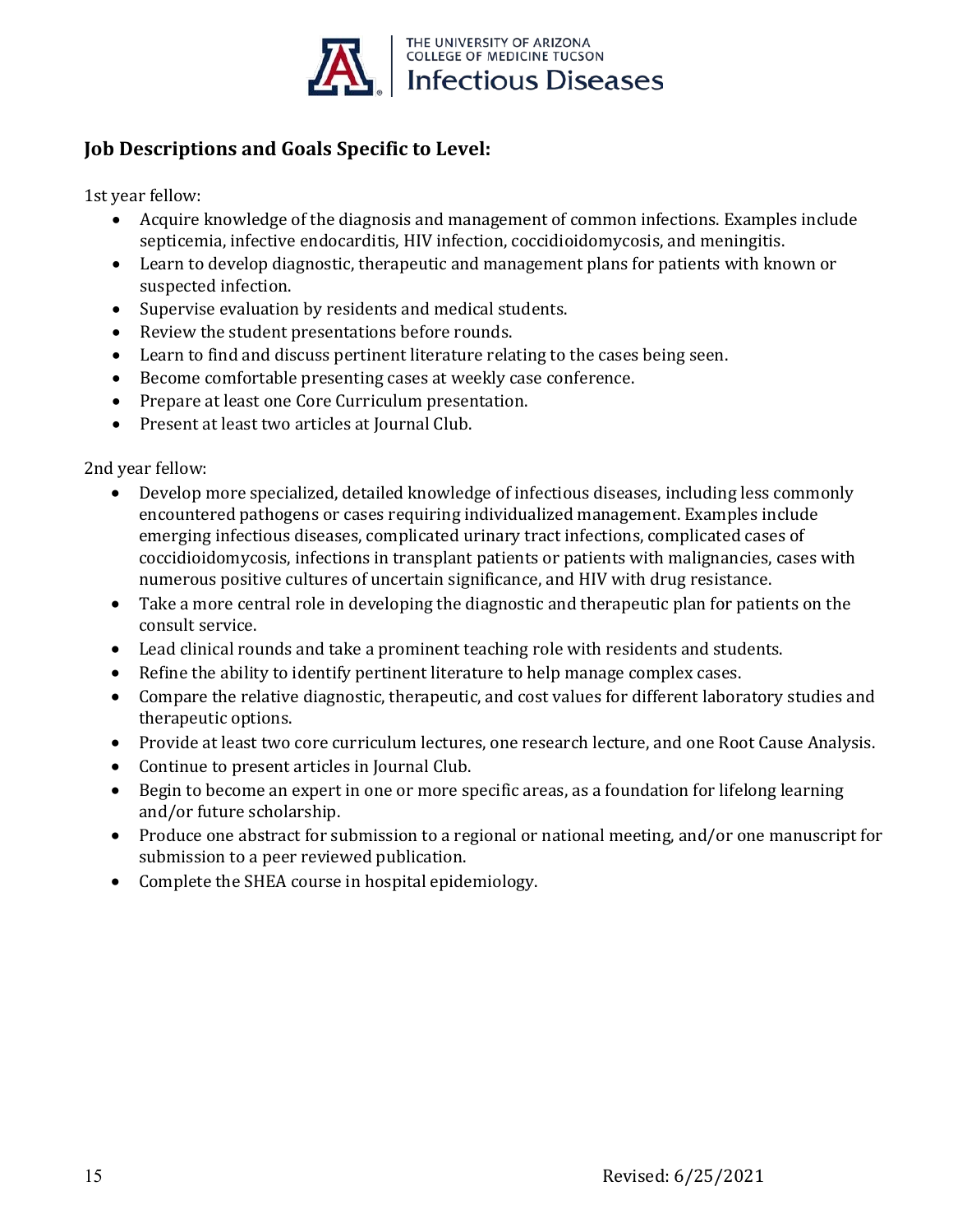

# **8. Descriptions and Competency-Based Learning Objectives for Each Activity**

## *Clinical Rotations*

## **1. Inpatient Consultation Services at BUMC-T Main Campus, and SAVAHCS**

An attending physician is assigned to the consultation service at all times and the team may include one or more residents, medical students, pharmacy residents, and pharmacy students. The attending physician supervises all consultations and must see and examine each patient. Rounds occur daily but not all patients need be seen every day.

With guidance by the attending physician, the fellow will learn to determine which patients need to be seen on a particular day, based on clinical status and pending tests, and which patients require a formal note in the chart. The fellow or resident is expected to have seen and examined all established patients prior to attending rounds. The fellow assigns new consultations to the residents and students, supervises their workups and reviews their notes. Resident notes may be signed by the attending physician without an additional note by the fellow. Student notes may go in the medical record but the fellow (or resident) must write a separate note.

### New Consults

The fellow holding the new consult pager makes decision as to the distribution of the new consults. New consults must be distributed in a timely manner in order to ensure they are seen and evaluated without significant delay. If there is conflict over distribution of new consults between the fellows, the attendings will make the decision. In general, consults should be seen the same day the consult is requested. Decisions to defer a consult to the next day must be discussed with the attending physician. Fellows and residents are expected to interview and examine their patients and present them to the attending.

### Weekend Expectations:

- Weekend attendings must communicate with the weekend fellows on Friday regarding the patients they are expected to see and the timing of rounds for the next day.
- New consults are staffed with the weekend attending. The back-up attending will round on their established patients with the fellow(s) covering the back-up attending's team
- Established patients are to be seen by the fellows and staffed with the appropriate attending
- Fellows should have seen all of the established patients and have completed rounds with the back-up attending no later than 10:30 am.

Transplant Patients should be seen by only one fellow on the weekends.

### Documentation

In all initial consult notes the following needs to be documented

- o Reason for the consult
- o Name of attending who requested the consult
- o Full HPI
	- Past Medical History
	- Past Surgical History
	- **Family history**
	- **Social history**
	- **Medication**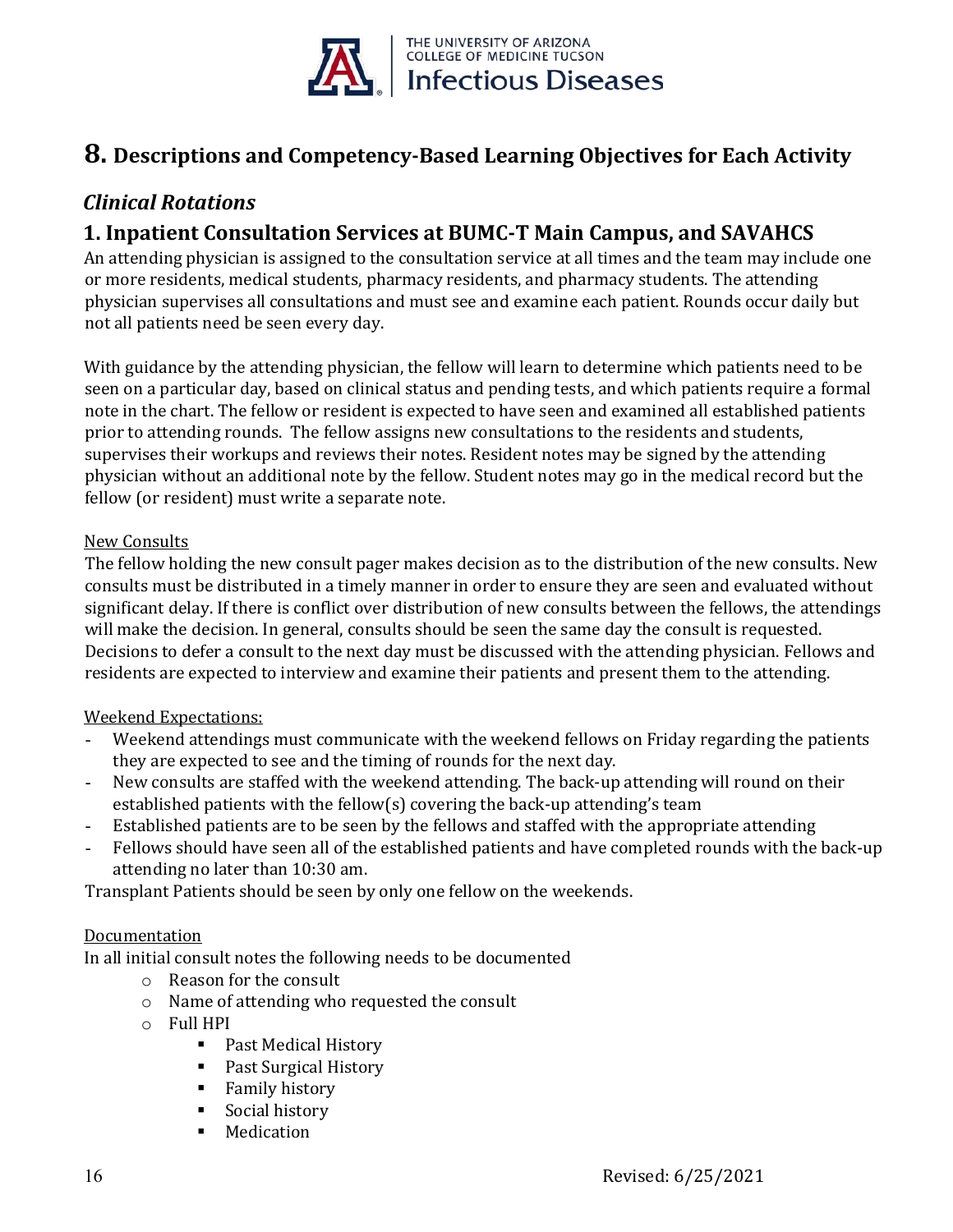

- **Allergies**
- 10-point review of systems
- **Physical Exam**
- **Laboratory studies and imaging**
- **Assessment**
- $\blacksquare$  Plan
- Sign note with: Name, credentials (MD.DO, MBBS, etc.) Infectious Disease Fellow, PGY#.

Fellows are expected to develop their own assessment and plan that will be augmented after discussion with the attending. All review of culture data, radiology and physical exam documentation is expected to be done on date of the note. A more thorough medical decision-making documentation should be considered on more complicated patients.

Sign off note – The final sign-off note from ID should provide a brief summary of the patient's course from an ID perspective, especially if the patient is not following up with the fellow or attending who saw the patient when they were admitted.

### Learners

It is expected all fellows will know the patients on their team, including those who are followed by a resident or medical student. Fellows should distribute patients to learners in consultation with the attending.

### Medical Students

- The fellow must see the patients followed by the medical students with the student in order to attest the note of the medical student. Otherwise, the fellow will need to write a separate note for the attending to attest or the medical student will need to interview and examine the patient with the attending.
- A fellow may attest a medical student note so long as they were present during the visit for the interview and performed the exam on the patient. The fellow should review the note and correct or modify any part that differs from their own assessment. They should attest the medical student's note before sending it to the attending with the following:

*I, the fellow was present with the medical student during the visit. I personally performed an exam, made the assessment, and developed the care plan (e.g. medical decision making), as documented above. I have reviewed and edited the student's documentation and agree with the student's findings.* 

### Residents

Residents can see consult patients independently of the fellow and can write notes without the attestation of the fellow.

Teaching expectations should be established by the attendings, fellows, and other learners at the beginning of the rotation.

### Recommendations

- Preliminary recommendations may be given if they will expedite care and are discussed with the attending.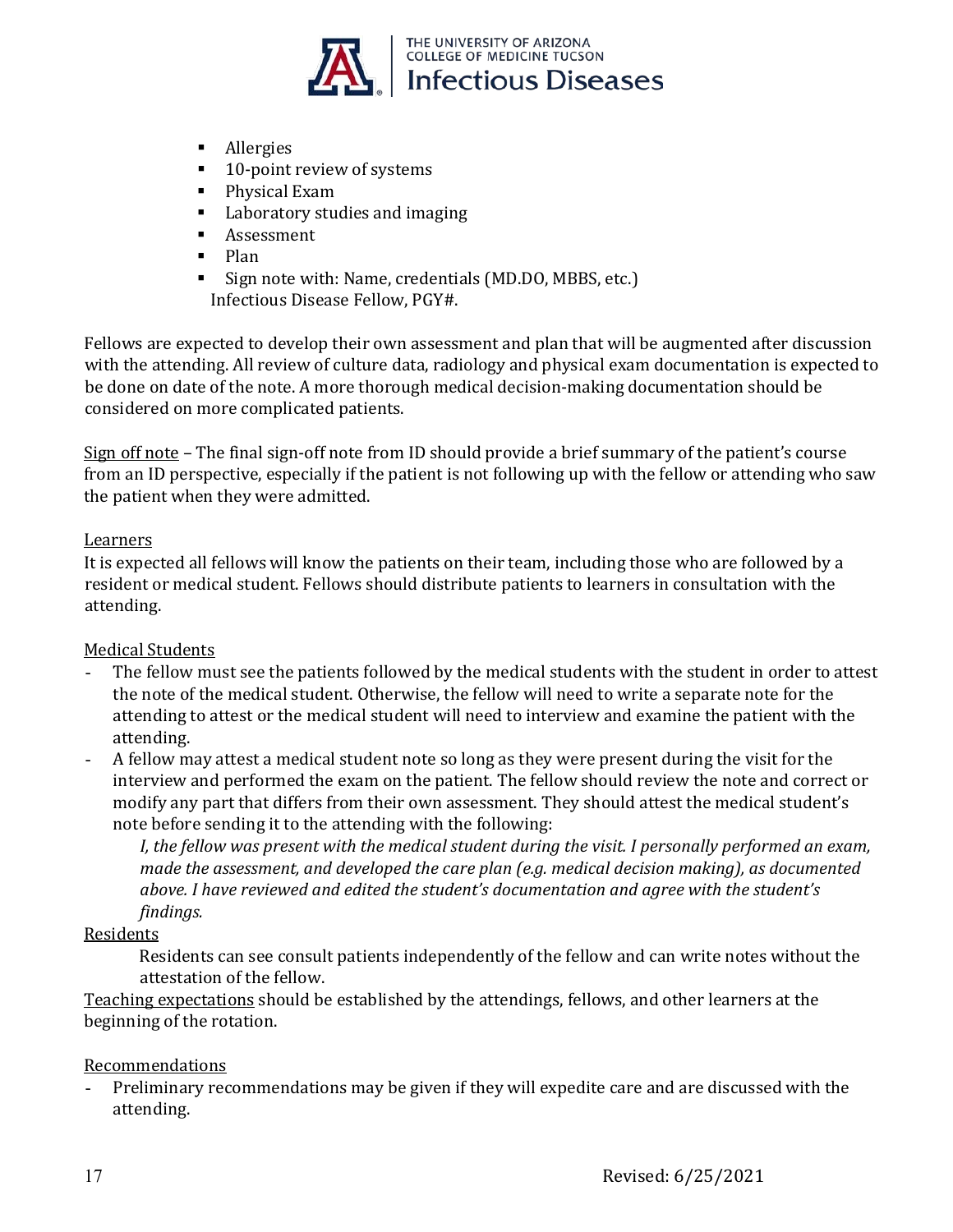

Recommendations should be relayed verbally thereby providing the team who requested the consult the opportunity to ask questions or clarify recommendations. The thought process underlying recommendations should be explained. **Never rely exclusively on a written note in the EHR to convey recommendations.** Medical students should never convey recommendations from the teams. Fellows and residents may communicate recommendations according to attending expectations.

### On call from Home

- The fellow on call from home covers both the general and transplant ID services.

- Fellows should call the general ID or transplant ID attending to discuss patients and formulate a plan if needed.

- If a team is asking for specific ID recommendations, these cases need to be formally documented and staffed with an attending.

**"Curb-side" consultations are not permitted. The fellow must not engage in medical decision making for patients they have not personally evaluated.** Multiple consult requests at one time contributes to the pressure to the "curb-side," carrying a risk of making a medical decision based on incomplete and/or inaccurate information recalled and communicated verbally by the requesting physician. From such a foundation, follow up questions on the same case are sometimes asked later, compounding the initial error. If a request is placed for a "curb-side" consultation, the fellow should suggest a formal consultation. Fellows are expected to ask the attending physician for help to navigate these situations. This rule is not to stifle open discussion about infectious diseases or comparing opinions about best management practices. The rule of thumb regarding what constitutes a curbside question and what is just "talk" is this: If a management decision or plan is being discussed for a specific patient, then it is a curbside consult and should not be done.

Learning Objectives:

### **Patient Care**

Competencies: Fellows are expected to gain a broad experience in the evaluation and management of hospitalized adult patients with a comprehensive array of acute and chronic infectious diseases. This rotation will enhance the ability of the trainee to develop competency in the compassionate care of patients with a wide variety of infectious diseases including patients with complex medical problems being managed at a tertiary care referral center.

Objectives:

- 1) Formulate a basic approach to the evaluation of acutely ill patients with potential infectious diseases including pertinent history and physical exam, appropriate utilization and interpretation of diagnostic tests (including molecular diagnostic tests), and development of a prioritized differential diagnosis based upon history, exam and diagnostic studies.
- 2) Obtain a comprehensive and accurate medical history using all available sources.
- 3) Perform a comprehensive and accurate physical examination with added elements pertinent to the individual patient's differential diagnosis.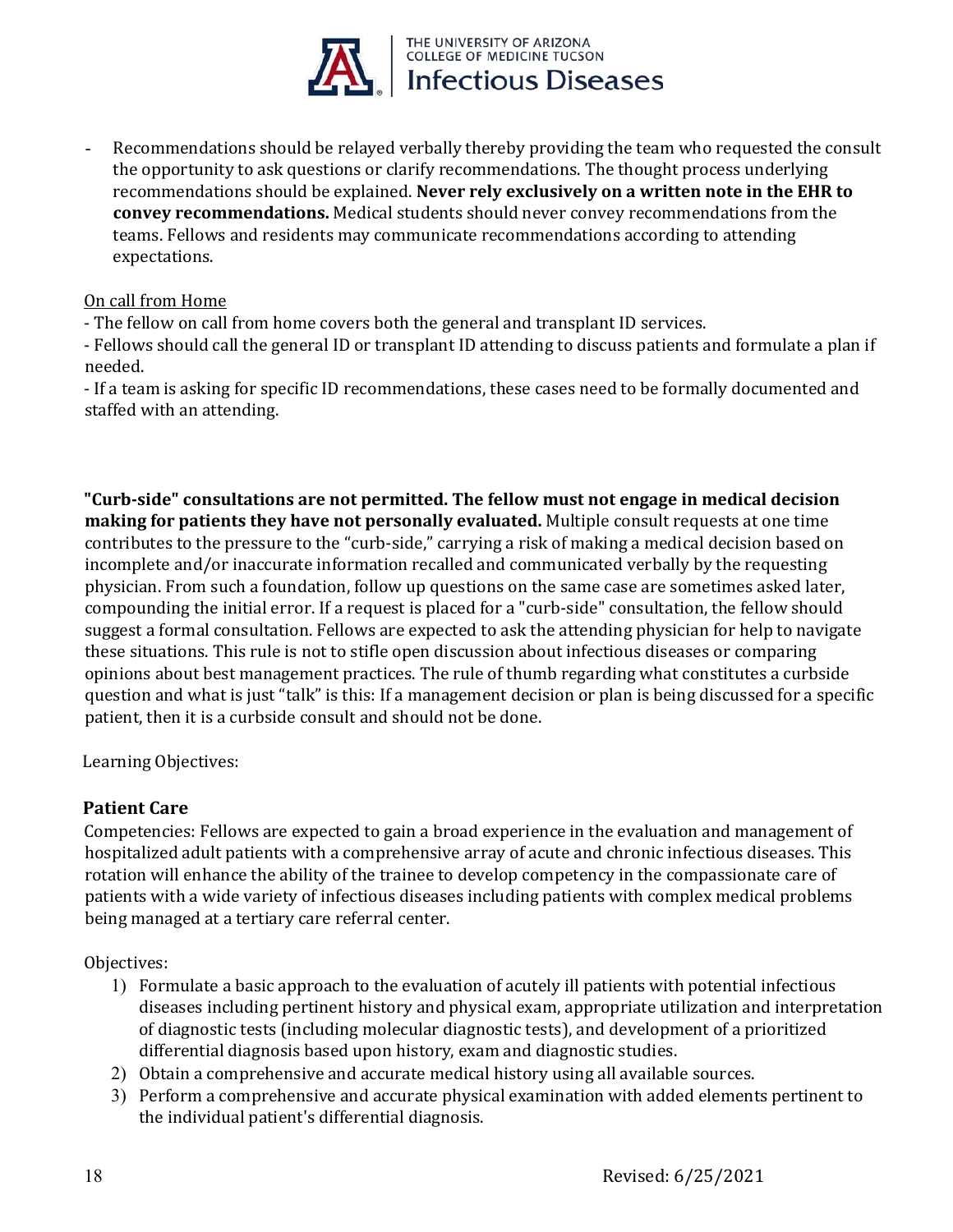

- 4) Review ancillary materials including radiology, pathology, laboratory data, and microbiology data with appropriate consultation of experts in these areas.
- 5) Communicate the findings and recommendations both verbally and in written format clearly and appropriately to the patient and other members of the health care team.
- 6) Follow the patient's hospital course and adjust the management plan accordingly.
- 7) 2nd year ID fellows, in addition to the above, will create more independent diagnostic and therapeutic plans and will revise those plans as the patient's course evolves.

### **Medical Knowledge**

Competencies: Fellows are expected to develop an increased understanding of the pathophysiology of common infectious diseases in hospitalized adult patients and in the epidemiology and evolution of infectious diseases. The fellow is expected to learn how known and evolving data influences and informs clinical practice.

Objectives:

- 1) Recognize and treat common infectious disease problems requiring hospitalization including pneumonia, osteomyelitis, skin/soft tissue infections, endovascular infections, osteomyelitis/septic arthritis, central nervous system infections, intraabdominal and genitourinary infections. Acquire additional competency and expertise in the care of patients with post-surgical infectious diseases related complications as well as the care of immunocompromised patients with infectious diseases.
- 2) Continue to develop expertise and competency in the care of patients requiring ICU care, including those with hospital-acquired infections.
- 3) Recognize indications, side effects and drug interactions of diverse classes of antimicrobials utilized to treat hospitalized adult patients.
- 4) Understand the relevance of evolving infectious disease epidemiology and be able to apply that to the evaluation of the patient in real time.
- 5) Understand the influence that socio-behavioral factors have in the development of and treatment of infectious diseases.
- 6) 2nd year ID fellows, in addition to the above, will be aware of the latest literature about the pathophysiology, epidemiology, diagnosis and therapy of infectious processes they are evaluating and will develop a broader differential diagnosis, incorporating less common infectious etiologies of disease.

### **Professionalism**

Competencies: The fellow is expected to demonstrate 1.) compassion, integrity and respect for others, 2.) respect for patient privacy and autonomy, and 3.) sensitivity and responsiveness to a diverse patient population, including but not limited to diversity in age, gender, culture, race, religion, disabilities and sexual orientation.

### Objectives:

1) In conjunction with and under the guidance of the ID attending, the fellow is responsible for meeting with the ID team and setting expectations at the beginning of the rotation (e.g., residents and medical students on the rotation).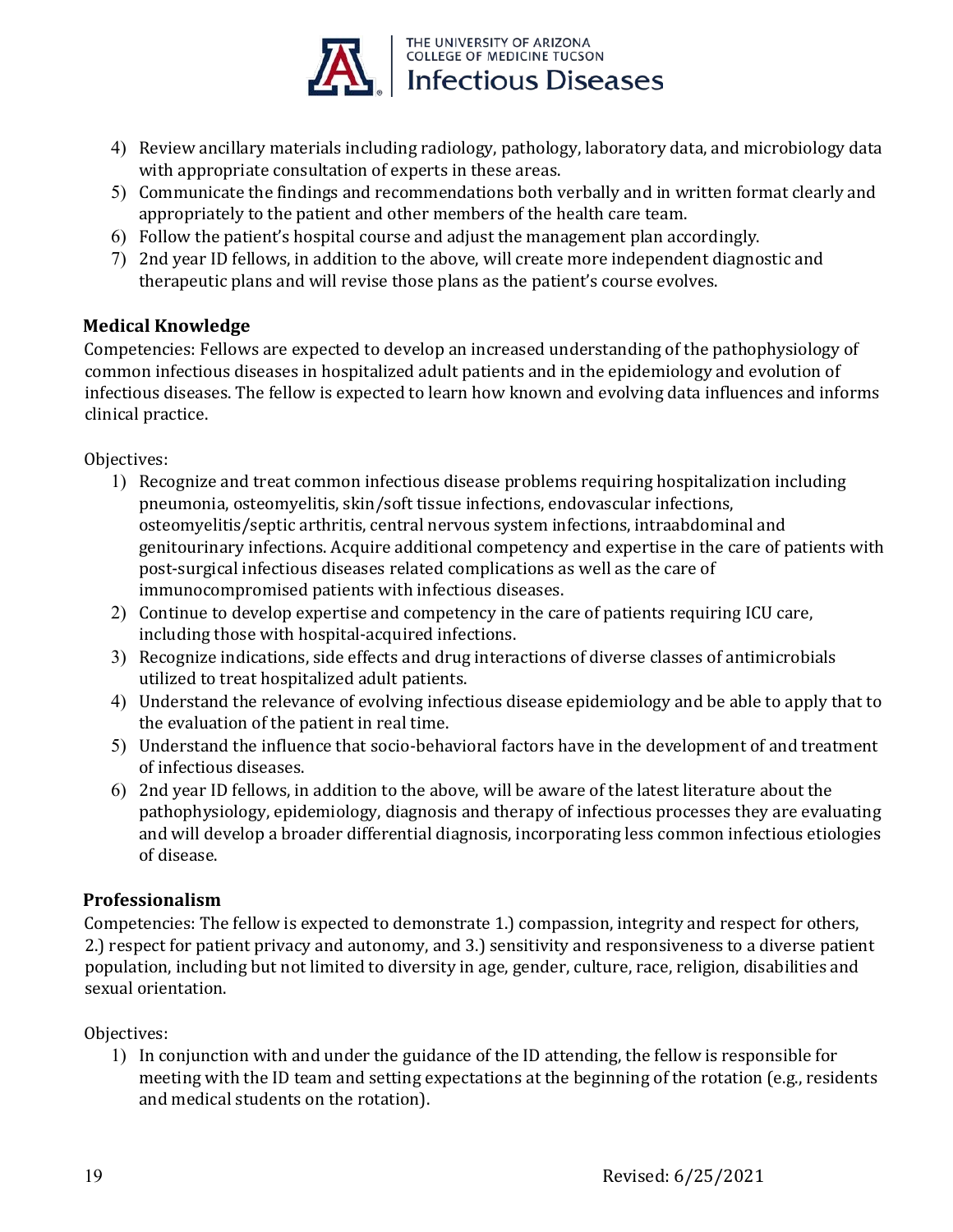

- 2) Demonstrate respect, compassion, and integrity; a responsiveness to the needs of patients, their families and society that supersedes self-interest; accountability to patients, society, and the profession; and a commitment to excellence and on-going professional development.
- 3) Demonstrate sensitivity and responsiveness to patients' culture, age, gender, and disabilities both in their interactions with patients and discussion about patients with the team. Respect the patient's privacy by adhering to HIPAA rules.
- 4) Respect patient autonomy and discuss potential diagnostic and therapeutic approaches with the patient and/or family before recommending a definitive approach to care.
- 5) Serve as a role model to house officers (residents) and medical students in display of professionalism, including timeliness, appropriate communication skills and responsible, ethical, comprehensive care.
- 6) Demonstrate professionalism in sensitive areas of the patient history, including sexual history, previous drug abuse and specific risk factors for infectious diseases.

### **Interpersonal and Communication Skills**

Competencies: The ID fellow is expected to 1.) communicate effectively with patients and families across a broad range of socioeconomic and cultural backgrounds, 2.) communicate effectively with physicians, other health professionals and health related agencies, 3.) act in a consultative role to other physicians and health professionals and 4.) maintain comprehensive, timely and legible medical records.

### Objectives:

- 1) Work with the requesting physician to appropriately formulate a focused question for the basis of an infectious disease consult
- 2) Effectively interview the patient, family members and staff to obtain a comprehensive assessment of the important clinical issues to be addressed. The fellow will use telephone or in person translators to take a history if needed.
- 3) Communicate concisely with team members in formal and informal daily follow-up of the patients.
- 4) Update patients on the status of their health and their test results in a compassionate and clear manner that is appropriate to the patient's level of medical understanding.
- 5) Communicate in written and verbal form with the requesting physician and team, including subjective and objective information pertinent to the ID problems being addressed.
- 6) Demonstrate closure of patient care through written and verbal communication that facilitates appropriate follow up and includes a plan for future contacts should additional questions or problems arise.
- 7) Communicate with colleagues to ensure appropriate hand-off of the patient and patient care issues when there is a change in the infectious disease team.
- 8) 2nd year fellows will lead rounds and take a prominent role teaching other learners including residents and medical students on their team.

### **Systems-Based Practice**

Competencies: The fellow is expected to 1) work effectively in the health care delivery setting and system; 2) coordinate patient care within the health care system; 3) participate in identifying systems errors and in implementing potential system solutions; and 4) be able to arrange outpatient antibiotic therapy (OPAT) and transition patients from inpatient to outpatient antibiotic therapy.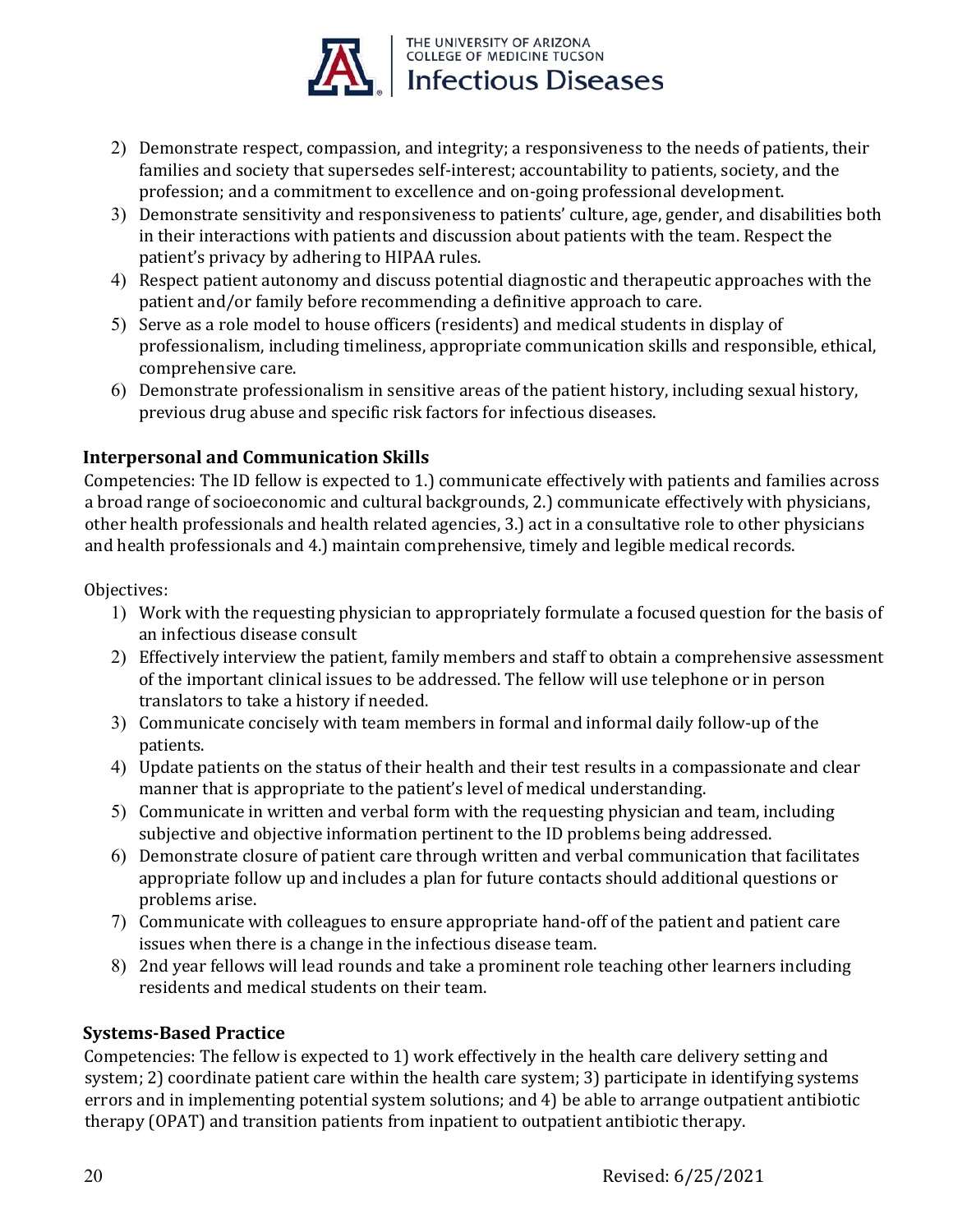

Objectives:

- 1) Demonstrate competence in interacting with multidisciplinary team members including social services, case management, nursing, pharmacy, and infection prevention/hospital epidemiology.
- 2) Work closely with team pharmacist to oversee appropriate antibiotic utilization and dosing.
- 3) 2nd year ID fellows will be more aware of and proactive in the infection control decision-making of individual cases and will bring issues to the attention of the appropriate entities to aid in correcting systems errors (including the microbiology personnel and infection prevention department.).

### **Practice-Based Learning and Improvement**

Competencies: Fellows are expected to develop skills and habits to be able to 1.) locate, appraise and assimilate evidence for scientific studies related to their patients' health problems, 2.) use information technology to optimize learning and 3.) participate in the education of patients, families, students, residents and other health professionals as documented by evaluations of a fellow's teaching abilities by faculty.

Objectives:

- 1) Use an evidence-based approach to patient care when deciding on optimal treatment plans including appropriate and timely access to the medical literature.
- 2) Use information technology including the resources available through the library system online to provide pertinent literature to the ID team and the patient's requesting team.
- 3) Educate the patient and patient's family about the diagnosis or the approach to reach the diagnosis, the management plan and the expected clinical outcome in a way that is both culturally appropriate and accessible to the patient and his/her family.
- 4) Teach the students, residents and other health care professionals about the infectious disease issues including isolation procedures and provide literature to the health care providers and the team regarding infectious disease issues that are relevant to the cases seen.
- 5) 2nd year ID fellows will take a more active role consulting the recent medical literature, interpreting it, and applying it to patient care. They will actively educate the team and the patients about new data and its application in the care of the patient.

### Teaching Methods:

Teaching on this rotation is primarily through case-based learning. The attending physician will spend time in teaching above and beyond the time required solely for patient care. This may take the form of bedside teaching or lectures. Fellows, residents, and students may also present brief lectures or reviews of the literature pertinent to a patient being seen on the service.

### Assessment:

Ongoing informal feedback occurs daily when the fellow presents cases to the attending physician. In addition, the attending physician completes a competency-based written evaluation at the end of the rotation. This is reviewed by the fellow and becomes part of the fellow's permanent file.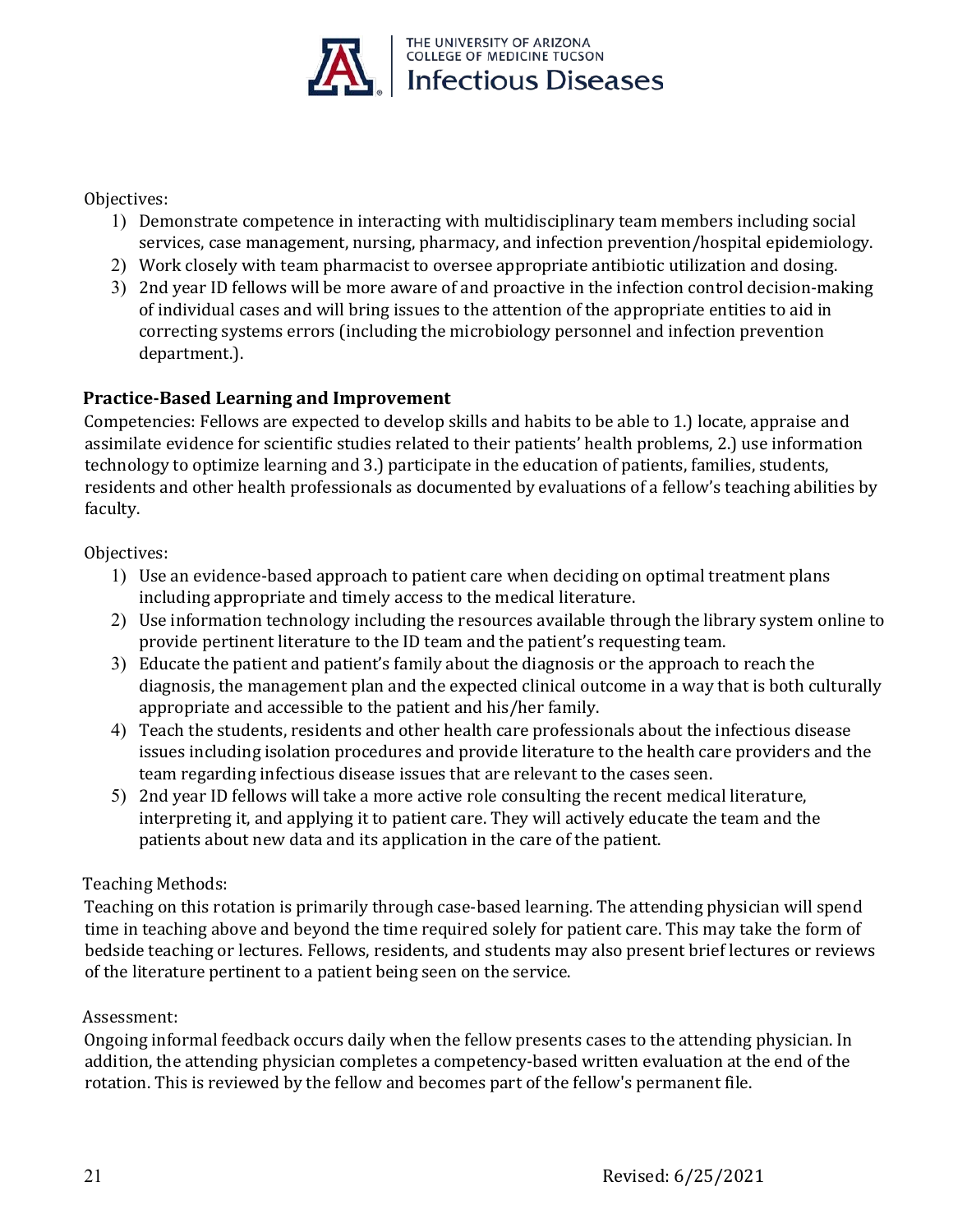

Fellows give written anonymous evaluations of the faculty as described in "Evaluation of Faculty and Program," above. This is done in a manner intended to help preserve anonymity. However, if there are immediate or serious problems, the fellow should immediately contact the ID Program Director.

### Level of Supervision:

The fellow is supervised daily by the attending physician, who is available by pager or phone 24/7 during the rotation. For further details please see the Supervision Policy. In addition, the attending physician role models appropriate behavior for all competencies.

### Other Inpatient Objectives:

As well as the general objectives for inpatient consultation services, the following are additional specific objectives for each site:

### **BUMC-TUCSON**

- 1. Become familiar with the differential diagnosis, diagnosis, and treatment of infections unique to the immunocompromised host, including patients with solid organ or stem cell transplants and patients undergoing cytotoxic chemotherapy for cancer.
- 2. Evaluate and treat infections in specialized surgical patients including cardiovascular and neurologic surgery.

### **SAVAHCS**

- 1. Become familiar with the infectious disease problems affecting veterans and their families.
- 2. Observe techniques in the microbiology laboratory unique to SAVAHCS, including serologic testing for coccidioidomycosis and culturing of acid-fast bacilli.
- 3. Improve knowledge and patient care skills in coccidioidomycosis through participation in the weekly coccidioidomycosis clinic.

### **2. Outpatient Consultation, In-Basket Management, and Continuity Clinics**

Each trainee attends at least one half-day in the BUMC-T Main Campus or BUMC-T South Campus, and/or VA adult ambulatory Infectious Diseases Clinics each week throughout the training program**.** These outpatient clinics provide experience in the evaluation and work-up of outpatients, as well as longitudinal follow-up of patients to observe the course of illness and the effects of interventions. Additionally, trainees gain experience in telephone and written communications with referring physicians, and with patients after they go home from the hospital or clinics. Fellows' continuity clinics at Banner are cancelled when they are on service at the VA or on vacation.

In-Basket Management

- 1) Fellows are expected to check their Cerner in-basket at a minimum once daily EXCEPT when they are on vacation or at a meeting or out of town for some other reason. Even when at the VA, fellows are expected to check the Cerner in-basket daily.
- 2) When a fellow sees patients in clinic and orders labs, they should follow up on those labs rapidly. The patient is the fellow's responsibility first, and the clinic attending is the back up.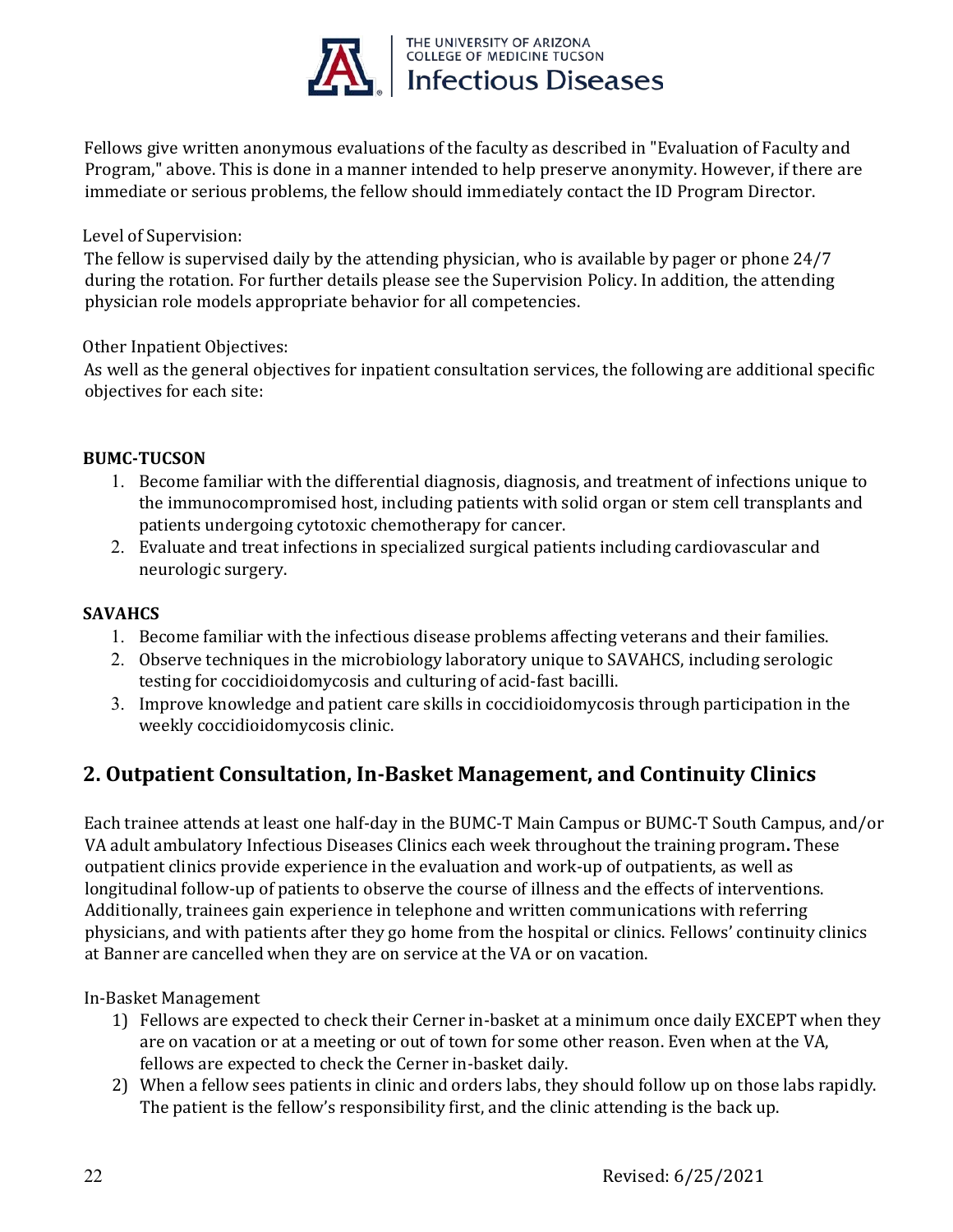

3) When the fellow is out of town or on vacation, they are not expected to check their Cerner in basket but SHOULD sign out the in-basket to someone else. In general, this will be the clinic attending, but if the attending is out of town, then it may be someone else.

Learning Objectives:

### **Patient Care**

Competencies: Fellows are expected to gain a broad experience in the evaluation and management of outpatients with infectious diseases.

Objectives:

- 1) Be able to formulate a comprehensive approach to the evaluation of patients with HIV and other infectious diseases including obtaining a comprehensive and accurate medical history and physical examination.
- 2) Document thoroughly and appropriately in the medical record.
- 3) Follow patients longitudinally including adequate monitoring both during clinic visits and following up between clinic visits as appropriate.
- 4) The second-year ID fellow is expected to take a greater role developing diagnostic and therapeutic plans for outpatients.
- 5) The second-year ID fellow will be able to assess a complex, late-stage HIV patient more independently and select salvage therapy for the antiretroviral experienced HIV patient.

### **Medical Knowledge**

Competencies: Fellows are expected to develop an increased understanding of the pathophysiology, epidemiology, diagnosis and treatment of common infectious diseases treated in the outpatient setting.

Objectives:

- 1) Develop an understanding of the outpatient management of HIV-infected persons including:
	- a. Determining when to initiate antiretroviral therapy
	- b. Appropriate prescribing of first-line antiretroviral therapy
	- c. Use of resistance testing and selection of salvage therapy
	- d. Appropriate prescribing of prophylaxis for opportunistic infections
	- e. Providing appropriate primary care to HIV-infected patients
	- f. Management of opportunistic infections
- 2) Recognize and treat common infectious disease problems evaluated in the outpatient setting including pneumonia, osteomyelitis, skin/soft tissue infections, endovascular infections, coccidioidomycosis, mycobacterial infections, sexually transmitted diseases, and fever of unknown origin.
- 3) Learn the approach to pre-travel immunization, prophylaxis, and counseling for the international traveler, as well as the evaluation of post-travel problems such as fever.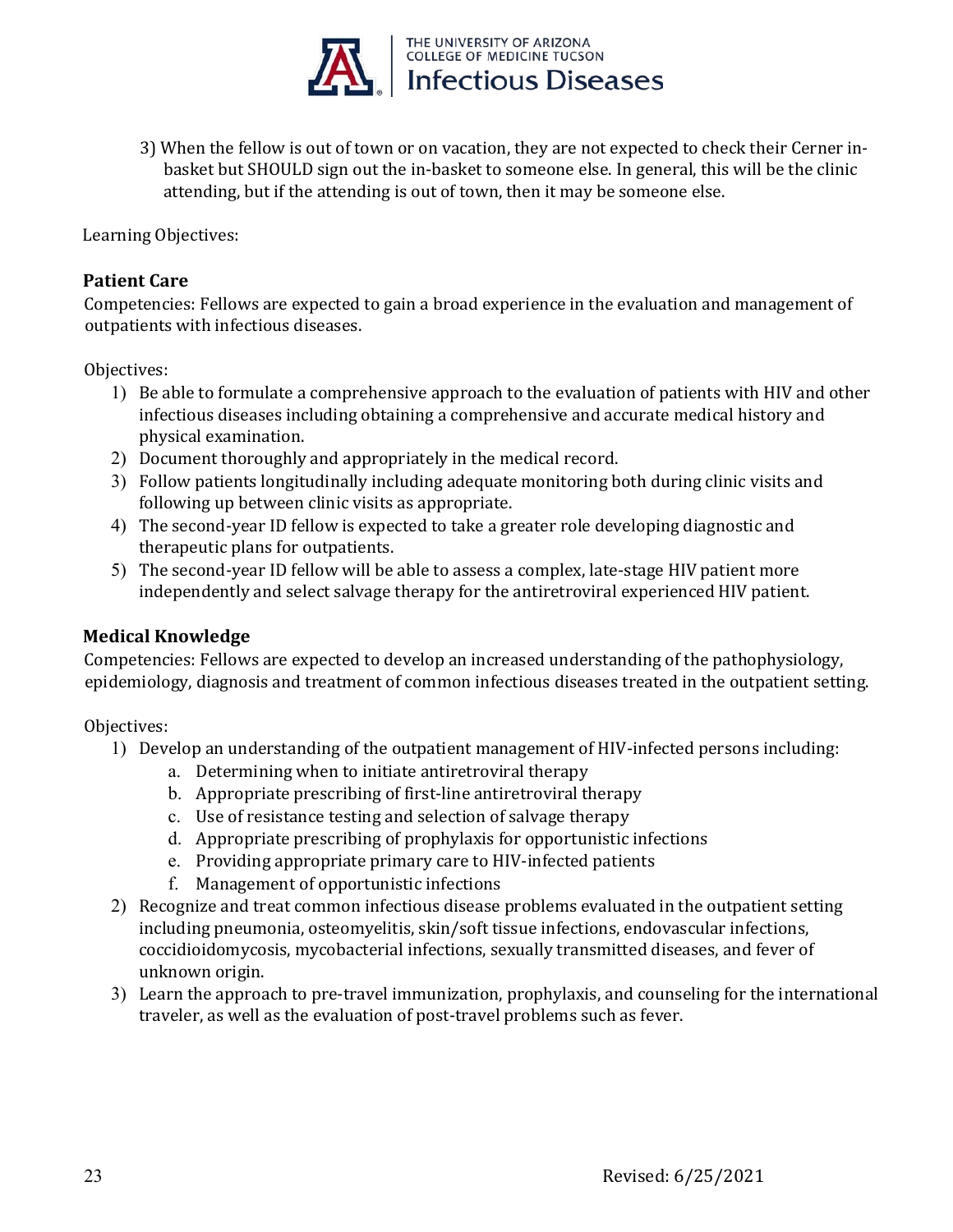

### **Professionalism**

Competencies: The fellow is expected to demonstrate 1) compassion, integrity, and respect for others, 2) respect for patient privacy and autonomy and 3) sensitivity and responsiveness to a diverse patient population, including but not limited to diversity in age, gender, culture, race, religion, disabilities and sexual orientation.

Objectives:

- 1) Demonstrate respect, compassion, and integrity; a responsiveness to the needs of patients, their families and society that supersedes self-interest; accountability to patients, society, and the profession; and a commitment to excellence and on-going professional development.
- 2) Demonstrate sensitivity and responsiveness to patients' culture, age, gender, sexual orientation, and disabilities both in their interactions with patients and in discussions with members of the multidisciplinary team caring for the patient. respect the patient's privacy by adhering to HIPAA rules.
- 3) Respect patient autonomy and discuss potential diagnostic and therapeutic approaches with the patient before recommending a definitive approach to care.
- 4) Demonstrate professionalism in sensitive areas of the patient history, including sexual history, previous drug abuse and specific risk factors for infectious diseases.

### **Interpersonal and Communication Skills**

Competencies: The ID fellow is expected to 1.) communicate effectively with patients and families across a broad range of socioeconomic and cultural backgrounds, 2.) communicate effectively with physicians, other health professionals and health related agencies, 3.) work effectively as a member and leader of a health care team and 4.) maintain comprehensive, timely and legible medical records.

Objectives:

- 1) Communicate concisely with referring physicians, including transmission of the clinic note and telephone contact as appropriate.
- 2) Discuss the diagnosis and test results with the patient in a compassionate and clear manner that is appropriate to the patient's level of medical understanding.
- 3) Second-year ID fellows will be able to counsel their patients more effectively about treatment options, antiretroviral side effects and complications of HIV/AIDS.

### **Systems-Based Practice**

Competencies: The fellow is expected to 1.) work effectively in the health care delivery setting and system at his/her clinic site, 2.) coordinate patient care within the health care system and 3.) work in inter-professional teams to enhance patient safety and improve patient care quality.

Objectives:

- 1) Demonstrate competence in interacting with multidisciplinary team members including social services, nursing, and pharmacy.
- 2) Utilize the local, state, and federal resources available to help provide care and social resources for HIV-infected patients, including those provided as part of the Ryan White Care Act.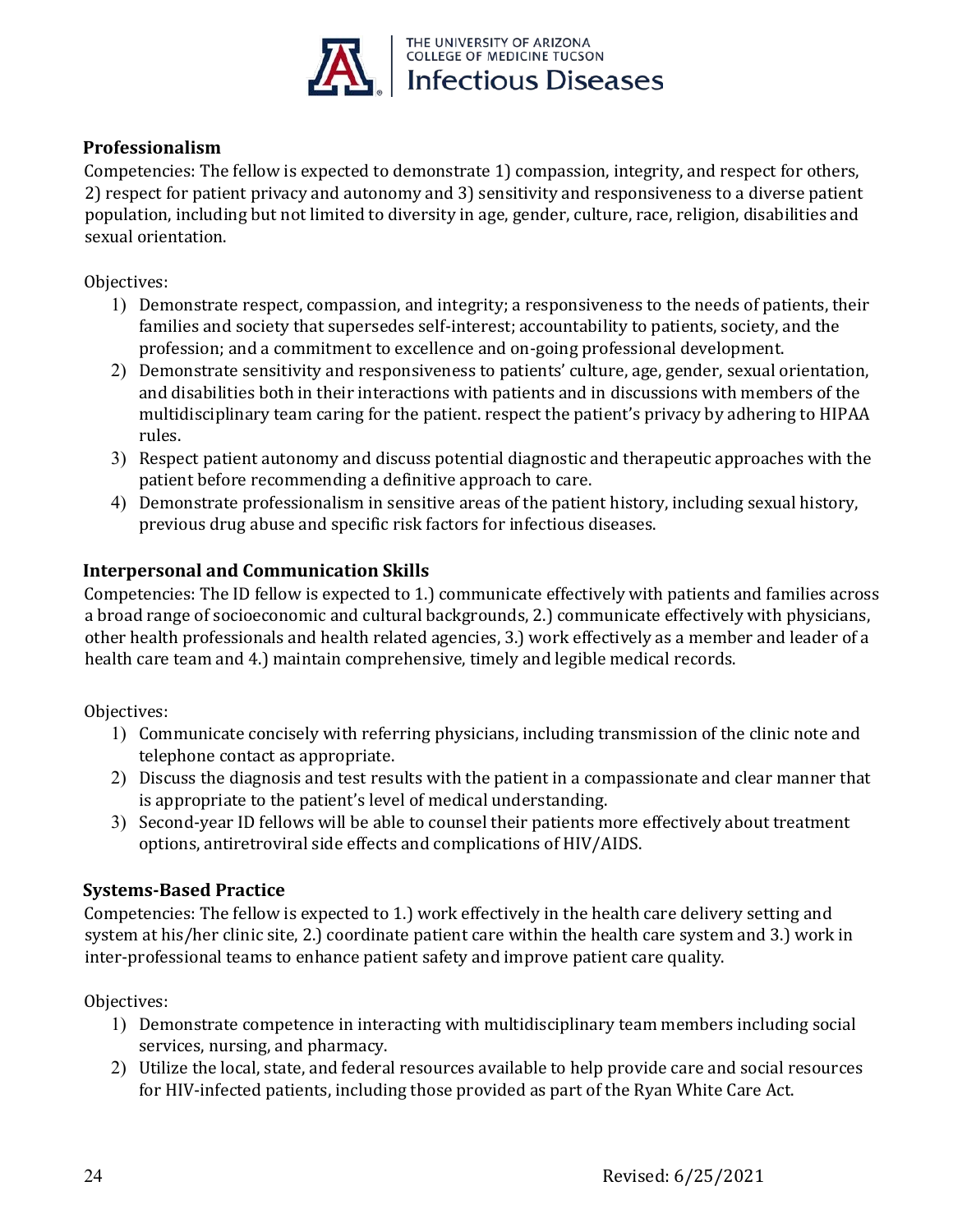

3) Interact with home health services and health departments in the management of specific infectious diseases including but not limited to outpatient antibiotic therapy and tuberculosis.

### **Practice-Based Learning and Improvement**

Competencies: Fellows are expected to develop skills and habits to be able to 1.) locate, appraise and assimilate evidence for scientific studies related to their patients' health problems, 2.) use information technology to optimize learning, and 3.) participate in the education of patients, families, students, residents and other health professionals as documented by evaluations of a fellow's teaching abilities by faculty.

Objectives:

- 1) Use an evidence-based approach to patient care when deciding on optimal treatment plans including appropriate and timely access to the medical literature.
- 2) Use information technology including internet-based resources and national guidelines to maintain current knowledge in patient management, including accessing internet sites for HIV drug resistance analysis and drug interactions.
- 3) Educate the patient and patient's family about the diagnosis or the approach to reach the diagnosis, the management plan and the expected clinical outcome in a way that is both culturally appropriate and accessible to the patient and his/her family.

### Teaching Methods:

Teaching is conducted through one-on-one interactions with attending physician as well as problemoriented reading based on problems encountered in clinic patients.

### Assessment:

The Infectious Disease clinic attending physician provides ongoing informal feedback to the fellow throughout the year. In addition, multi-source evaluations of the ID fellow are completed every year and include evaluation by clinic staff and patients. Fellows give written anonymous evaluations of the faculty as described in "Evaluation of Faculty and Program," above. This is done in a manner intended to help preserve anonymity. However, if there are immediate or serious problems, the fellow should immediately contact the Program Director. Fellows evaluate the program yearly, including strengths and weaknesses of the clinic, the patient load, the attending physician and other issues affecting this educational experience.

### Level of Supervision:

The fellow is supervised during the clinic sessions by the clinic attending physician. The attending physician is also available by pager for questions or management issues that may arise outside the clinic hours. If the attending physician who saw the patient is not available, other faculty members are available to help with issues that arise with clinic patients on non-clinic days.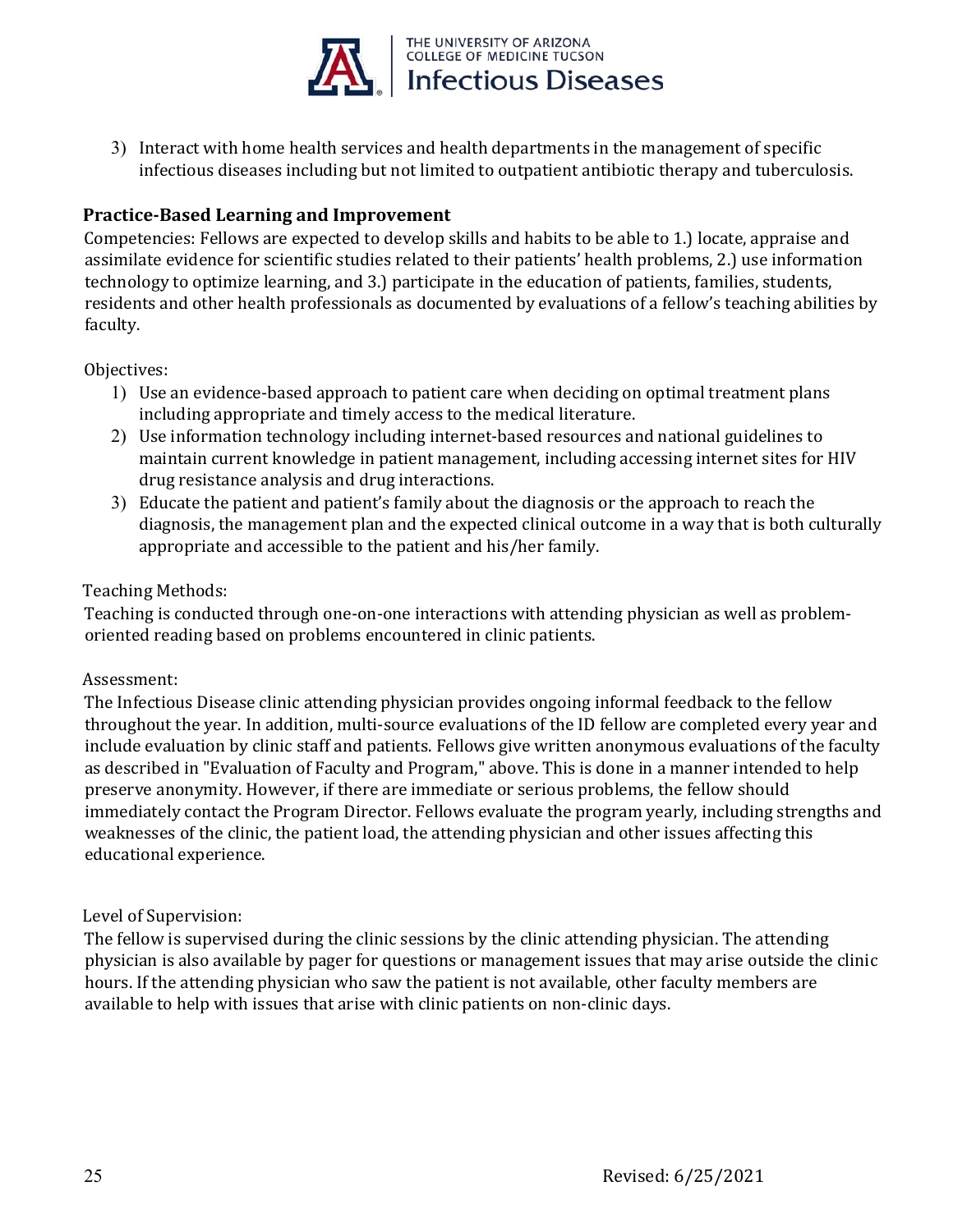

## **3. Clinical Microbiology**

This rotation takes place in the clinical microbiology laboratory at BUMC-T. The fellow will be assigned a 2-week block in the laboratory in the first two months of fellowship. On assigned days, the fellow is expected to report to the laboratory at the time specified by the Microbiology Laboratory Director (usually 7 or 7:30 a.m.) and stay until about 4 p.m. The fellow will observe and participate in processing of microbiology specimens and microbiologic tests involving bacteriology, virology, mycology, mycobacteriology and serology. At the end of the rotation, the fellow will be expected to give a presentation regarding some aspect of microbiological techniques in the diagnosis of infectious diseases. The Microbiology Laboratory Director is responsible for determining the curriculum, in consultation with the ID Fellowship Program Director and the Laboratory Director and communicating expectations to the fellow.

### **Medical Knowledge**

The ID fellow is expected to learn the basic laboratory diagnostic techniques and enhance his/her knowledge of clinical microbiology.

Objectives:

- 1) Develop a competency in interpreting Gram stains as well as familiarity with interpretation of other special stains (e.g., KOH, AFB) from clinical specimens.
- 2) Become familiar with the use of growth media employed in the evaluation of respiratory, urine, wound, genital and stool specimens.
- 3) Understand methods used to cultivate fungal and acid-fast organisms.
- 4) Recognize the appearance of common organisms on culture plates (beta hemolytic streptococci*, Streptococcus pneumoniae*, *Haemophilus* species, *Staphylococcus aureus*, *E. coli*, swarming *Proteus* species, *Pseudomonas aeruginosa*, *Coccidioides* species, *Aspergillus*).
- 5) Become familiar with blood culture methodology.
- 6) Become familiar with automated equipment used in the clinical microbiology laboratory.
- 7) Understand methods used for antimicrobial susceptibility testing.
- 8) Become familiar with diagnostic techniques used in virology.
- 9) Understand aspects and basic principles of molecular biology as they pertain to services offered by a clinical microbiology laboratory (i.e., molecular diagnostic tests).

### **Professionalism**

Objectives:

- 1) Demonstrate respect, compassion, and integrity in interactions with laboratory staff, other physicians, and other professionals.
- 2) Demonstrate a commitment to excellence and on-going professional development.
- 3) Arrive on time and communicate with the director and laboratory staff when clinical commitments require absence from the laboratory.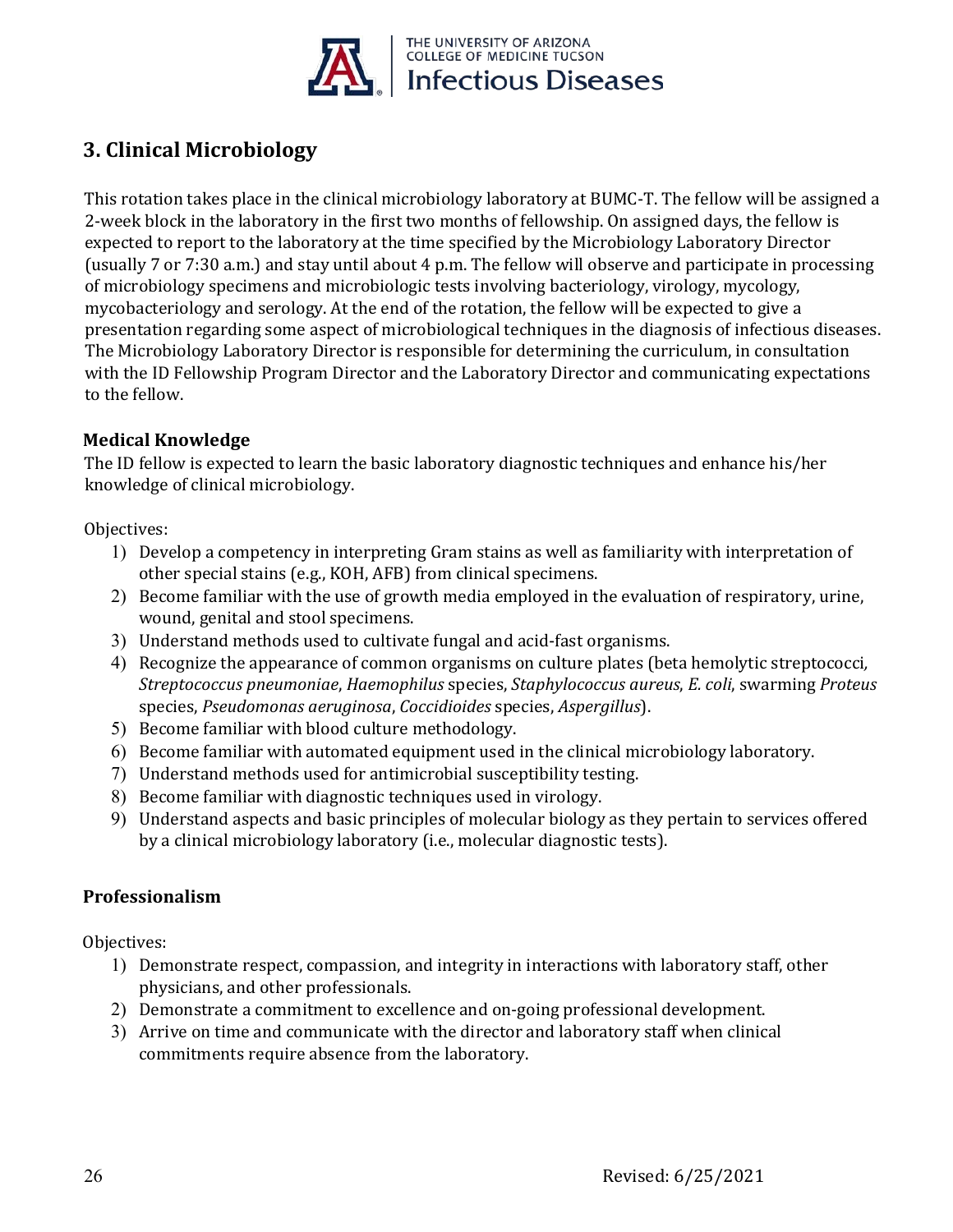

### **Interpersonal and Communication Skills**

Objectives:

- 1) Communicate effectively with physicians, other health professionals and health related agencies.
- 2) Work with the laboratory staff to communicate the clinical context of laboratory samples when needed.

### **Systems-Based Practice**

Objectives:

- 1) Participate in discussions about reporting and interpretation of laboratory results.
- 2) Actively contribute to finding solutions to prevent system errors.

### **Practice-Based Learning and Improvement**

Objectives:

- 1) Indicate understanding of strengths and weaknesses of knowledge.
- 2) Use an evidence-based approach to clinical microbiology including appropriate and timely access to the medical literature.

### **Teaching Methods**

- 1) One-on-one instruction by experienced laboratory technologists
- 2) Lectures and discussion with the Clinical Microbiology Laboratory Director. When applicable these will be shared with Pathology residents who are doing their Microbiology rotation.

### Assessment:

The Laboratory Director provides a written evaluation of the fellow's performance at the end of the rotation, with input from the Laboratory Supervisor and other technologists who provided the training. Faculty evaluations during other rotations will also reflect the fellow's knowledge of clinical microbiology.

### Level of Supervision:

The fellow is supervised while in the laboratory by the laboratory technologists with whom they are working, the Laboratory Supervisor, and Laboratory Director.

### **4. Electives**

- [Valley Fever](file://com-srv-dfs6/dom/Fellowship_Share_File/Training%20Manual/Electives/Valley%20Fever%20Elective.pdf)
- [Transplant ID](file://com-srv-dfs6/dom/Fellowship_Share_File/Training%20Manual/Electives/SOT%20Elective%20Rotation%20Goals%20and%20Objectives.pdf)
- [Pediatric ID](file://com-srv-dfs6/dom/Fellowship_Share_File/Training%20Manual/Electives/Pediatric%20ID%20Elective.pdf)
- Antimicrobial Stewardship
- **[Infection Prevention](file://com-srv-dfs6/dom/Fellowship_Share_File/Training%20Manual/Electives/Infection%20Control%20Elective.pdf)**
- [Private Practice ID](file://com-srv-dfs6/dom/Fellowship_Share_File/Training%20Manual/Electives/Private%20Practice%20Elective.pdf)
- Community HIV
- Viral Hepatitis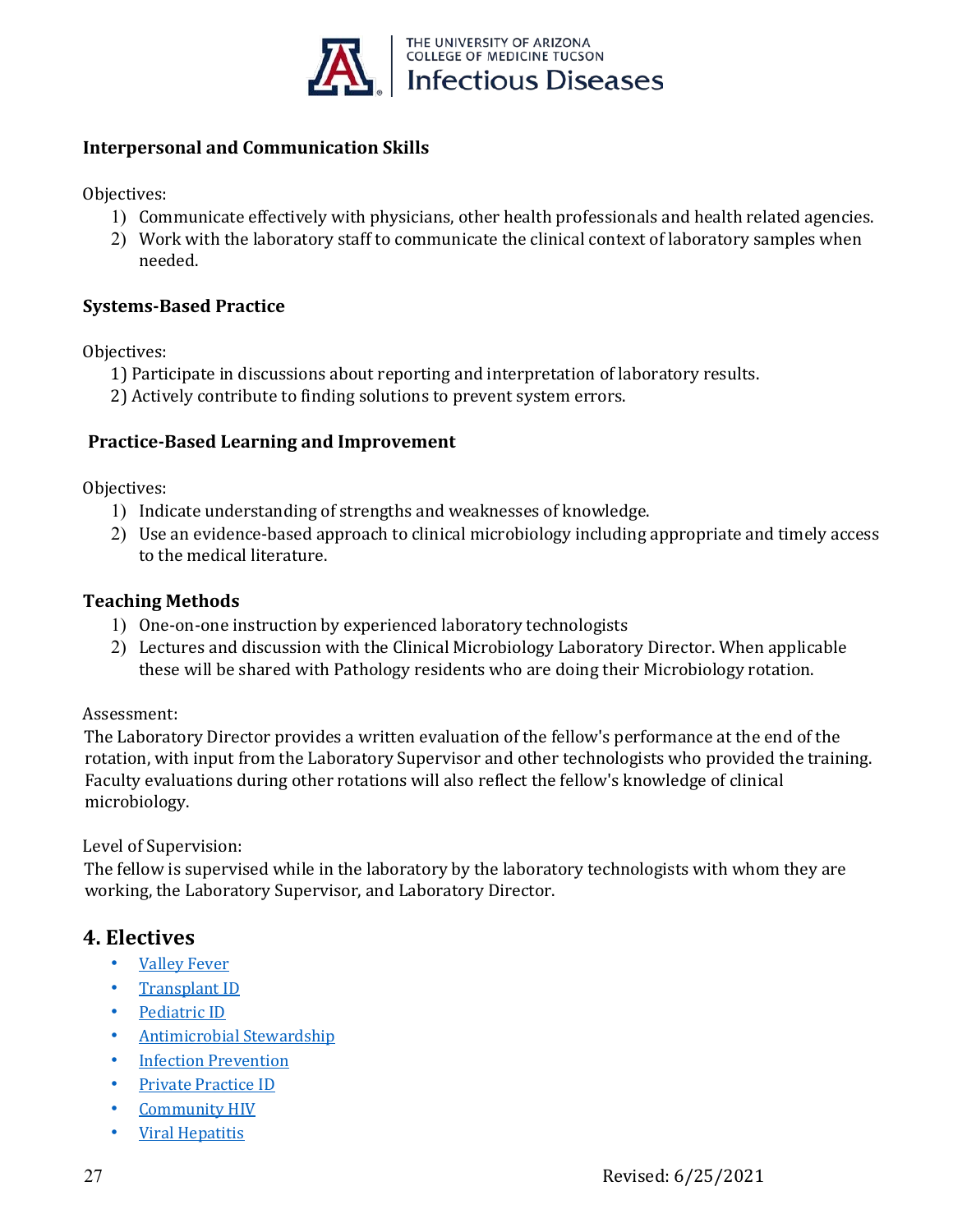

- [NJH \(National Jewish Health in Denver\) Mycobacteria](file://com-srv-dfs6/dom/Fellowship_Share_File/Training%20Manual/Electives/NJH%20Mycobacteria%20Elective.pdf)
- MD Anderson ID Transplant Rotation
- Mentored Research Elective This elective is designed to formally extend the time available for research, while providing elective time for scholarly activity. **To participate in a Mentored Research Elective, notify your mentor and the fellowship coordinator.** Fellows are expected to be physically present at the hospital while doing this work, unless the fellow and mentor have jointly agreed that it is appropriate for the work to be done at home. Mentors provide a formal review of the fellow's performance at the end of the elective time and indicate if the fellow was productive.

### **General Expectations of Elective Time:**

- 1) Many electives require arrangements be made several weeks to months ahead of the elective time. You must indicate to the Fellowship Coordinator at least two weeks in advance how you will spend your elective time, or your will be reassigned to a clinical activity.
- 2) Fellows are expected to be engaged in their chosen elective activity for a minimum of eight hours per day on average. Fellows are expected to record the real amount of time that they spend on this activity in New Innovations.
- 3) Fellows are expected to attend ALL didactic sessions and their clinics during the elective time with the following exceptions:
	- a. If the fellow is on an elective that is out of town:
	- b. If the private practice elective has asked that you not attend didactic sessions. (You are only required to attend your clinic and Friday case conference while on private practice elective.)
	- c. Additional circumstances may arise, which you must discuss with the program director.
- 4) Elective time may be increased for an individual who is highly research-oriented and has a specific project that requires additional time.
- 5) Elective time may be decreased if an individual needs more clinical training or is primarily clinically focused.
- 6) Elective time may be reduced if any individual does not follow the guidelines above or is unproductive during their elective time.
- 7) Elective time is not restricted to the structure of two-week blocks, but may be organized as the fellows wish, pending approval from the program director. Please communicate your wishes to the fellow who is drafting the schedule at the beginning of the year. If the schedule is already established, you are welcome to switch clinical and elective time among yourselves as long as it does not result in duty hour violations and the ID Fellowship Director approves it.
- 8) Conferences or Meetings: You may use your elective time to attend an educational conference or meeting. The most frequent example of this is ID Week. Other meetings may be considered as well, such as the TB course at National Jewish Hospital, ACP, CROI, etc. If you have a first author abstract accepted at the meeting, the ID Division will cover your registration, travel and expenses for one such meeting per year. Attendance at a conference is contingent on good clinical performance and approval of the ID Fellowship Director. Additionally, months prior planning is needed to make all arrangements. Please communicate your plans with the Fellowship Coordinator.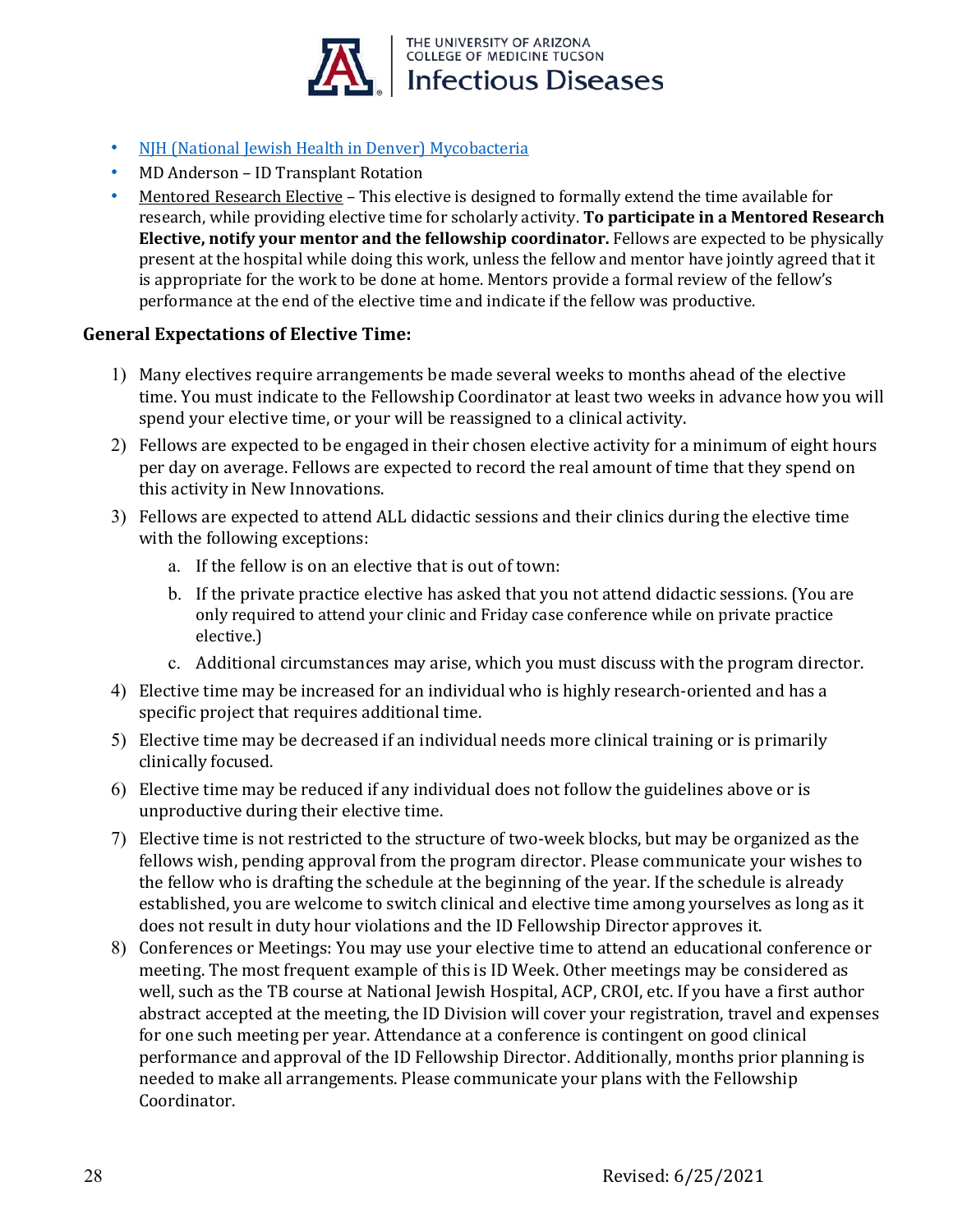

## *Conferences*

## **1. Case Conferences**

A weekly clinical conference is held in which cases are discussed, most often from the active list of patients being seen by the consultation service. Cases are selected by the fellows in discussion with the attending. The Fellow is responsible for presenting the case orally in a concise yet thorough fashion, with use of radiographic images, photographs, or micrographs as applicable. Cases are discussed by conference attendees who have not seen the patient. Short didactic discussions ensue. The attending may ask the Fellow to prepare a short discussion of the topic with appropriate references to the literature. Follow-up of previous cases is presented, allowing continued learning with a longitudinal perspective. On a quarterly basis, a morbidity and mortality case conference will be conducted instead of the case conference.

### Learning Objectives:

### **Practice-Based Learning and Improvement**

- 1) Develop the ability to present a clinical case concisely with use of imaging studies when appropriate.
- 2) Learn to identify knowledge deficits regarding a particular disease process and then, based on these deficits, identify learning and improvement goals.
- 3) Identify and incorporate relevant literature in the case discussion.
- 4) Gain an appreciation of how experienced clinicians analyze cases as each discussant shows their thought processes in solving problems.
- 5) Learn how to conduct root cause analyses.

### **Medical Knowledge**

1) Learn the pathogenesis, microbiological, epidemiological, clinical, and therapeutic aspects of the selected case.

### **Interpersonal and Communication Skills**

- 1) Learn to organize a presentation of the information and present it clearly and succinctly to an audience of peers, faculty members, students, and other health care professionals.
- 2) Participate in a multidisciplinary discussion of management, which may include different perspectives or conflicting opinions.
- 3) The second-year Fellow will begin to take a more active role in leading and guiding the discussion.

### **Teaching methods:**

Didactic presentation by peers and faculty, group discussion

### **Assessment:**

The attending physician for the inpatient consultation rotation evaluates the Fellow's presentation based on content, organization and speaking skills. This is incorporated into the evaluation for the rotation. In addition, the Program Director incorporates evaluation of the Fellow's formal presentations into the semi-annual evaluation.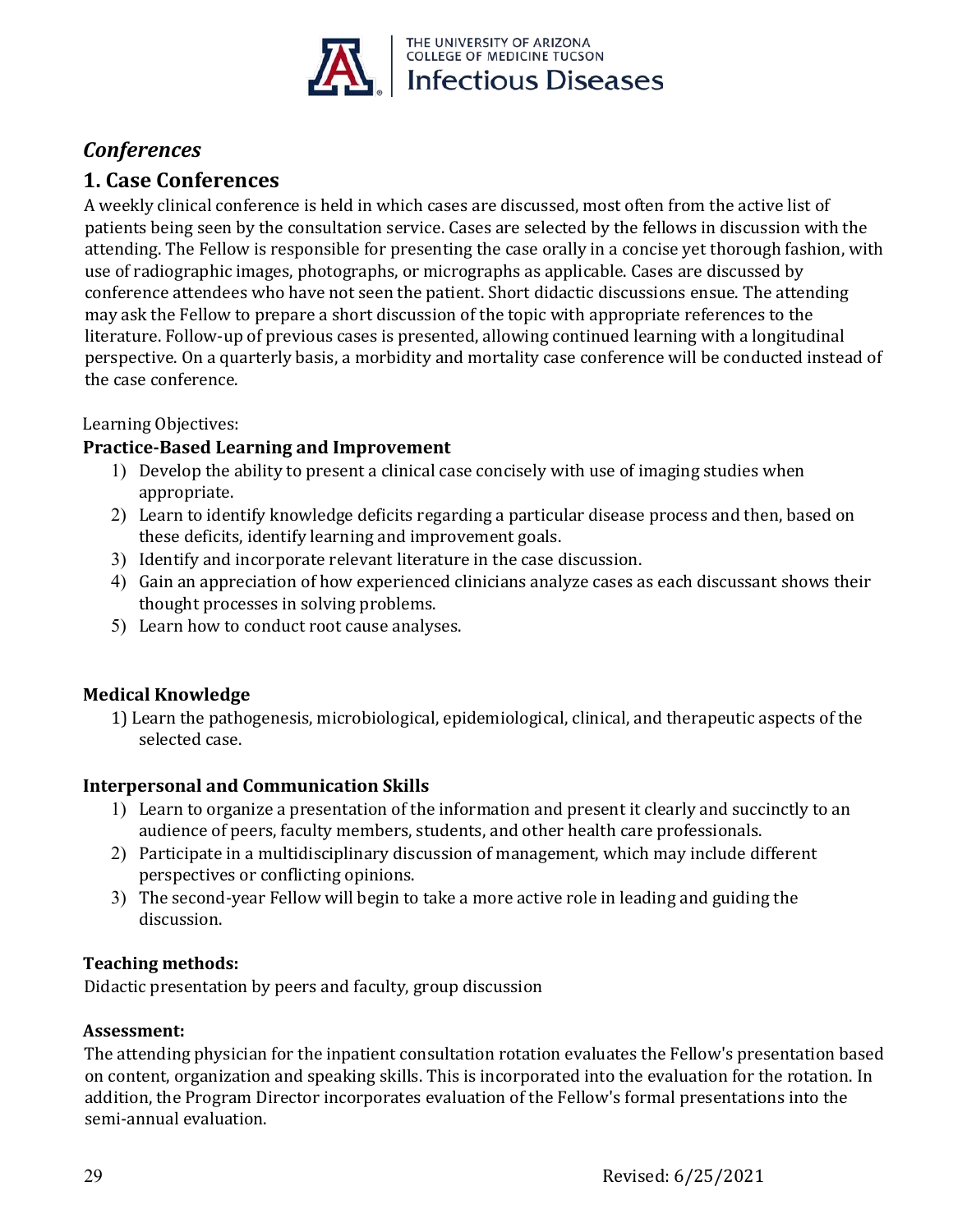

## **2. Journal Club**

Journal Club provides the Infectious Disease fellows with the opportunity to learn to critically review the medical literature with the guidance of the faculty. The fellow presents an article from the literature, which may be a clinical trial, observational or cohort study, or systematic review. The fellow also identifies a faculty member to discuss the article with beforehand and provide backup during the presentation. The fellow is expected to have read the article carefully and to have done relevant background reading to understand the context of the article. The fellowship coordinator will send the article to conference participants ahead of time. The fellow presents the article including its design and findings, with use of figures or tables from the article as appropriate. The fellow should discuss the conclusions of the article and the strengths and weaknesses of its design, execution, quality of data, statistical analysis, and applicability to Infectious Disease practice.

### Learning Objectives:

### **Medical Knowledge**

- 1) Learn new scientific and clinical information relating to Infectious Disease as well as the design and interpretation of clinical and scientific studies.
- 2) Acquire skills for critical appraisal of the literature with respect to study design, techniques, qualitative understanding of basic statistical concepts such as sample size.

### **Practice-Based Learning and Improvement**

1) Gain an understanding of the use of information technology (IT) to locate a relevant article. 2) Apply the results of the study to patient care as appropriate.

### **Interpersonal and Communication Skills**

1) Learn to organize the presentation of an article in a logical fashion and present the data clearly and succinctly.

Teaching methods:

Formal presentation of an article and informal instruction by faculty.

Assessment: Journal Club presentations are incorporated in the semiannual evaluation by the Program Director. In addition, the fellows have the opportunity to evaluate this educational experience in the formal annual fellowship evaluation process at the end of the academic year.

### **3. Core Curriculum Conference**

The Core Curriculum Conference is held 5 hours monthly. This includes 4 lectures at BUMC-T and one at SAVAHCS. Topics are presented by faculty and fellows on a rotational basis. Special presentations by experts from other sections, departments or institutions are included. Topics are derived from the list of topics cited earlier in this document as well as other important or timely infectious diseases topics. These lectures provide the trainee with a formal curriculum in infectious diseases with a focus on topics that may not be encountered during clinical rotations. The course is on a two-year cycle to ensure that all ID fellows receive the entire curriculum during their fellowship training.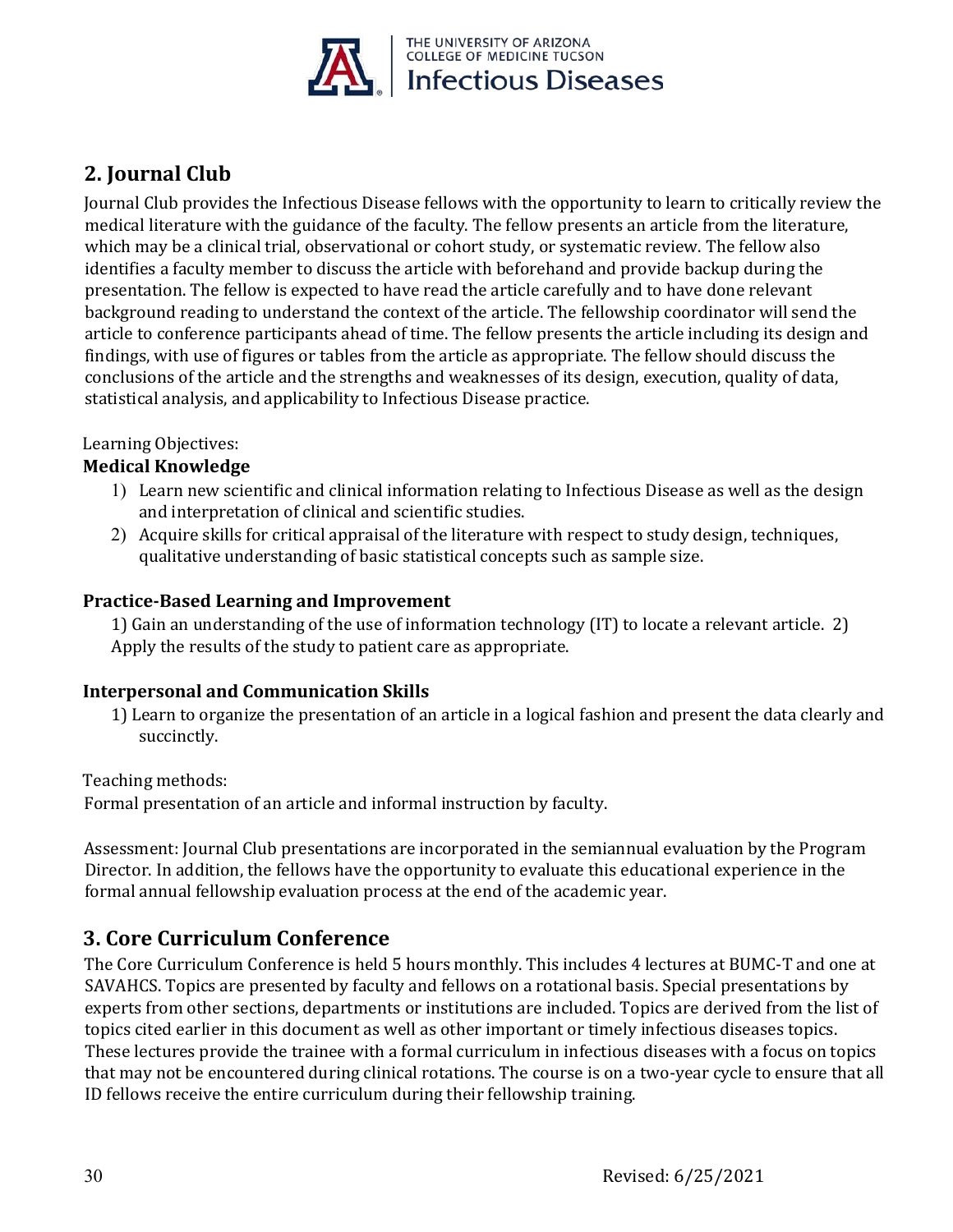

### Learning Objectives:

### **Medical Knowledge**

- 1. Acquire a core of knowledge in infectious diseases topics as listed above.
- 2. Acquire relevant background knowledge on the basic concepts of molecular biology and immunology.
- 3. Become familiar with factors that determine the outcome between host and parasite, including microbial virulence factors and host defense mechanisms.

### **Interpersonal and Communication Skills:**

1. Learn to prepare a didactic presentation of sufficient complexity and detail appropriate for an advanced curriculum in infectious diseases, and to present it formally.

Teaching Methods:

Didactic instruction by faculty and peers.

Assessment:

- 1. Attendance is required except when on vacation or with permission from the Program Director.
- 2. Score on the yearly IDSA Fellows' In-Training examination.
- 3. The Fellow's didactic presentations are included in the Program Director's semi-annual evaluation.

## **4. ID Grand Rounds**

ID Grand Rounds are part of the Core Curriculum series and are held for an hour every first Tuesday of the month. The speaker will cover the following academic areas:

- Research or scholarly project in which an ID fellow can potentially complete a research project.
- Visiting speaker from an outside institution or in-house who will provide a different insight to infectious diseases and their research.

### Learning objectives:

### **Medical Knowledge**

- 1) Maintain and develop new knowledge regarding the pathogenesis, epidemiology, and management of infectious diseases, with an emphasis on recent discoveries.
- 2) Become familiar with research taking place locally, regionally, nationally, and internationally in the field of infectious diseases.
- 3) Learn to evaluate research presentations for their quality and relevance.

### **Interpersonal and Communication Skills**

1) Learn to interact at a scholarly level with faculty and visiting speakers.

### **Practice-Based Learning and Improvement**

1) Take the opportunity to appreciate different presentations formats.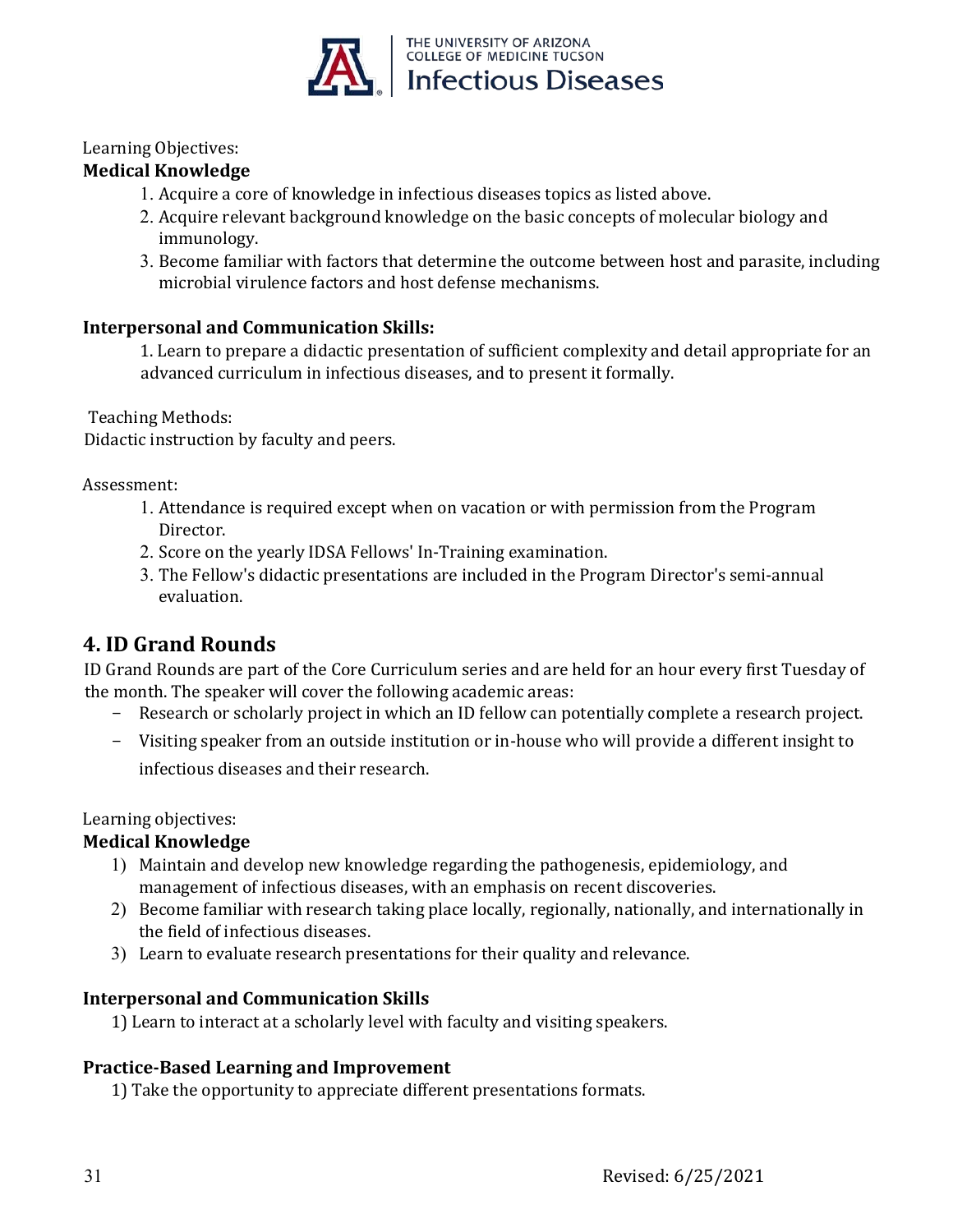

Teaching methods:

Presentation by faculty and visiting speakers, group discussion

Assessment:

Observation by attending faculty and the program director, which will be is incorporated into the semiannual evaluation.

### **5. Cocci Case Conference**

Cocci Case Conference is held on the second Tuesday of every month at BUMC-T.

### Learning Objectives:

### **Medical Knowledge**

1) Maintain and develop new knowledge regarding the pathogenesis, epidemiology and management of coccidioidomycosis.

### **Interpersonal and Communication Skills**

1) Learn to informally discuss and present cases in a collaborative group setting

### **Practice-Based Learning and Improvement**

1) Learn to manage patients with coccidioidomycosis in a field with emerging evidence-based data.

Teaching methods: Didactic presentation by peers and faculty, group discussion

Assessment:

Observation by attending faculty and the program director, which will be is incorporated into the semiannual evaluation.

### *Research Rotations*

Each fellow participates in clinical and/or basic research for 3 or more months of the 24-month training period. The experience allows fellows to work one-on-one with a faculty member who serves as a mentor for the trainee. Each fellow is given the opportunity to help design a study of his or her interest. Alternatively, participation may involve an ongoing project by the mentor.

It is expected that each trainee will author or co-author at least one abstract or one publication for submission to a peer reviewed journal. Trainees may fulfill research and educational goals by preparing and presenting abstracts for presentation at regional or national meetings, writing book chapters, or writing chapters for on-line textbooks. The trainee is also expected to attend continuity clinic and all conferences during the Research rotation.

### Learning Objectives:

### **Medical Knowledge**

1) Learn hypothesis generation, study design and analytic techniques necessary to carry out a study.

2) Gain experience in preparing manuscripts for publication or presentation.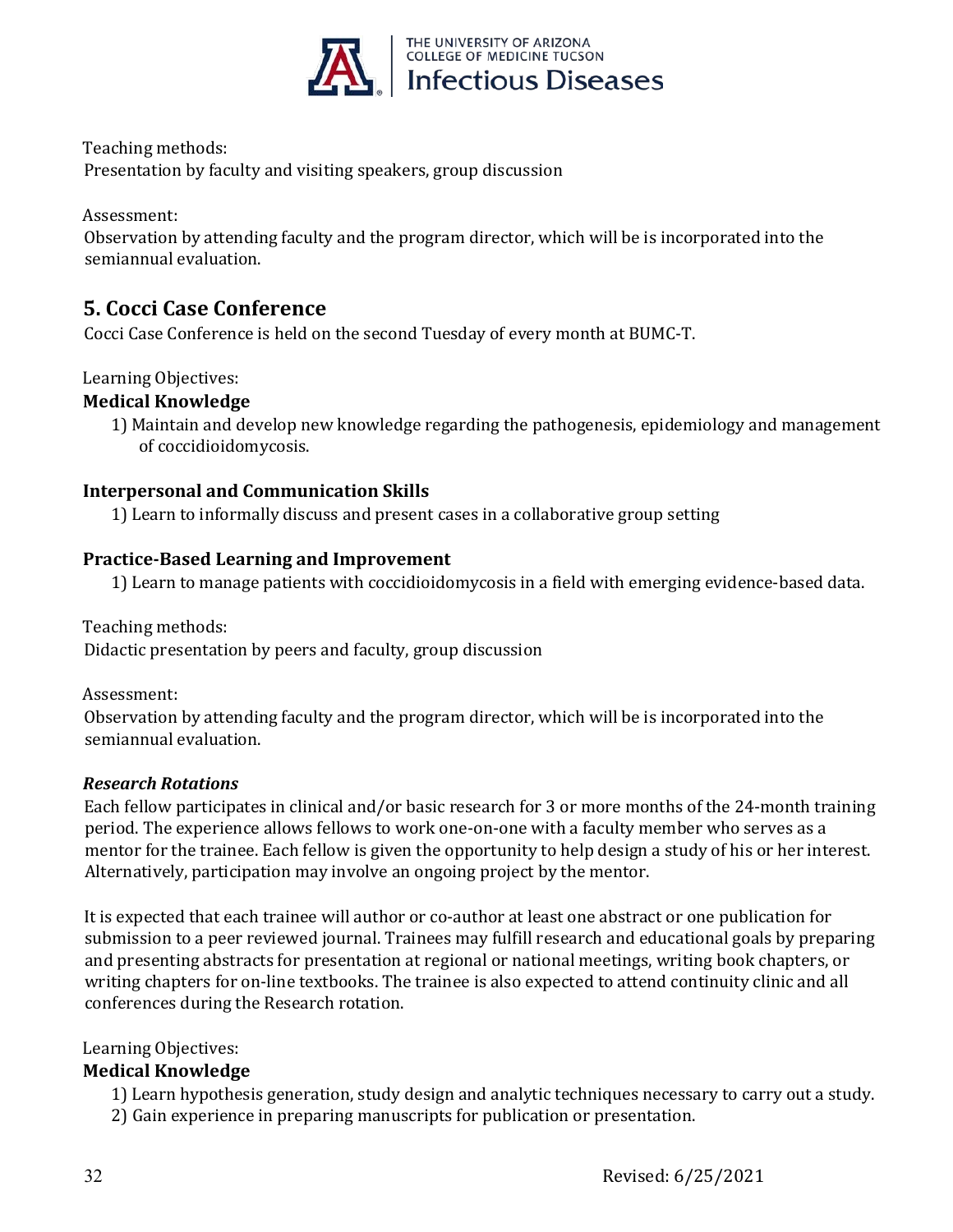

### **Professionalism**

- 1) Learn concepts of informed consent and ethics in research.
- 2) Work with others on a project, including meeting deadlines.

### **Interpersonal and Communication Skills**

1) Work effectively with a mentor and other research collaborators as appropriate. 2) Develop experience in communication of research results.

### **Practice-Based Learning and Improvement**

- 1) Develop skills of self-directed learning.
- 2) Develop the time-management skills to complete the work in a timeframe agreed upon by the fellow and mentor.

Teaching Methods:

- 1) One on one instruction by the mentor
- 2) Reading from the literature, both for background on the topic and about research methods.

### Assessment:

- 1) Written evaluation by the faculty mentor at the end of each rotation.
- 2) Presentation of the findings to the faculty and fellows at a Research Conference.
- 3) Production of an abstract, manuscript, poster, and/or oral presentation at a meeting.

### Level of Supervision:

The fellow is supervised by the research mentor on a schedule worked out and agreed upon by both parties. Periodic meetings to discuss the status of the work are expected, at least every other week.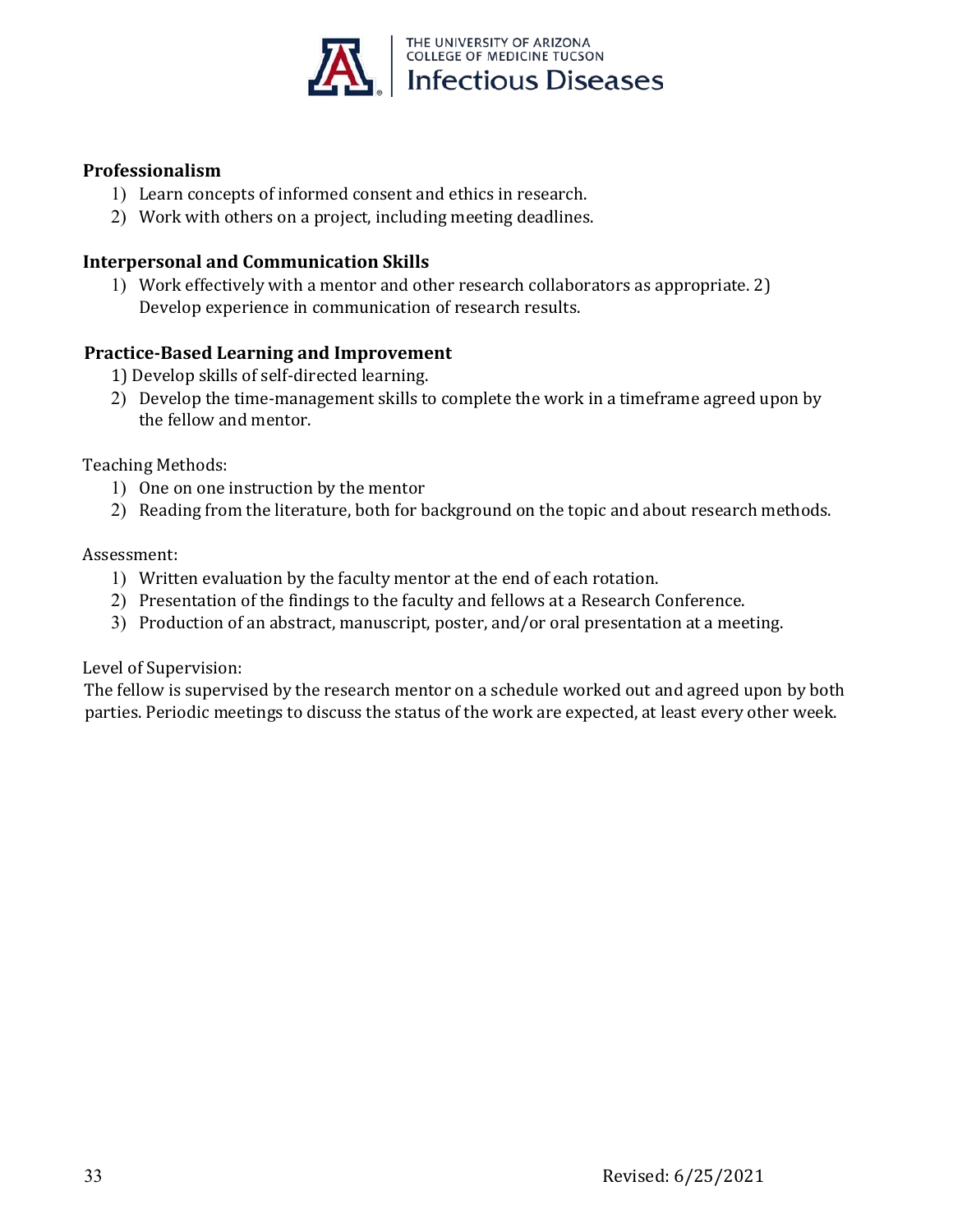

## **9. References and Resources for Fellows**

The Arizona Health Sciences Library provides access to a number of ID textbooks as well as databases and journals. These can be accessed from off-campus by entering the UA NetID and password. <http://ahsl.arizona.edu/>

### **References which fellows are urged to read on a regular basis:**

- 1. Mandell, Douglas, and Bennett's Principles and Practice of Infectious Diseases: 2-Volume Set 9th Edition. Elsevier; 2019.
- 2. Murray, Baron, Pfaller, et. al., *Manual of Clinical Microbiology, 9th ed.,* ASM Press, Washington, DC, 2007.
- 3. *Journal of Infectious Diseases* <https://academic.oup.com/jid>
- 4. *Clinical Infectious Diseases* <https://academic.oup.com/cid>
- 5. *Infectious Disease in Clinical Practice* <http://journals.lww.com/infectdis>
- 6. *Antimicrobial Agents and Chemotherapy* [http://aac.asm.org](http://aac.asm.org/)
- 7. *The New England Journal of Medicine* [www.nejm.org](http://www.nejm.org/)
- 8. *Morbidity and Mortality Weekly Report*  [www.cdc.gov/mmwr](http://www.cdc.gov/mmwr)

### **Fellows should be familiar with the following resources:**

■ Infectious Disease Society of America website. Includes a large number of practice guidelines that are useful for their review of the literature as well as the guidelines themselves. Links to the IDSA journals and information about the In-Training Exam as well as many other resources. Membership is free for the first year of training. **[www.idsociety.org](http://www.idsociety.org/)**

■ U.S. Centers for Disease Control and Prevention. A-Z disease index, information for travelers, guidelines for a variety of Infection Control topics. **[www.cdc.gov](http://www.cdc.gov/)**

■ Arizona Department of Health Services. **[www.azdhs.gov](http://www.azdhs.gov/)**

■ Pima County Health Department **[www.pima.gov/health](http://webcms.pima.gov/government/health_department)**

■ UA Valley Fever Center for Excellence. Includes a "find a doctor" service for patients and online courses for physicians. **[vfce.arizona.edu](http://www.vfce.arizona.edu/)**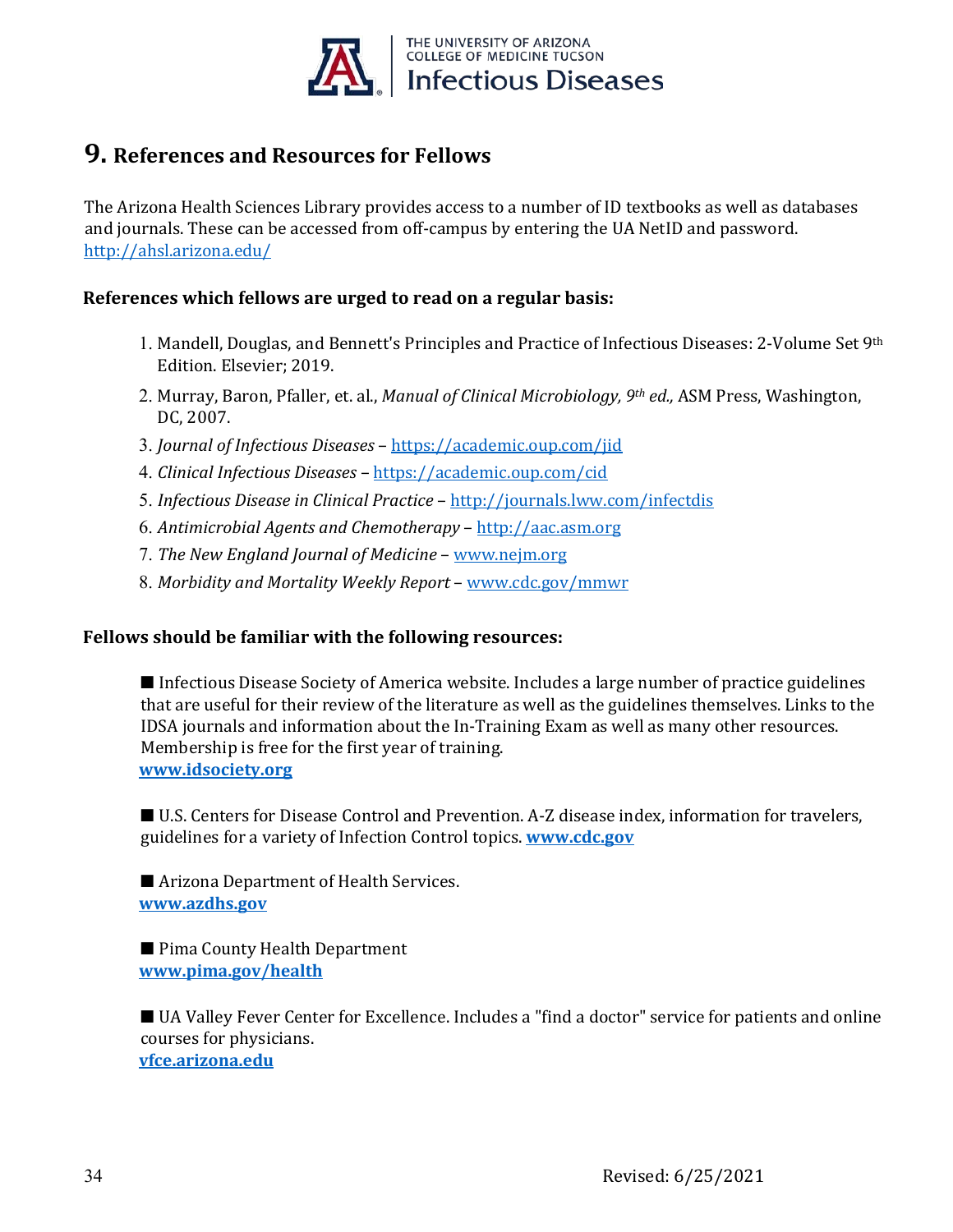

### **Other useful websites:**

- Webcast. AHSC/UA Health Sciences Biomedical Communications (BioCom): **<http://streaming.biocom.arizona.edu/home/>** Video streaming of seminars and presentations, including Grand Rounds.
	- o For UA Department of Medicine Grand Rounds, see:

<https://streaming.biocom.arizona.edu/streaming/channels>

- o For all COM Tucson Grand Rounds, see: **[http://streaming.biocom.arizona.edu](http://streaming.biocom.arizona.edu/)**
- Partners Infectious Disease Images: **[www.idimages.org](http://www.idimages.org/)** Images and case histories including fellow cases from IDSA meetings.
- American Board of Internal Medicine: **[www.abim.org](http://www.abim.org/)** Information about the ID Board exam.
- Pro-Med mailing list: **[www.promedmail.org](http://www.promedmail.org/)** Reports of emerging infections and diseases around the world.
- Johns Hopkins University Antibiotic Guide: **[www.hopkinsguides.com/antibiotics](https://www.hopkinsguides.com/hopkins/ub)** Requires a subscription.

### **Disease Specific References**

### a. **Needlestick injuries**

2005 Guidelines for occupational HIV exposure: <http://www.cdc.gov/mmwr/preview/mmwrhtml/rr5409a1.htm> HIV post exposure prophylaxis (PEP)[: http://www.nccc.ucsf.edu/](http://www.nccc.ucsf.edu/) or search for "PEPline"

### b. **HIV**

- HIV guidelines from the U.S. Department of Health and Human Services: [www.aidsinfo.nih.gov](http://www.aidsinfo.nih.gov/)
- HIV drug resistance databases:<http://hivdb.stanford.edu/>

### c. **Rabies exposure**

Arizona Rabies Control & Bite Management Manual: <http://www.azdhs.gov/phs/oids/vector/rabies/manual.htm>

### d. **Herpes B virus exposure in laboratory animal workers**

Cohen, JI et al. Recommendations for prevention of and therapy for exposure to B virus (cercopithecine herpesvirus 1). CID 2002; 35:1191. <http://cid.oxfordjournals.org/content/35/10/1191.long>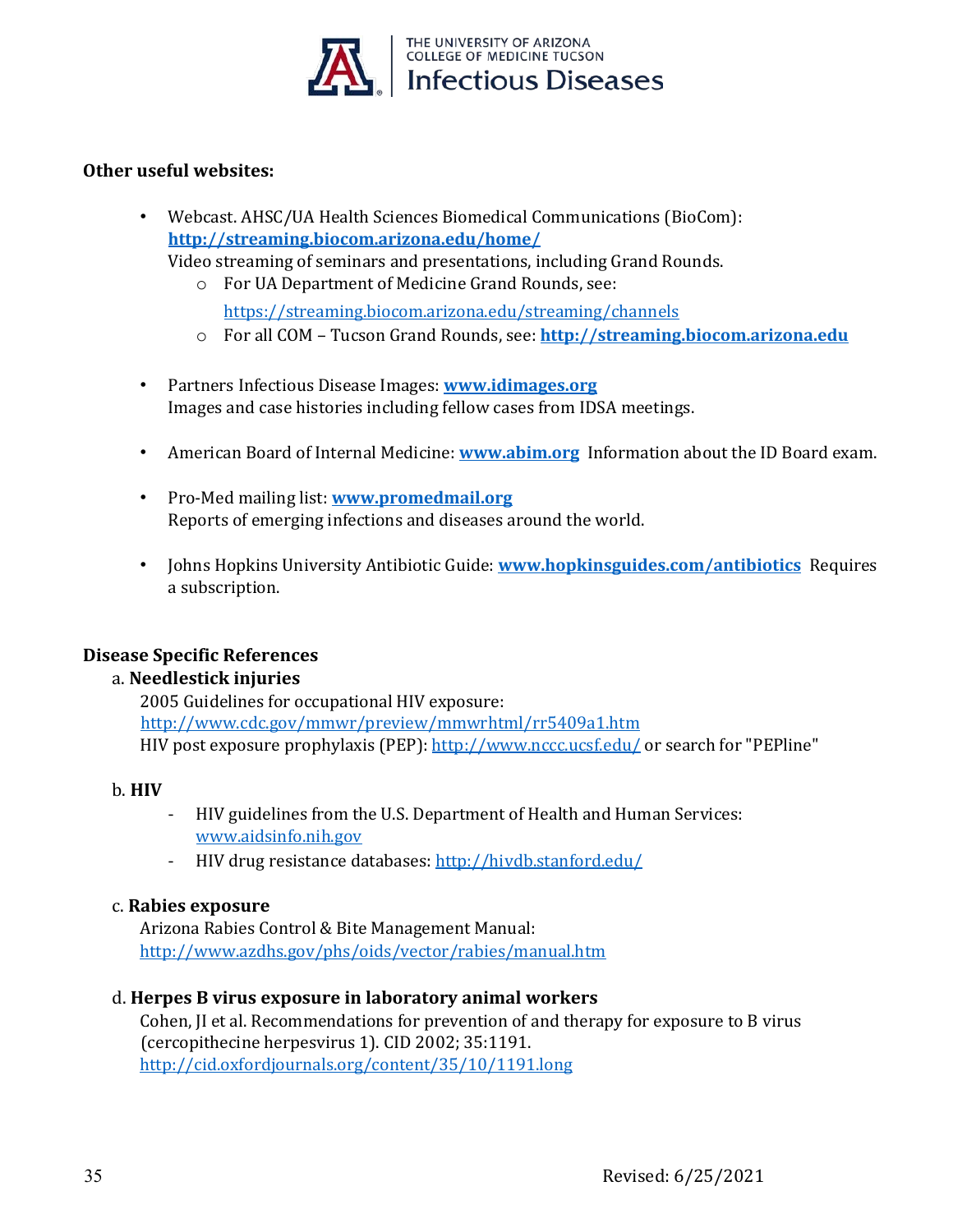

## **10. Moonlighting Policy**

### **Purpose:**

- 1. Because the Infectious Disease Fellowship is a full-time educational endeavor, it is imperative that any moonlighting does not interfere with the ability of the fellow to achieve the goals and objectives of the educational program.
- 2. Internal/External Moonlighting may be permitted with prior approval of the Program Director.
- 3. Internal/External Moonlighting is not a required activity.
- 4. Activities outside the educational program must not interfere with the fellow's performance.
- 5. Fellows who are on academic probation may not moonlight.
- 6. Fellows may not moonlight during duty hours or during periods of on call activity.
- 7. Moonlighting hours are included in duty hours, and moonlighting should not be performed if it will result in duty hour violations.

### **Procedure:**

- 1. The fellow must notify the program director in writing if he/she wishes to engage in moonlighting. The letter must include anticipated hours and setting. Once approved by the program director, the letter and notice of approval will be placed in the fellow's record.
- 2. If and when the fellow stops moonlighting, an addendum will be made to the letter indicating this change in status.
- 3. Should there be any indication that the fellow's performance and learning is impaired by excess moonlighting, such instances will be reviewed and acted upon accordingly by the program director. Moonlighting privileges may be curtailed or suspended at the discretion of the program director.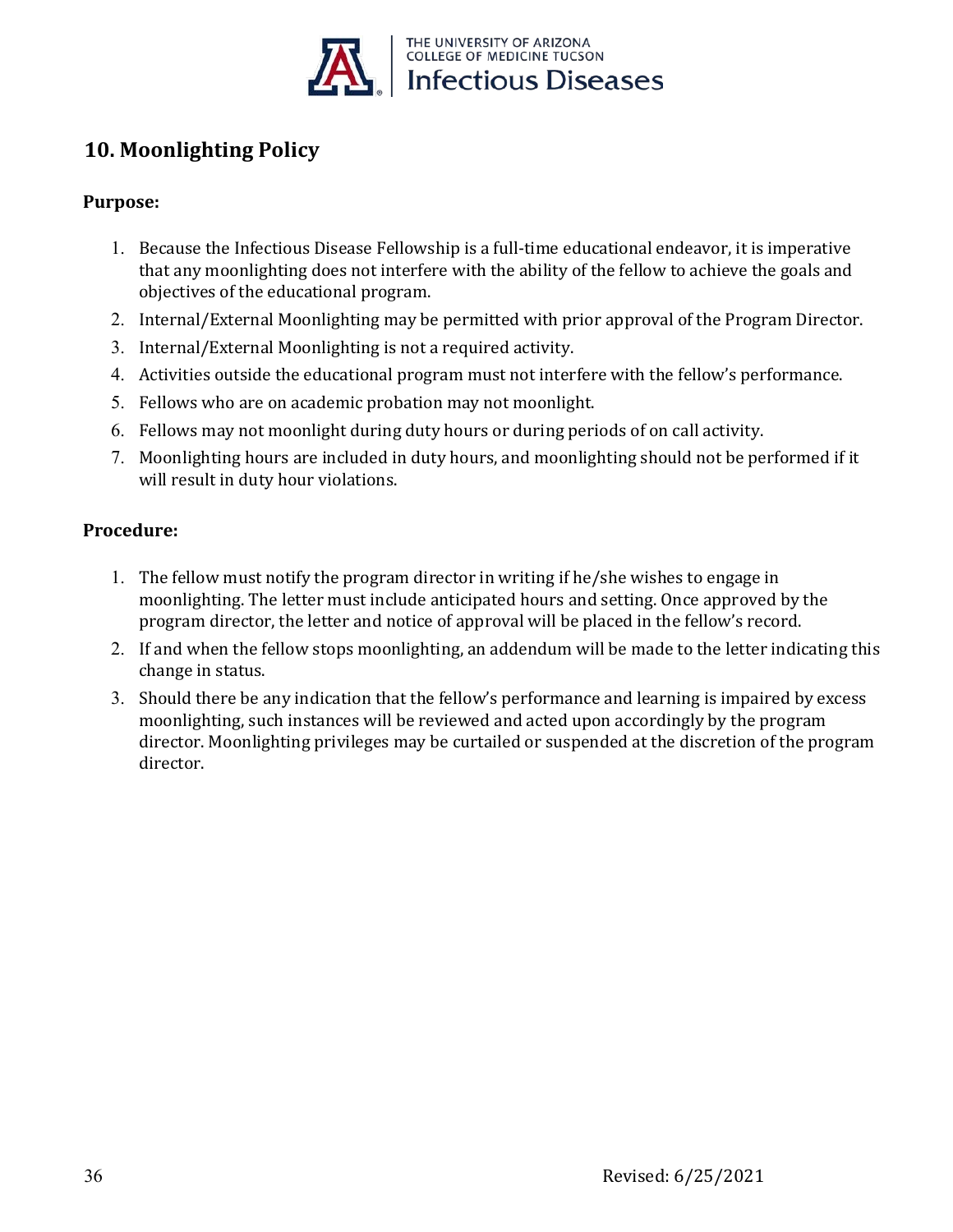

# **11. Duty Hours Policy**

Supervision of Infectious Disease Fellows

- a. All patient care must be supervised by qualified teaching staff.
- b. Faculty schedules must be structured to provide fellows with continuous supervision and consultation.

### Duty Hours

- a. Duty hours are defined as all clinical and academic activities on site related to the fellowship program, and clinical note writing at home.
- b. Duty hours are limited to 80 hours per week, averaged over a four-week period, inclusive of all in-house call activities.
- c. Fellows are provided with 1 day (24-hour period) in 7 free from all educational, clinical, and administrative responsibilities, averaged over a four-week period, inclusive of call.
- d. There must be a duty-free interval of at least 8 hours prior to returning to duty.
- e. The call schedule will be created by the fellows with the supervision of the Program Director to ensure compliance with the program requirements and that all fellows are treated equally within the call schedule.

### On-Call Activities

- a. Infectious Disease fellows do not have assigned in-house call at any time during the fellowship program.
- b. At-home call (or pager call) is defined as a call taken from outside the assigned institution for issues related to Infectious Disease inpatient consultation service patients and outpatients.
	- 1) On average, at home calls should incur two to three hours work from home each week, in the form of phone calls from patients in the practice and phone calls regarding inpatient consultations.
	- 2) At-home call must not be so frequent as to preclude rest and reasonable personal time for each fellow. Fellows taking at-home call must be provided with 1 day in 7 completely free from all educational and clinical responsibilities, averaged over a 4week period.
	- 3) When fellows are called into the hospital from home, the hours fellows spend inhouse are counted toward the 80-hour limit.

### **Oversight**

- a. Fellows are required to enter their duty hours into New Innovations. Duty hours will be monitored by the Fellowship Coordinator and Program Director.
- b. If a fellow is at risk of violating duty hours, or is fatigued and unable to perform, they should immediately notify their attending so that appropriate interventions can be performed. These include: the attending taking on some of the fellow's duties, requesting another attending or fellow to assist in providing care, and triaging patients.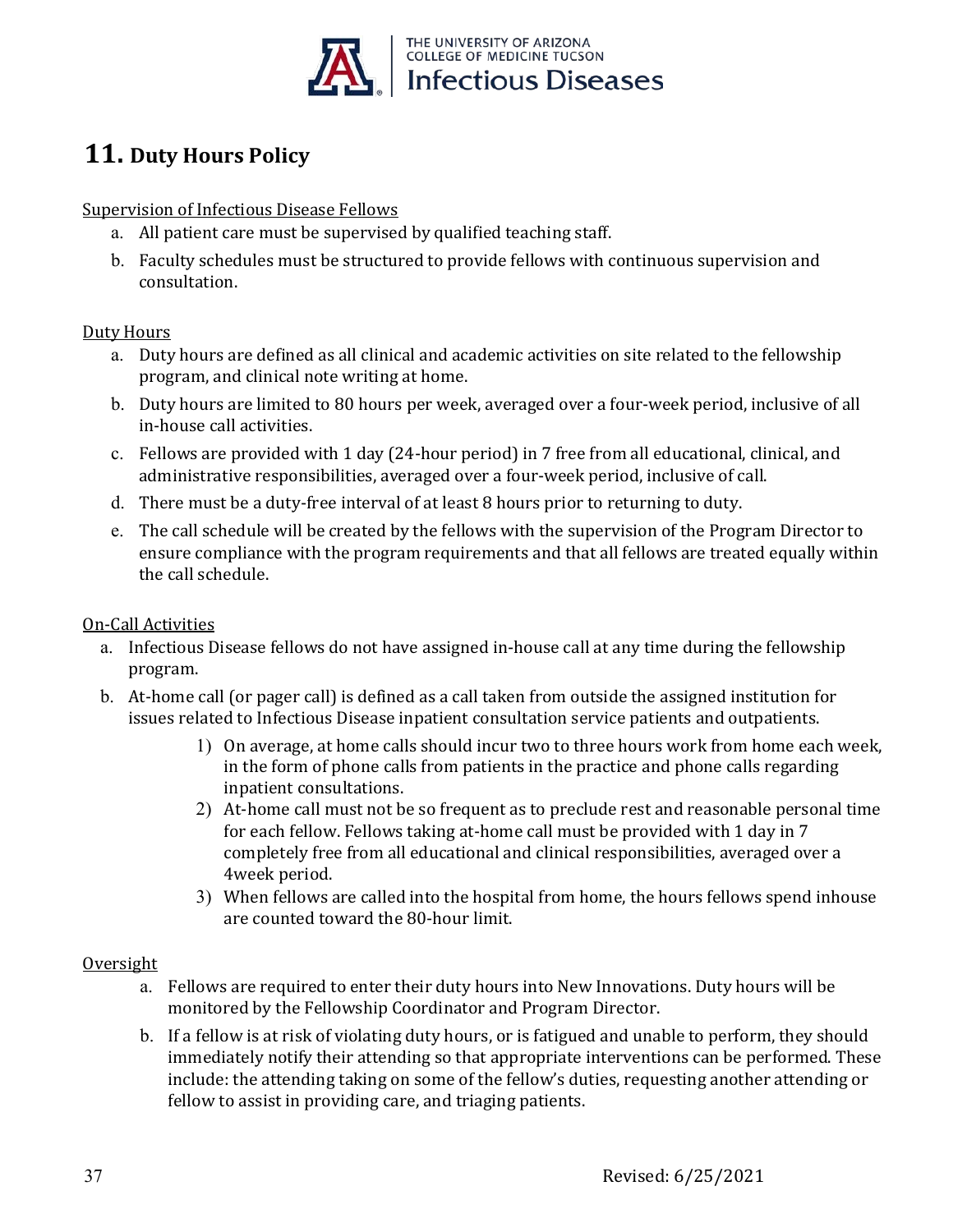

### Moonlighting

- a. Internal/External Moonlighting must be counted toward the 80-hour weekly limit on duty hours.
- b. The program director must ensure that moonlighting does not interfere with the fellows' learning objectives.

### Work Environment

- a. These guidelines are intended to support the work guideline policies of the Department of Medicine and University of Arizona College of Medicine requirements. In general, the intent and the work guideline policies of the Department of Medicine are applicable to Infectious Disease Fellows except where there have been specific policies developed by the Division of Infectious Disease directed towards their fellows.
- b. It is an expectation that the work environment at all participating sites will be committed to safety, and free of harassment.
- c. *The Lines of Responsibility*: The lines of responsibility are complete and identical in all areas of care including clinics and wards for all hospital and outpatient rotations.
	- 1) There is easy, reliable, and 24-hour communication ability between the fellow and the responsible attending.
	- 2) Ultimate responsibility for the patient lies with the attending.
	- 3) The fellow will have adequate experience to evaluate all patients, supervise more junior house offices and medical students, and shall have the resources of the hospital from the responsible attending including consultative services to make diagnostic and treatment decisions. Throughout their training experience, fellows will be granted increasing independence by the responsible attending according to their abilities and skills.
		- *Writing Orders:* Inpatient order writing is the responsibility of the patient's hospital physician and/or primary physician team. To avoid medical errors, the entry of hospital orders should be restricted to primary hospital physicians. When acting as consultants, fellows will write orders only when asked to do so by a member of the patient's primary service. However, fellows may write orders as necessary or dictated by patient care requirements.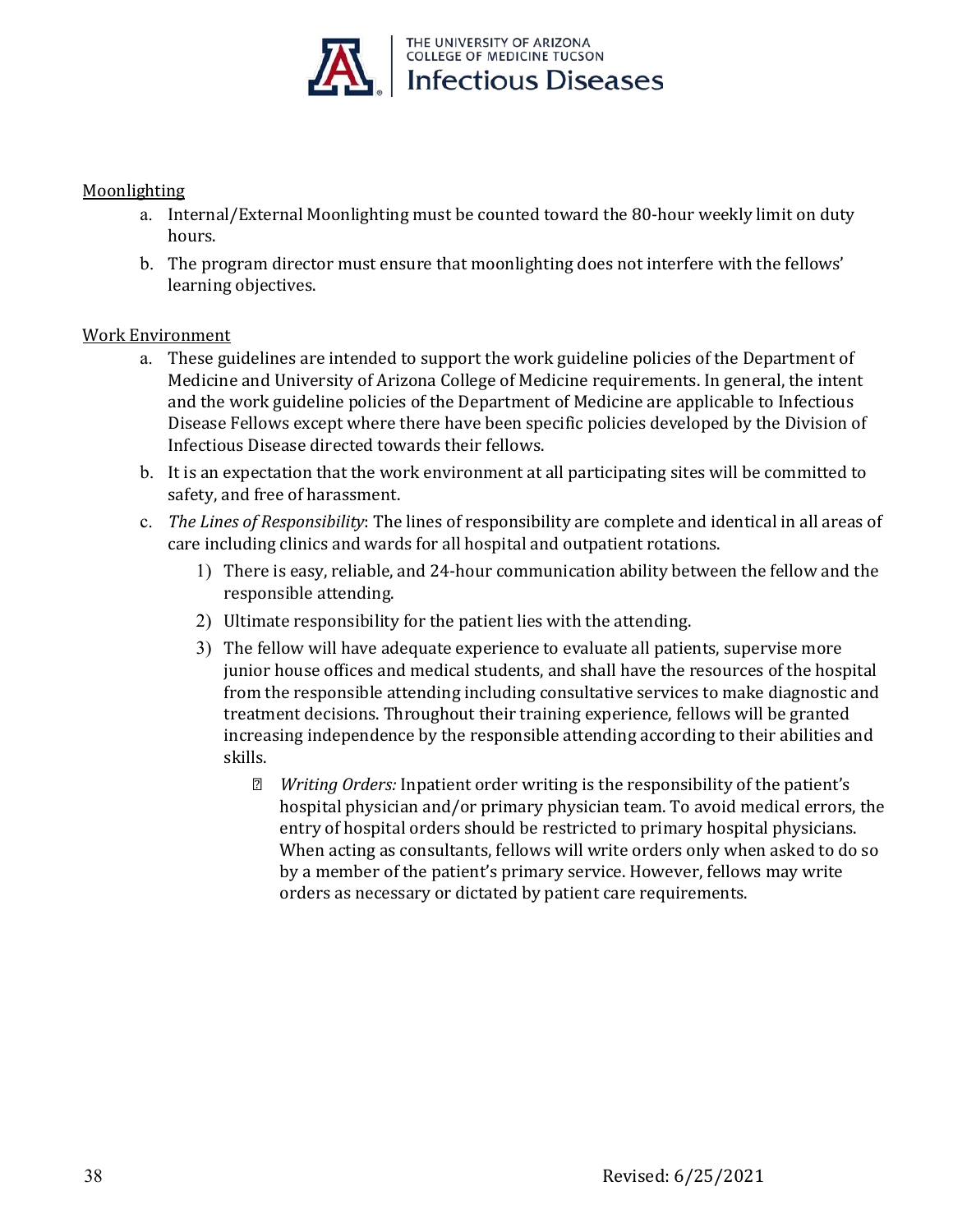

# **12. Supervision Policy**

Supervision of Infectious Disease fellows will be in compliance with the ACGME Common Program Requirements for Graduate Medical Education as well as The University of Arizona Graduate Medical Education Committee policy on resident supervision. The purpose of the supervision policy is to ensure patient safety and to balance fellow education with appropriate patient care.

There are four different types of supervision that co-exist in the pursuit of graduate medical education training and patient care. They are defined as follows:

- 1. Direct: Direct supervision exists when faculty has direct contact with the patient and participates in providing care together with the resident.
- 2. Participatory: Participatory supervision exists when faculty closely observes and advises the resident before and during a patient encounter.
- 3. Indirect: Indirect supervision exists when faculty review the care given to patients by examination of the medical record or treatment plan with the resident.
- 4. General: General supervision exists when faculty are involved in patient care through instruction and the establishment of a system of patient care within which the resident must function.

Fellows provide patient care in two settings: the inpatient consultation service and the outpatient clinic. For inpatient consultations, the Infectious Diseases Division maintains a faculty call schedule. An attending physician is designated for each hospital at all times including weekends, and that physician's contact information is provided to all fellows, faculty and the hospital operators. In inpatient settings the fellow evaluates the patient initially, with the attending physician available by pager or phone at all times (indirect supervision). In all cases, after the fellow has had an opportunity to formulate an impression and plan and make first decisions, the attending physician examines the patient, usually in the presence of the fellow (direct or participatory supervision). The fellow and attending physician discuss the case and review data as appropriate. The attending physician is responsible for final decisions. The fellow writes or dictates a consultation note, which is reviewed, edited, approved, and signed by the attending physician in the paper and/or electronic medical record.

In outpatient settings, each clinic is supervised by at least one faculty member, who is physically present. The clinic schedule is made up in advance and each faculty member has designated clinic days. The fellow evaluates the patient and then presents the case to the attending physician, who then interviews and examines the patient with the fellow (direct supervision). The fellow and attending physician review data as appropriate and the fellow writes a clinic note, which is cosigned by the attending physician in the electronic medical record. Fellows are responsible for prescriptions and diagnostic testing orders for their patients, after discussion with the attending physician, and are expected to review the results with the attending physician.

Attending physicians provide direct supervision for each fellow in each patient encounter, for the entire two years of fellowship. However, as fellows progress in the program and gain knowledge and experience, the attending physician will give the fellow more decision-making ability. This may be manifested by the attending physician repeating fewer aspects of the history, physical exam, and data review. This activity will be individualized for each fellow by each attending physician, based on the fellow's knowledge and experience and the acuity of the patient. Informal or "curb-side" consultations are strongly discouraged. Fellows are expected to notify the attending in the event of an unexpected deterioration in a patient's status.

This policy has been reviewed and approved by the Program Director and Division Chief.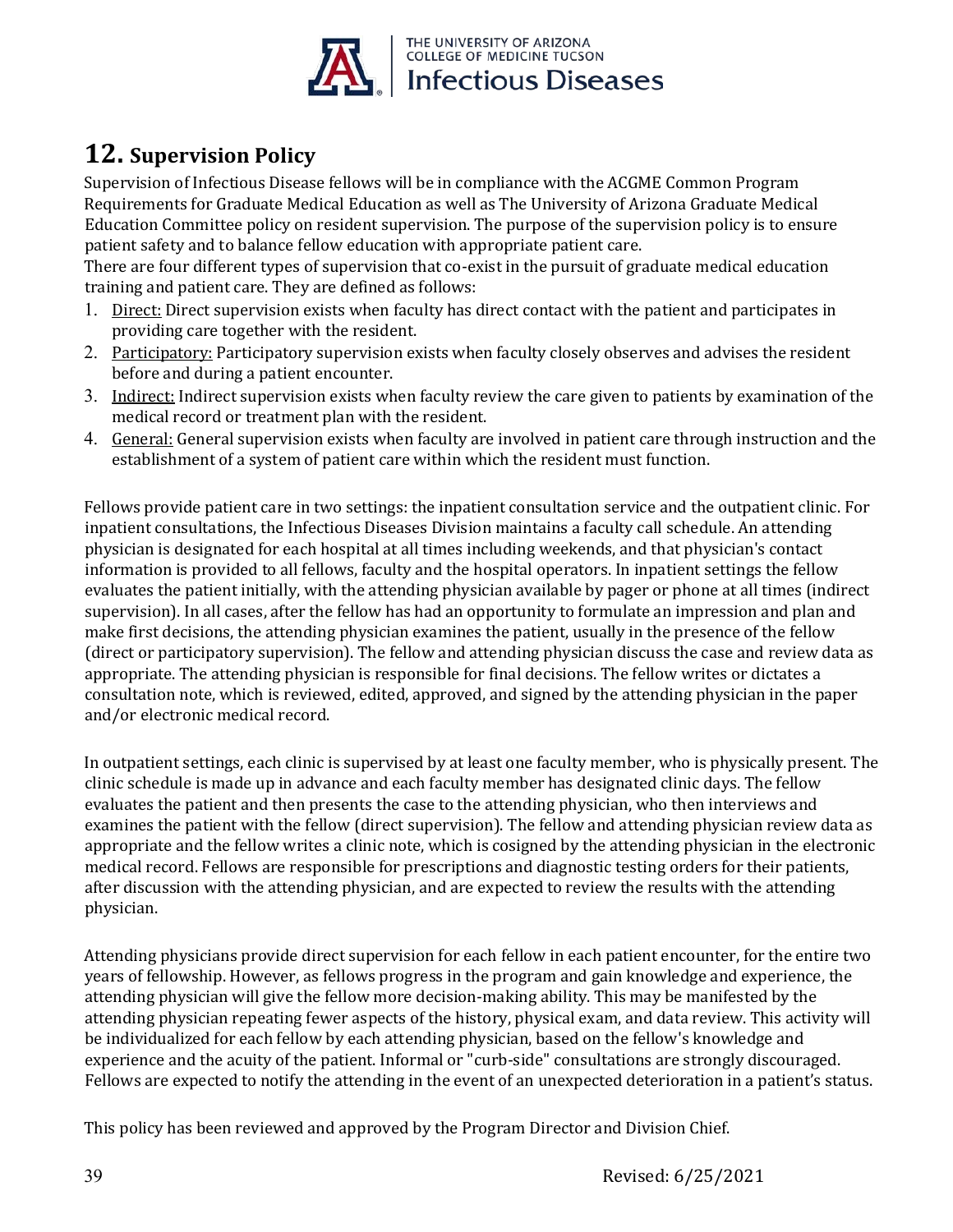

# **13. Vacation Policy**

- 1. The vacation policy is based on Banner Health and ACGME policies.
- 2. All fellows receive four weeks of vacation.
- 3. Fellows may take vacation at any time, provided it is cleared with their attending physician for the rotation and the Program Director.
- 4. Fellows submit a leave slip to the Division Administrator ahead of time and indicate that they have discussed it with their attending for the proposed vacation time. The program director will review and approve the time.
- 5. Vacation during inpatient adult consultation at BUMC-T main campus, is discouraged and should be limited to 1 or 2 days in most cases. Usually, this is a matter of a job interview or emergency. Fellows should discuss it with their attending physician as far ahead of time as possible.
- 6. When a fellow takes vacation during a consultation rotation another fellow on elective may be asked to step in to cover the service. Fellows may not leave an assigned rotation to cover for another fellow elsewhere, unless approved by the program director. Unusual cases or emergencies must be discussed with the program director.

# **14. Sick Policy**

- 1. If you are sick, do not come to work. Notify your attending, program director, and program coordinator that you are sick and staying home.
- 2. A fellow on elective will be asked to cover your work.
- 3. Fellows are allowed up to five days of sick time per year. After those days are used, elective days will be deducted for the time away from work.

# **15. Mentors**

Fellows are asked to select one career mentor, and at least one research mentor.

The role of the career mentor is to act as an advisor and sounding board for career discussions and to serve as the fellow's advocate. Fellows should meet with multiple ID faculty members during the first month of their fellowship, select a career mentor, and then report their selection to the program director. Career mentorship is separate from research mentorship, although they may be carried out by the same person.

The research mentor(s) are advisors and/or collaborators in research that interests the fellow. A research mentor may be, but is not necessarily, a member of the ID faculty. Fellows should review our Research Mentor Guide at the beginning of each fellowship year and should meet with multiple faculty members before they select their research mentor(s). Fellows must report their selection of research mentor(s) to the program director and program coordinator. The program director must approve of the mentor selection.